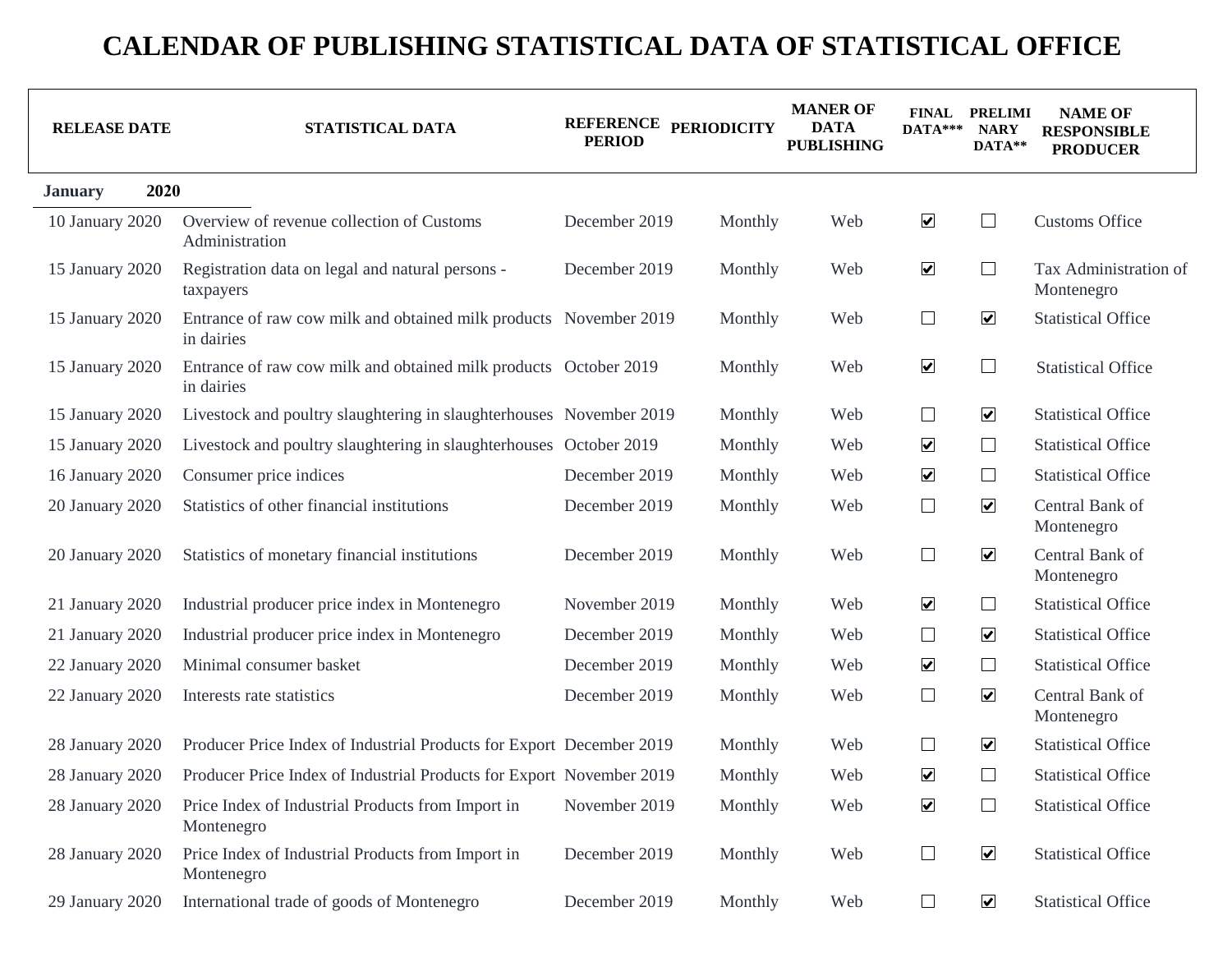| <b>RELEASE DATE</b> | STATISTICAL DATA                                                                 | <b>REFERENCE</b><br><b>PERIOD</b> | <b>PERIODICITY</b> | <b>MANER OF</b><br><b>DATA</b><br><b>PUBLISHING</b> | <b>FINAL</b><br>$DATA***$ | <b>PRELIMI</b><br><b>NARY</b><br>DATA** | <b>NAME OF</b><br><b>RESPONSIBLE</b><br><b>PRODUCER</b> |
|---------------------|----------------------------------------------------------------------------------|-----------------------------------|--------------------|-----------------------------------------------------|---------------------------|-----------------------------------------|---------------------------------------------------------|
| 29 January 2020     | Arrivals and overnights of tourists in collective<br>accomodation                | December 2019                     | Monthly            | Web                                                 |                           | $\blacktriangledown$                    | <b>Statistical Office</b>                               |
| 29 January 2020     | Arrivals and overnights of tourists in collective<br>accomodation                | October 2019                      | Monthly            | Web                                                 | $\blacktriangledown$      |                                         | <b>Statistical Office</b>                               |
| 29 January 2020     | Indices of industrial production and turnover                                    | December 2019                     | Monthly            | Web                                                 |                           | $\overline{\mathbf{v}}$                 | <b>Statistical Office</b>                               |
| 30 January 2020     | Average earnings (salaries)                                                      | December 2019                     | Monthly            | Web                                                 | $\blacktriangledown$      | L                                       | <b>Statistical Office</b>                               |
| 30 January 2020     | Monthly statistical review*                                                      | December 2019                     | Monthly            | Printed<br>, Web                                    | $\blacktriangledown$      | L                                       | <b>Statistical Office</b>                               |
| 30 January 2020     | Report on pension and disability insurance<br>beneficiaries                      | December 2019                     | Monthly            | Web                                                 | $\blacktriangledown$      |                                         | Pension and Disability<br>Insurance Fund                |
| 31 January 2020     | Data on receipts, government expenditure per month                               | December 2019                     | Monthly            | Web                                                 | $\overline{\mathbf{v}}$   | L                                       | Ministry of Finance                                     |
| 31 January 2020     | Report on registered cases and outbreaks of infectious December 2019<br>diseases |                                   | Monthly            | Printed                                             | $\blacktriangledown$      |                                         | <b>Public Health Institute</b><br>of Montenegro         |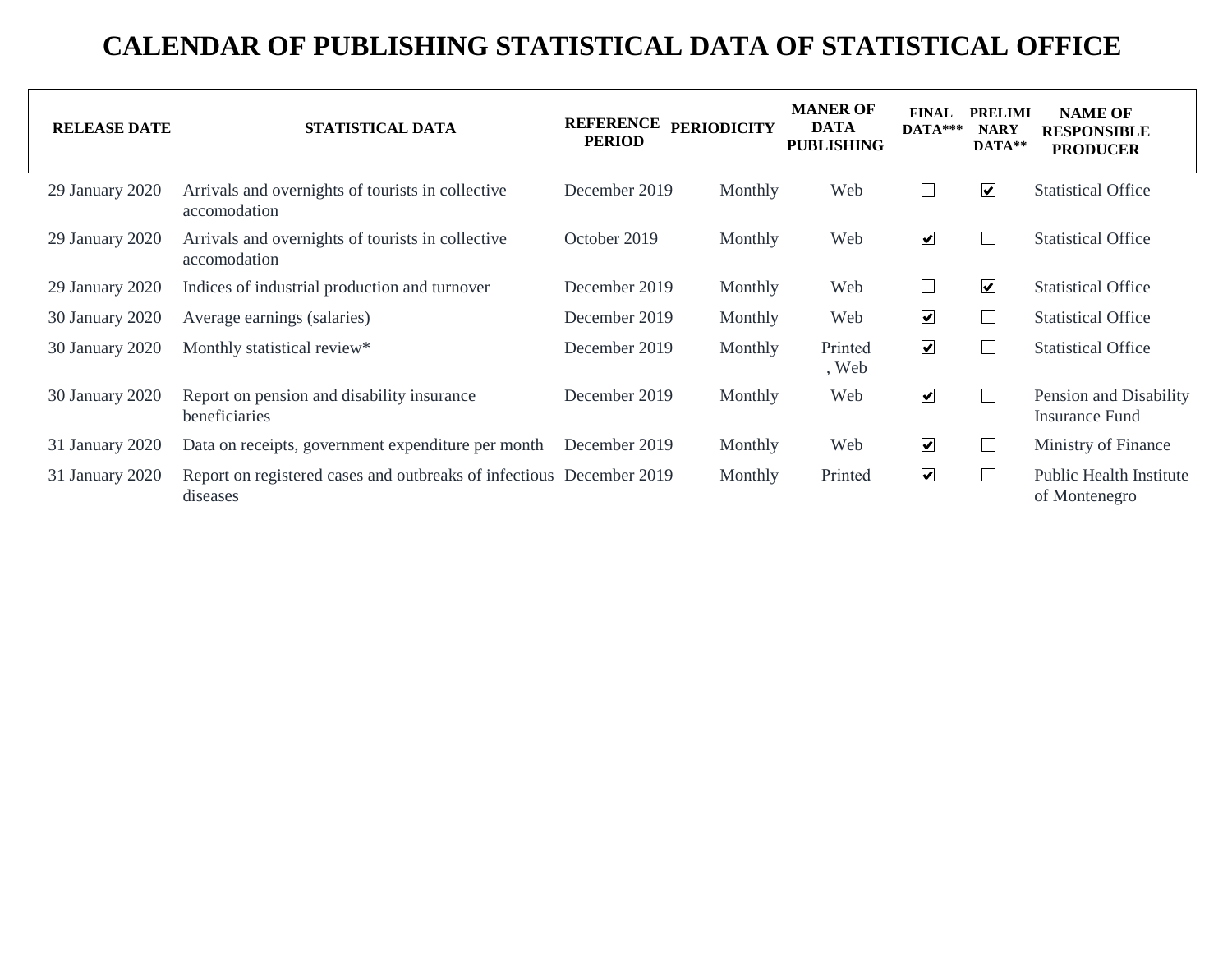| <b>RELEASE DATE</b> | STATISTICAL DATA                                                                | REFERENCE PERIODICITY<br><b>PERIOD</b> |           | <b>MANER OF</b><br>DATA<br><b>PUBLISHING</b> | DATA***                 | <b>FINAL PRELIMI</b><br><b>NARY</b><br>DATA** | <b>NAME OF</b><br><b>RESPONSIBLE</b><br><b>PRODUCER</b> |
|---------------------|---------------------------------------------------------------------------------|----------------------------------------|-----------|----------------------------------------------|-------------------------|-----------------------------------------------|---------------------------------------------------------|
| 2020<br>February    |                                                                                 |                                        |           |                                              |                         |                                               |                                                         |
| 5 February 2020     | Retail trade index                                                              | November 2019                          | Monthly   | Web                                          | $\blacktriangledown$    | $\Box$                                        | <b>Statistical Office</b>                               |
| 5 February 2020     | Retail trade index                                                              | December 2019                          | Monthly   | Web                                          | $\Box$                  | $\blacktriangledown$                          | <b>Statistical Office</b>                               |
| 10 February 2020    | Preschool education                                                             | Year 2019/2020                         | Annual    | Web                                          | $\blacktriangledown$    | $\Box$                                        | <b>Statistical Office</b>                               |
| 10 February 2020    | Overview of revenue collection of Customs<br>Administration                     | January 2020                           | Monthly   | Web                                          | $\blacktriangledown$    | $\Box$                                        | <b>Customs Office</b>                                   |
| 12 February 2020    | Construction activity in Montenegro                                             | III quarter of 2019                    | Quarterly | Web                                          | $\blacktriangledown$    | $\Box$                                        | <b>Statistical Office</b>                               |
| 12 February 2020    | Construction activity in Montenegro                                             | IV quarter of 2019                     | Quarterly | Web                                          | $\Box$                  | $\boxed{\blacktriangledown}$                  | <b>Statistical Office</b>                               |
| 14 February 2020    | Registration data on legal and natural persons -<br>taxpayers                   | January 2020                           | Monthly   | Web                                          | $\blacktriangledown$    | $\Box$                                        | Tax Administration of<br>Montenegro                     |
| 14 February 2020    | Monthly report for the calculation of value added tax                           | 2019                                   | Annual    | Web                                          | $\overline{\mathbf{v}}$ | $\Box$                                        | Tax Administration of<br>Montenegro                     |
| 17 February 2020    | Entrance of raw cow milk and obtained milk products December 2019<br>in dairies |                                        | Monthly   | Web                                          | $\Box$                  | $\blacktriangledown$                          | <b>Statistical Office</b>                               |
| 17 February 2020    | Livestock and poultry slaughtering in slaughterhouses November 2019             |                                        | Monthly   | Web                                          | $\blacktriangledown$    | $\Box$                                        | <b>Statistical Office</b>                               |
| 17 February 2020    | Entrance of raw cow milk and obtained milk products November 2019<br>in dairies |                                        | Monthly   | Web                                          | $\blacktriangledown$    | $\Box$                                        | <b>Statistical Office</b>                               |
| 17 February 2020    | Livestock and poultry slaughtering in slaughterhouses December 2019             |                                        | Monthly   | Web                                          | $\Box$                  | $\boxed{\blacktriangledown}$                  | <b>Statistical Office</b>                               |
| 18 February 2020    | Turnover index in services                                                      | III quarter of 2019                    | Quarterly | Web                                          | $\blacktriangledown$    | $\Box$                                        | <b>Statistical Office</b>                               |
| 18 February 2020    | Turnover index in services                                                      | IV quarter of 2019                     | Quarterly | Web                                          | $\Box$                  | $\overline{\mathbf{v}}$                       | <b>Statistical Office</b>                               |
| 19 February 2020    | Analysis of consolidated public spending                                        | IV quarter of 2019                     | Quarterly | Web                                          | $\blacktriangledown$    | $\Box$                                        | Ministry of Finance                                     |
| 19 February 2020    | Report on government debt                                                       | IV quarter of 2019                     | Quarterly | Web                                          | $\overline{\mathbf{v}}$ | $\Box$                                        | Ministry of Finance                                     |
| 19 February 2020    | Balance of payment of Montenegro                                                | IV quarter of 2019                     | Quarterly | Printed                                      | $\Box$                  | $\boxed{\blacktriangledown}$                  | Central Bank of<br>Montenegro                           |
| 19 February 2020    | Prices of New Built Dwellings                                                   | III quarter of 2019                    | Quarterly | Web                                          | $\blacktriangledown$    | $\Box$                                        | <b>Statistical Office</b>                               |
| 19 February 2020    | Prices of New Built Dwellings                                                   | IV quarter of 2019                     | Quarterly | Web                                          | $\Box$                  | $\boxed{\blacktriangledown}$                  | <b>Statistical Office</b>                               |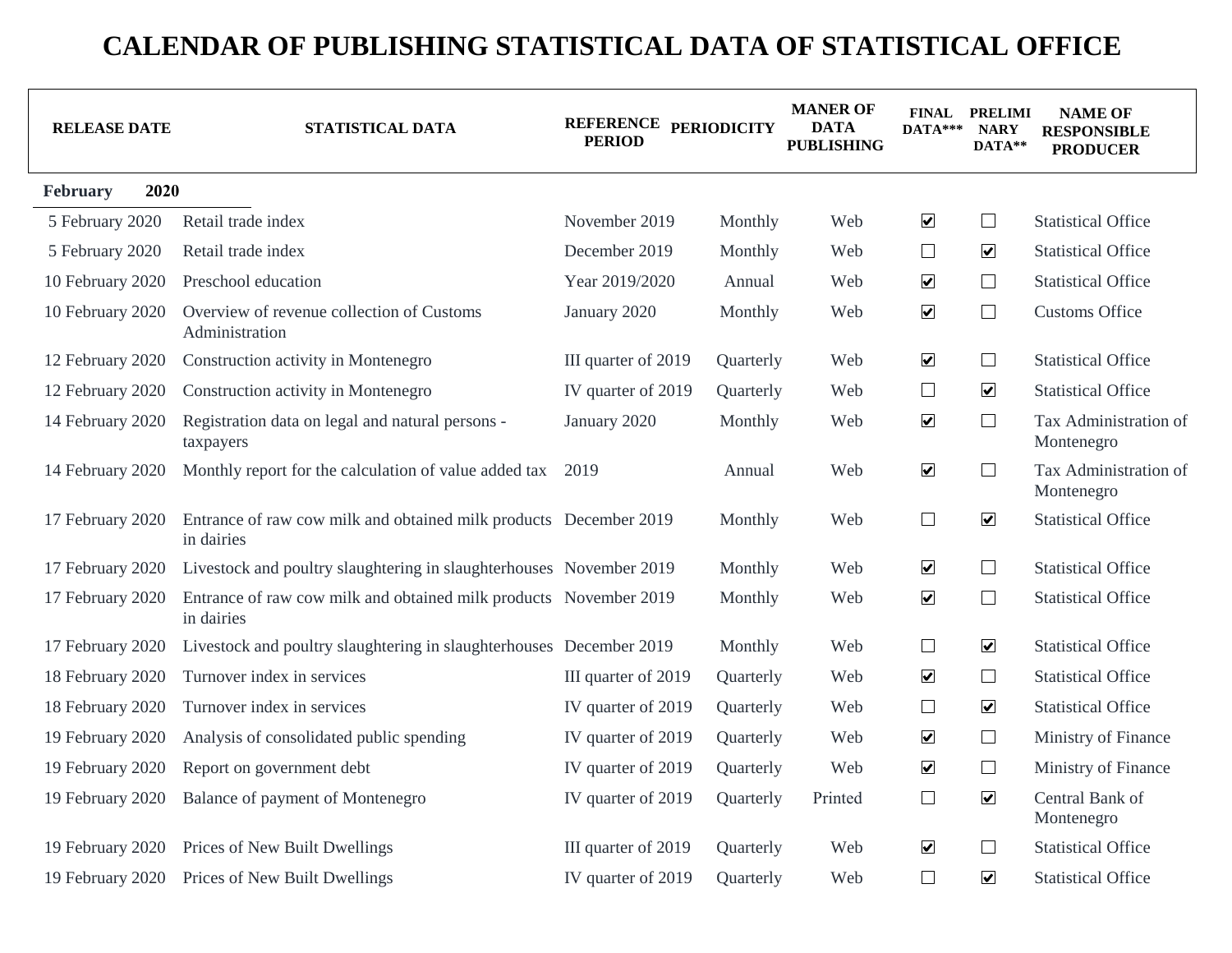| <b>RELEASE DATE</b> | STATISTICAL DATA                                                            | REFERENCE PERIODICITY<br><b>PERIOD</b> |                       | <b>MANER OF</b><br><b>DATA</b><br><b>PUBLISHING</b> | $DATA***$            | <b>FINAL PRELIMI</b><br><b>NARY</b><br>DATA** | <b>NAME OF</b><br><b>RESPONSIBLE</b><br><b>PRODUCER</b>                 |
|---------------------|-----------------------------------------------------------------------------|----------------------------------------|-----------------------|-----------------------------------------------------|----------------------|-----------------------------------------------|-------------------------------------------------------------------------|
| 20 February 2020    | Statistics of other financial institutions                                  | January 2020                           | Monthly               | Web                                                 | $\blacktriangledown$ | $\Box$                                        | Central Bank of<br>Montenegro                                           |
| 20 February 2020    | Statistics of monetary financial institutions                               | January 2020                           | Monthly               | Web                                                 | $\blacktriangledown$ | $\Box$                                        | Central Bank of<br>Montenegro                                           |
| 20 February 2020    | Industrial producer price index in Montenegro                               | January 2020                           | Monthly               | Web                                                 | $\Box$               | $\blacktriangledown$                          | <b>Statistical Office</b>                                               |
| 20 February 2020    | Industrial producer price index in Montenegro                               | December 2019                          | Monthly               | Web                                                 | $\blacktriangledown$ | $\Box$                                        | <b>Statistical Office</b>                                               |
| 24 February 2020    | Interests rate statistics                                                   | January 2020                           | Monthly               | Web                                                 | $\blacktriangledown$ | $\Box$                                        | Central Bank of<br>Montenegro                                           |
| 25 February 2020    | Prices of New Built Dwellings                                               | 2019                                   | Annual                | Web                                                 | $\Box$               | $\blacktriangledown$                          | <b>Statistical Office</b>                                               |
| 25 February 2020    | Transport quarterly statistics                                              | IV quarter of 2019                     | Quarterly             | Web                                                 | $\Box$               | $\overline{\mathbf{v}}$                       | <b>Statistical Office</b>                                               |
| 25 February 2020    | Transport quarterly statistics                                              | III quarter of 2019                    | Quarterly             | Web                                                 | $\blacktriangledown$ | $\Box$                                        | <b>Statistical Office</b>                                               |
| 25 February 2020    | Consumer price indices                                                      | January 2020                           | Monthly               | Web                                                 | $\blacktriangledown$ | $\Box$                                        | <b>Statistical Office</b>                                               |
| 26 February 2020    | Construction permits and registration of works                              | IV quarter of 2019                     | Quarterly             | Web                                                 | $\Box$               | $\blacktriangledown$                          | <b>Statistical Office</b>                                               |
| 26 February 2020    | Construction permits and registration of works                              | III quarter of 2019                    | Quarterly             | Web                                                 | $\blacktriangledown$ | $\Box$                                        | <b>Statistical Office</b>                                               |
| 26 February 2020    | Purchase and sale of agriculture, forestry and fishery<br>products          | IV quarter of 2019                     | Monthly,<br>Quarterly | Web                                                 | $\blacktriangledown$ | $\Box$                                        | <b>Statistical Office</b>                                               |
| 26 February 2020    | Arrivals and overnights of tourists in collective<br>accomodation           | November 2019                          | Monthly               | Web                                                 | $\blacktriangledown$ | $\Box$                                        | <b>Statistical Office</b>                                               |
| 26 February 2020    | Physical volume index of forest assortiments<br>production in state forests | IV quarter of 2019                     | Monthly,<br>Quarterly | Web                                                 | $\blacktriangledown$ | $\Box$                                        | <b>Statistical Office</b>                                               |
| 26 February 2020    | Arrivals and overnights of tourists in collective<br>accomodation           | January 2020                           | Monthly               | Web                                                 | $\Box$               | $\blacktriangledown$                          | <b>Statistical Office</b>                                               |
| 26 February 2020    | Surveys on arrivals and overnight stays of tourists,<br>total               | 2019                                   | Annual                | Web                                                 | $\Box$               | $\blacktriangledown$                          | <b>Statistical Office and</b><br>local tourist<br>organizations (LTOs)  |
| 26 February 2020    | Arrivals and overnights of tourists in private<br>accomodation              | 2019                                   | Annual                | Web                                                 | $\Box$               | $\overline{\mathbf{v}}$                       | <b>Statistical Office i</b><br>lokalne turističke<br>organizacije (LTO) |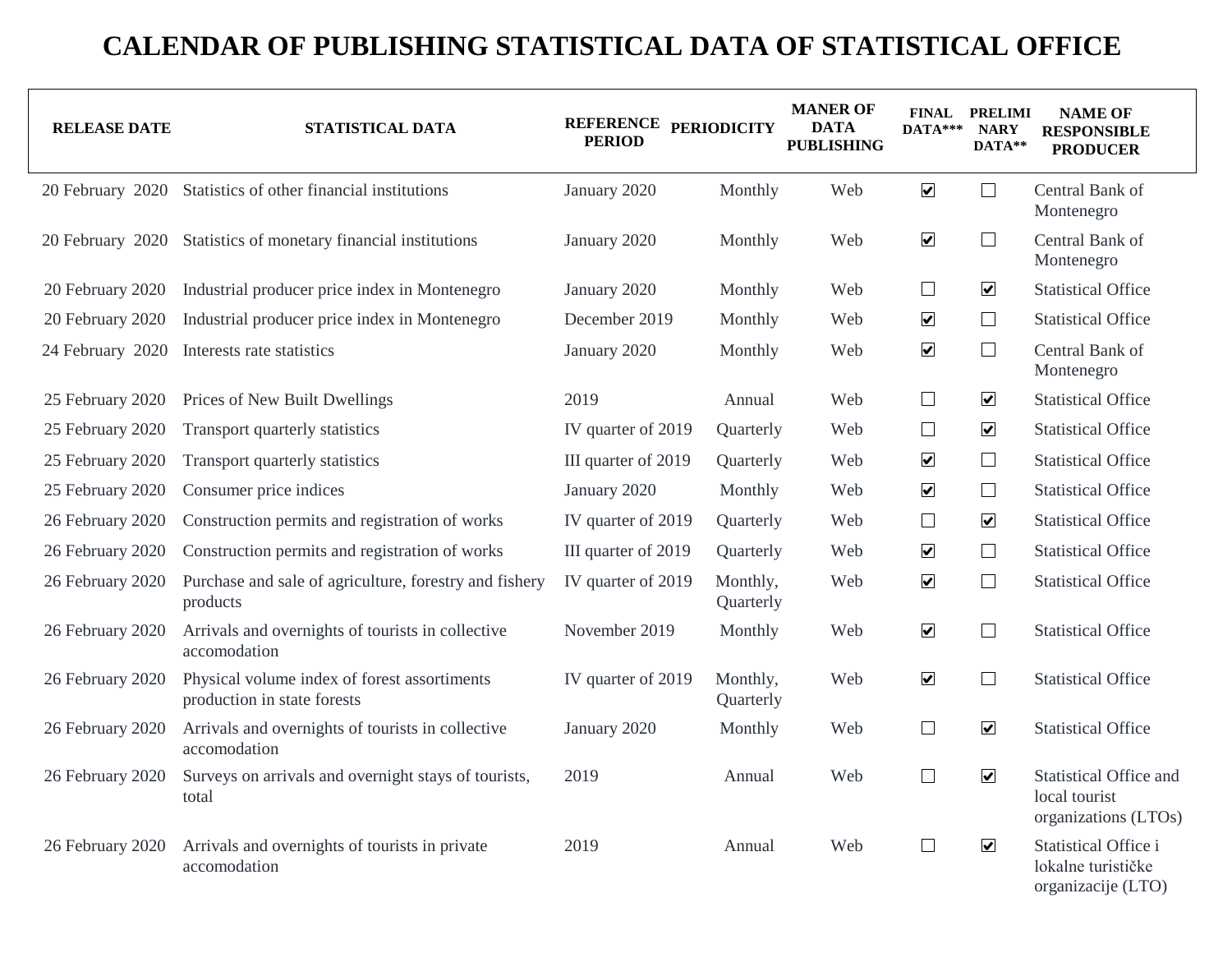| <b>RELEASE DATE</b> | <b>STATISTICAL DATA</b>                                                         | <b>REFERENCE</b><br><b>PERIOD</b> | <b>PERIODICITY</b> | <b>MANER OF</b><br><b>DATA</b><br><b>PUBLISHING</b> | <b>FINAL</b><br>$DATA***$ | <b>PRELIMI</b><br><b>NARY</b><br>DATA** | <b>NAME OF</b><br><b>RESPONSIBLE</b><br><b>PRODUCER</b> |
|---------------------|---------------------------------------------------------------------------------|-----------------------------------|--------------------|-----------------------------------------------------|---------------------------|-----------------------------------------|---------------------------------------------------------|
| 26 February 2020    | Indices of industrial production and turnover                                   | December 2019                     | Monthly            | Web                                                 | $\blacktriangledown$      | ப                                       | <b>Statistical Office</b>                               |
| 27 February 2020    | Producer Price Index of Industrial Products for Export January 2020             |                                   | Monthly            | Web                                                 | $\Box$                    | $\blacktriangledown$                    | <b>Statistical Office</b>                               |
| 27 February 2020    | Producer Price Index of Industrial Products for Export December 2019            |                                   | Monthly            | Web                                                 | $\blacktriangledown$      | $\Box$                                  | <b>Statistical Office</b>                               |
| 27 February 2020    | Price Index of Industrial Products from Import in<br>Montenegro                 | January 2020                      | Monthly            | Web                                                 | $\Box$                    | $\boxed{\blacktriangledown}$            | <b>Statistical Office</b>                               |
| 27 February 2020    | Price Index of Industrial Products from Import in<br>Montenegro                 | December 2019                     | Monthly            | Web                                                 | $\blacktriangledown$      | $\Box$                                  | <b>Statistical Office</b>                               |
| 27 February 2020    | Minimal consumer basket                                                         | January 2020                      | Monthly            | Web                                                 | $\blacktriangledown$      | ப                                       | <b>Statistical Office</b>                               |
| 27 February 2020    | International trade of goods of Montenegro                                      | January 2020                      | Monthly            | Web                                                 | $\Box$                    | $\boxed{\blacktriangledown}$            | <b>Statistical Office</b>                               |
| 27 February 2020    | Average earnings (salaries)                                                     | January 2020                      | Monthly            | Web                                                 | $\blacktriangledown$      | $\Box$                                  | <b>Statistical Office</b>                               |
| 27 February 2020    | Monthly statistical review*                                                     | January 2020                      | Monthly            | Printed<br>, Web                                    | $\overline{\mathbf{v}}$   | $\Box$                                  | <b>Statistical Office</b>                               |
| 28 February 2020    | Report on pension and disability insurance<br>beneficiaries                     | January 2020                      | Monthly            | Web                                                 | $\blacktriangledown$      | ப                                       | Pension and Disability<br><b>Insurance Fund</b>         |
| 28 February 2020    | Report on registered cases and outbreaks of infectious January 2020<br>diseases |                                   | Monthly            | Printed                                             | $\blacktriangledown$      | $\Box$                                  | <b>Public Health Institute</b><br>of Montenegro         |
| 28 February 2020    | Data on receipts, government expenditure per month                              | January 2020                      | Monthly            | Web                                                 | $\blacktriangledown$      |                                         | Ministry of Finance                                     |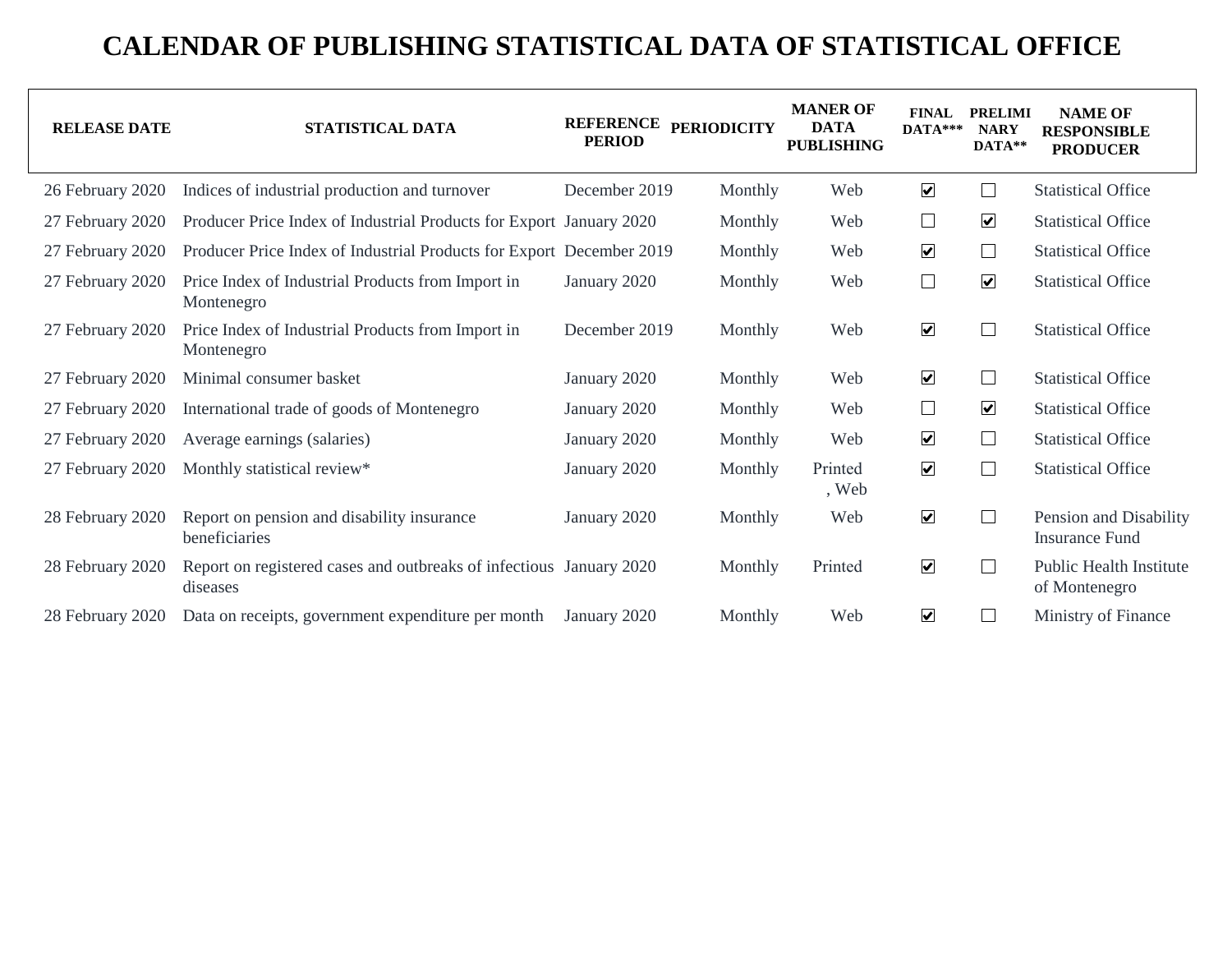| <b>RELEASE DATE</b>  | STATISTICAL DATA                                                                | REFERENCE PERIODICITY<br><b>PERIOD</b> |                      | <b>MANER OF</b><br><b>DATA</b><br><b>PUBLISHING</b> | $DATA***$               | <b>FINAL PRELIMI</b><br><b>NARY</b><br>DATA** | <b>NAME OF</b><br><b>RESPONSIBLE</b><br><b>PRODUCER</b> |
|----------------------|---------------------------------------------------------------------------------|----------------------------------------|----------------------|-----------------------------------------------------|-------------------------|-----------------------------------------------|---------------------------------------------------------|
| 2020<br><b>March</b> |                                                                                 |                                        |                      |                                                     |                         |                                               |                                                         |
| 2 March 2020         | Retail trade index                                                              | December 2019                          | Monthly              | Web                                                 | $\blacktriangledown$    | $\Box$                                        | <b>Statistical Office</b>                               |
| 2 March 2020         | Retail trade index                                                              | January 2020                           | Monthly              | Web                                                 | $\Box$                  | $\blacktriangledown$                          | <b>Statistical Office</b>                               |
| 3 March 2020         | Enrolment to postgraduate and doctoral studies                                  | Year 2019/2020                         | Annual               | Web                                                 | $\blacktriangledown$    | $\Box$                                        | <b>Statistical Office</b>                               |
| 10 March 2020        | Overview of revenue collection of Customs<br>Administration                     | February 2020                          | Monthly              | Web                                                 | $\blacktriangledown$    | $\Box$                                        | <b>Customs Office</b>                                   |
| 13 March 2020        | Registration data on legal and natural persons -<br>taxpayers                   | February 2020                          | Monthly              | Web                                                 | $\blacktriangledown$    | $\Box$                                        | Tax Administration of<br>Montenegro                     |
| 16 March 2020        | Livestock and poultry slaughtering in slaughterhouses December 2019             |                                        | Monthly              | Web                                                 | $\overline{\mathbf{v}}$ | $\Box$                                        | <b>Statistical Office</b>                               |
| 16 March 2020        | Livestock and poultry slaughtering in slaughterhouses January 2020              |                                        | Monthly              | Web                                                 | $\Box$                  | $\blacktriangledown$                          | <b>Statistical Office</b>                               |
| 16 March 2020        | Entrance of raw cow milk and obtained milk products December 2019<br>in dairies |                                        | Monthly              | Web                                                 | $\overline{\mathbf{v}}$ | $\Box$                                        | <b>Statistical Office</b>                               |
| 16 March 2020        | Entrance of raw cow milk and obtained milk products January 2020<br>in dairies  |                                        | Monthly              | Web                                                 | $\Box$                  | $\blacktriangledown$                          | <b>Statistical Office</b>                               |
| 16 March 2020        | Industrial producer price index in Montenegro                                   | February 2020                          | Monthly              | Web                                                 | $\Box$                  | $\blacktriangledown$                          | <b>Statistical Office</b>                               |
| 16 March 2020        | Industrial producer price index in Montenegro                                   | January 2020                           | Monthly              | Web                                                 | $\overline{\mathbf{v}}$ | $\Box$                                        | <b>Statistical Office</b>                               |
| 16 March 2020        | Consumer price indices                                                          | February 2020                          | Monthly              | Web                                                 | $\blacktriangledown$    | $\Box$                                        | <b>Statistical Office</b>                               |
| 17 March 2020        | Labour Force Survey                                                             | IV quarter of 2019                     | Quarterly,<br>annual | Web                                                 | $\blacktriangledown$    | $\Box$                                        | <b>Statistical Office</b>                               |
| 18 March 2020        | Nautical tourism                                                                | 2019                                   | Annual               | Web                                                 | $\Box$                  | $\overline{\mathbf{v}}$                       | <b>Statistical Office</b>                               |
| 18 March 2020        | Visits of foreign cruise ships                                                  | 2019                                   | Annual               | Web                                                 | $\Box$                  | $\blacktriangledown$                          | <b>Statistical Office</b>                               |
| 18 March 2020        | Quarterly gross domestic product of Montenegro                                  | IV quarter of 2019                     | Quarterly            | Web                                                 | $\Box$                  | $\boxed{\blacktriangledown}$                  | <b>Statistical Office</b>                               |
| 19 March 2020        | Minimal consumer basket                                                         | February 2020                          | Monthly              | Web                                                 | $\blacktriangledown$    | $\sqcup$                                      | <b>Statistical Office</b>                               |
| 20 March 2020        | Statistics of other financial institutions                                      | February 2020                          | Monthly              | Web                                                 | $\blacktriangledown$    | $\Box$                                        | Central Bank of<br>Montenegro                           |
| 20 March 2020        | Statistics of monetary financial institutions                                   | February 2020                          | Monthly              | Web                                                 | $\blacktriangledown$    | $\Box$                                        | Central Bank of<br>Montenegro                           |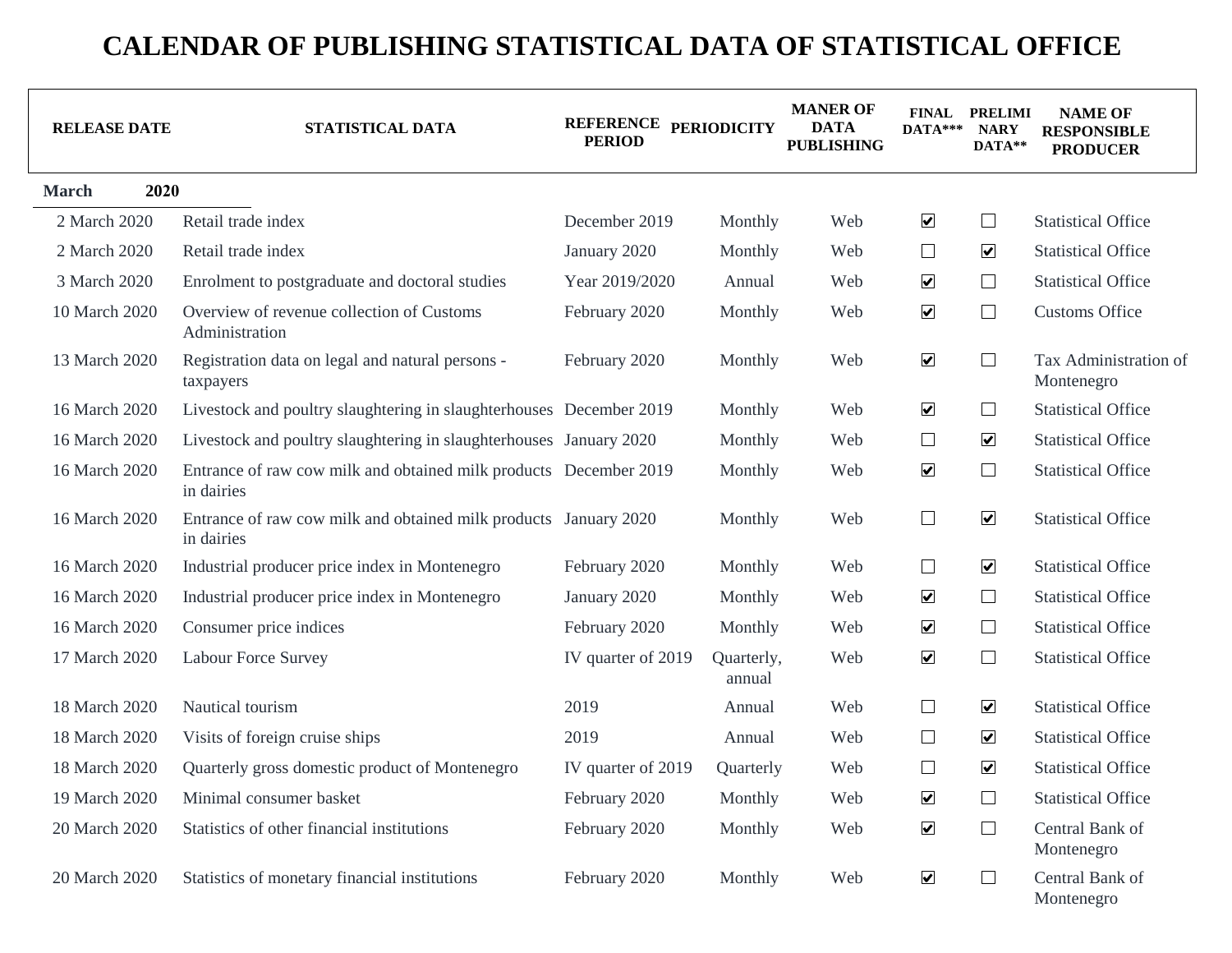| <b>RELEASE DATE</b> | STATISTICAL DATA                                                                 | <b>PERIOD</b>  | REFERENCE PERIODICITY | <b>MANER OF</b><br><b>DATA</b><br><b>PUBLISHING</b> | DATA***                      | <b>FINAL PRELIMI</b><br><b>NARY</b><br>DATA** | <b>NAME OF</b><br><b>RESPONSIBLE</b><br><b>PRODUCER</b> |
|---------------------|----------------------------------------------------------------------------------|----------------|-----------------------|-----------------------------------------------------|------------------------------|-----------------------------------------------|---------------------------------------------------------|
| 23 March 2020       | Interests rate statistics                                                        | February 2020  | Monthly               | Web                                                 | $\blacktriangledown$         | $\Box$                                        | Central Bank of<br>Montenegro                           |
| 24 March 2020       | Producer Price Index of Industrial Products for Export January 2020              |                | Monthly               | Web                                                 | $\overline{\mathbf{v}}$      | $\Box$                                        | <b>Statistical Office</b>                               |
| 24 March 2020       | Producer Price Index of Industrial Products for Export February 2020             |                | Monthly               | Web                                                 | $\Box$                       | $\blacktriangledown$                          | <b>Statistical Office</b>                               |
| 24 March 2020       | Price Index of Industrial Products from Import in<br>Montenegro                  | February 2020  | Monthly               | Web                                                 | $\Box$                       | $\blacktriangledown$                          | <b>Statistical Office</b>                               |
| 24 March 2020       | Price Index of Industrial Products from Import in<br>Montenegro                  | January 2020   | Monthly               | Web                                                 | $\overline{\mathbf{v}}$      | $\sqcup$                                      | <b>Statistical Office</b>                               |
| 30 March 2020       | Primary education                                                                | Year 2018/2019 | Annual                | Web                                                 | $\blacktriangledown$         | ⊔                                             | <b>Statistical Office</b>                               |
| 30 March 2020       | Number and structure of business entities in 2019                                | 2019           | Biannual              | Web                                                 | $\blacktriangledown$         | ⊔                                             | <b>Statistical Office</b>                               |
| 30 March 2020       | Report on pension and disability insurance<br>beneficiaries                      | February 2020  | Monthly               | Web                                                 | $\blacktriangledown$         | ⊔                                             | Pension and Disability<br><b>Insurance Fund</b>         |
| 30 March 2020       | International trade of goods of Montenegro                                       | February 2020  | Monthly               | Web                                                 | $\Box$                       | $\overline{\mathbf{v}}$                       | <b>Statistical Office</b>                               |
| 30 March 2020       | Average earnings (salaries)                                                      | February 2020  | Monthly               | Web                                                 | $\overline{\mathbf{v}}$      | $\Box$                                        | <b>Statistical Office</b>                               |
| 31 March 2020       | Report on public debt                                                            | 2019           | Annual                | Web                                                 | $\boxed{\blacktriangledown}$ | $\Box$                                        | Ministry of Finance                                     |
| 31 March 2020       | Data on receipts, government expenditure per month                               | February 2020  | Monthly               | Web                                                 | $\boxed{\blacktriangledown}$ | $\Box$                                        | Ministry of Finance                                     |
| 31 March 2020       | Analysis of collective investment scheme                                         | 2019           | Annual                | Web                                                 | $\overline{\mathbf{v}}$      | $\Box$                                        | Capital Market<br>Authority                             |
| 31 March 2020       | Analysis of financial instruments                                                | 2019           | Annual                | Web                                                 | $\overline{\mathbf{v}}$      | $\Box$                                        | <b>Capital Market</b><br>Authority                      |
| 31 March 2020       | Stock exchange businesses                                                        | 2019           | Annual                | Web                                                 | $\blacktriangledown$         | $\Box$                                        | Capital Market<br>Authority                             |
| 31 March 2020       | Report on human resources in health care                                         | 2019           | Annual                | Printed                                             | $\overline{\mathbf{v}}$      |                                               | <b>Public Health Institute</b><br>of Montenegro         |
| 31 March 2020       | Report on registered cases and outbreaks of infectious February 2020<br>diseases |                | Monthly               | Printed                                             | $\blacktriangledown$         | └                                             | <b>Public Health Institute</b><br>of Montenegro         |
| 31 March 2020       | Annual report on pension and disability insurance<br>beneficiaries               | 2019           | Annual                | Web                                                 | $\blacktriangledown$         | $\Box$                                        | Pension and Disability<br><b>Insurance Fund</b>         |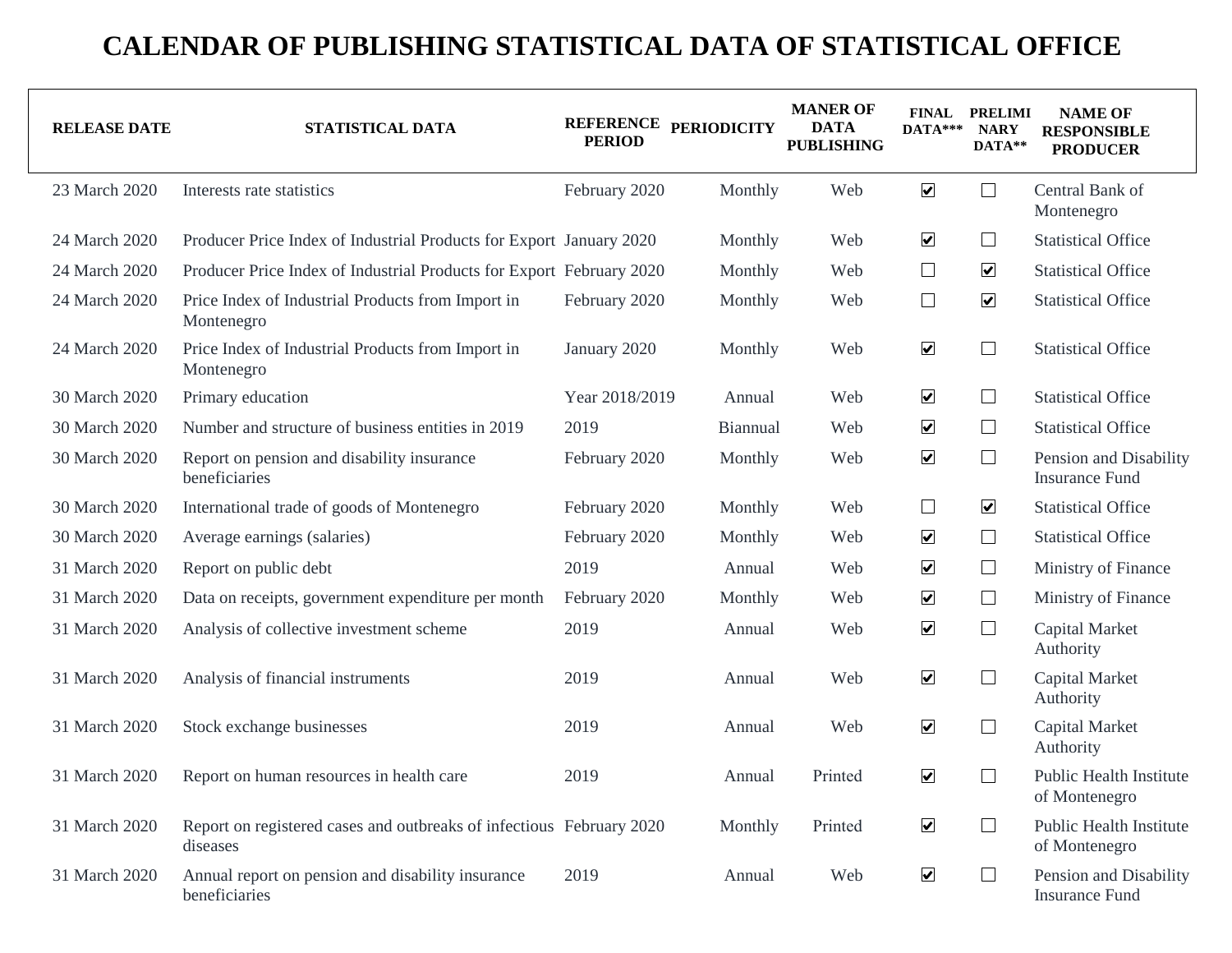| <b>RELEASE DATE</b> | <b>STATISTICAL DATA</b>                                           | <b>REFERENCE</b><br><b>PERIOD</b> | <b>PERIODICITY</b> | <b>MANER OF</b><br><b>DATA</b><br><b>PUBLISHING</b> | <b>FINAL</b><br>$DATA***$ | <b>PRELIMI</b><br><b>NARY</b><br>$DATA**$ | <b>NAME OF</b><br><b>RESPONSIBLE</b><br><b>PRODUCER</b> |
|---------------------|-------------------------------------------------------------------|-----------------------------------|--------------------|-----------------------------------------------------|---------------------------|-------------------------------------------|---------------------------------------------------------|
| 31 March 2020       | Retail trade index                                                | January 2020                      | Monthly            | Web                                                 | $\blacktriangledown$      | ⊔                                         | <b>Statistical Office</b>                               |
| 31 March 2020       | Retail trade index                                                | February 2020                     | Monthly            | Web                                                 | L                         | ☑                                         | <b>Statistical Office</b>                               |
| 31 March 2020       | Arrivals and overnights of tourists in collective<br>accomodation | Decembar 2019                     | Monthly            | Web                                                 | $\blacktriangledown$      |                                           | <b>Statistical Office</b>                               |
| 31 March 2020       | Arrivals and overnights of tourists in collective<br>accomodation | February 2020                     | Monthly            | Web                                                 | $\Box$                    | $\overline{\mathbf{v}}$                   | <b>Statistical Office</b>                               |
| 31 March 2020       | Monthly statistical review*                                       | February 2020                     | Monthly            | Printed<br>, Web                                    | $\blacktriangleright$     | $\overline{\phantom{a}}$                  | <b>Statistical Office</b>                               |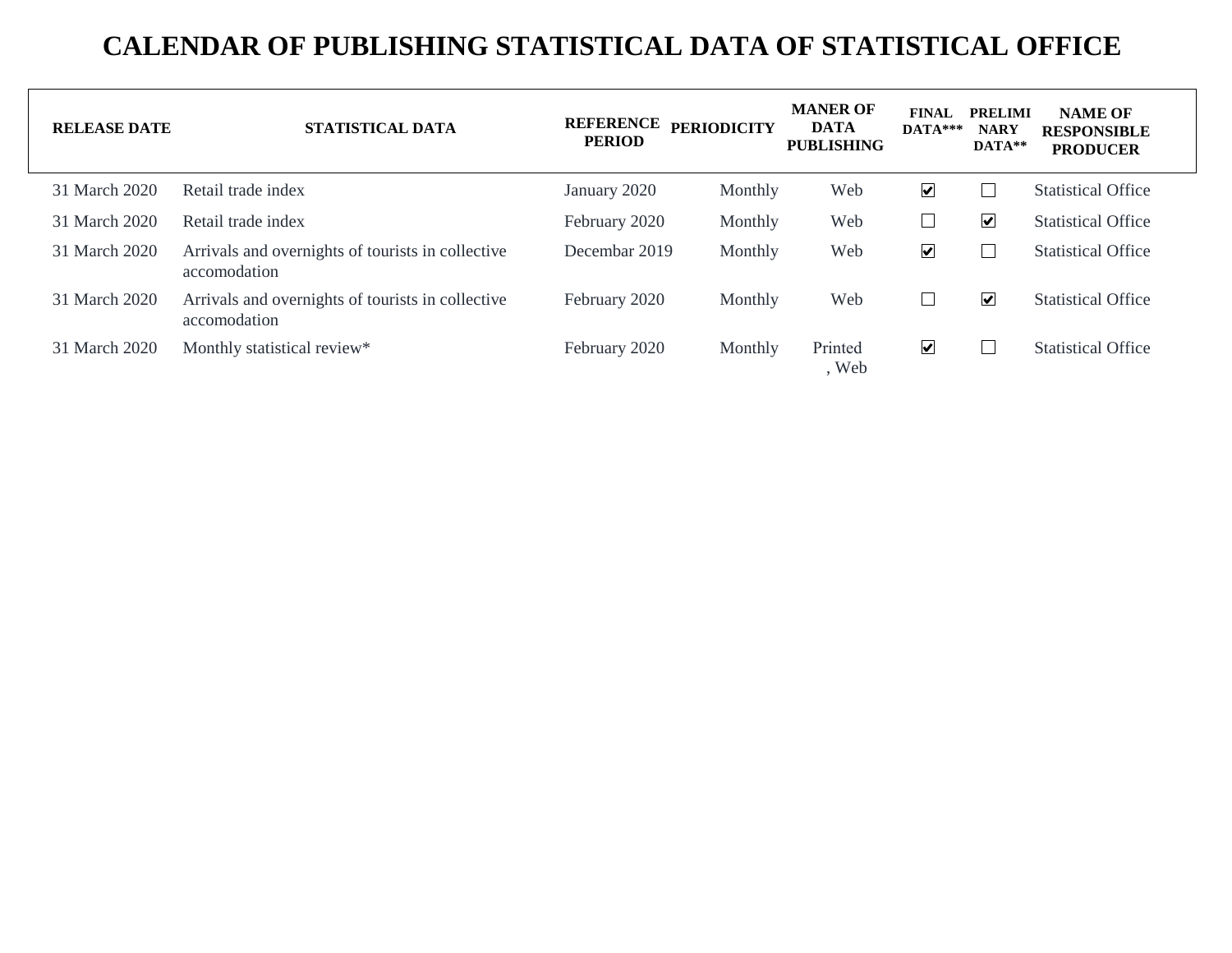| <b>RELEASE DATE</b> | STATISTICAL DATA                                                                | REFERENCE PERIODICITY<br><b>PERIOD</b> |                      | <b>MANER OF</b><br><b>DATA</b><br><b>PUBLISHING</b> | $DATA***$            | <b>FINAL PRELIMI</b><br><b>NARY</b><br>DATA** | <b>NAME OF</b><br><b>RESPONSIBLE</b><br><b>PRODUCER</b> |
|---------------------|---------------------------------------------------------------------------------|----------------------------------------|----------------------|-----------------------------------------------------|----------------------|-----------------------------------------------|---------------------------------------------------------|
| <b>April</b>        | 2020                                                                            |                                        |                      |                                                     |                      |                                               |                                                         |
| 1 April 2020        | <b>Labour Force Survey</b>                                                      | 2019                                   | Quarterly,<br>Annual | Web                                                 | $\blacktriangledown$ | $\Box$                                        | <b>Statistical Office</b>                               |
| 6 April 2020        | Primary education                                                               | Year 2019/2020                         | Annual               | Web                                                 | $\blacktriangledown$ | $\Box$                                        | <b>Statistical Office</b>                               |
| 6 April 2020        | Secondary education                                                             | Year 2018/2019                         | Annual               | Web                                                 | $\blacktriangledown$ | $\Box$                                        | <b>Statistical Office</b>                               |
| 10 April 2020       | Overview of revenue collection of Customs<br>Administration                     | March 2019                             | Monthly              | Web                                                 | $\blacktriangledown$ | $\Box$                                        | <b>Customs Office</b>                                   |
| 13 April 2020       | Secondary education                                                             | Year 2018/2019                         | Annual               | Web                                                 | $\blacktriangledown$ | $\Box$                                        | <b>Statistical Office</b>                               |
| 13 April 2020       | Migrations inside Montenegro                                                    | 2019                                   | Annual               | Web                                                 | $\blacktriangledown$ | $\Box$                                        | <b>Statistical Office</b>                               |
| 15 April 2020       | Registration data on legal and natural persons -<br>taxpayers                   | March 2019                             | Monthly              | Web                                                 | $\blacktriangledown$ | $\Box$                                        | Tax Administration of<br>Montenegro                     |
| 15 April 2020       | Industrial producer price index in Montenegro                                   | February 2020                          | Monthly              | Web                                                 | $\blacktriangledown$ | $\Box$                                        | <b>Statistical Office</b>                               |
| 15 April 2020       | Industrial producer price index in Montenegro                                   | March 2020                             | Monthly              | Web                                                 | $\Box$               | $\overline{\mathbf{v}}$                       | <b>Statistical Office</b>                               |
| 15 April 2020       | Consumer price indices                                                          | March 2020                             | Monthly              | Web                                                 | $\blacktriangledown$ | $\Box$                                        | <b>Statistical Office</b>                               |
| 15 April 2020       | Livestock and poultry slaughtering in slaughterhouses January 2020              |                                        | Monthly              | Web                                                 | $\blacktriangledown$ | $\Box$                                        | <b>Statistical Office</b>                               |
| 15 April 2020       | Livestock and poultry slaughtering in slaughterhouses February 2020             |                                        | Monthly              | Web                                                 | $\Box$               | $\boxed{\blacktriangledown}$                  | <b>Statistical Office</b>                               |
| 15 April 2020       | Entrance of raw cow milk and obtained milk products January 2020<br>in dairies  |                                        | Monthly              | Web                                                 | $\blacktriangledown$ | $\Box$                                        | <b>Statistical Office</b>                               |
| 15 April 2020       | Entrance of raw cow milk and obtained milk products February 2020<br>in dairies |                                        | Monthly              | Web                                                 | $\Box$               | $\overline{\mathbf{v}}$                       | <b>Statistical Office</b>                               |
| 16 April 2020       | International trade of goods of Montenegro                                      | 2019                                   | Annual               | Web                                                 | $\blacktriangledown$ | $\Box$                                        | <b>Statistical Office</b>                               |
| 21 April 2020       | Statistics of other financial institutions                                      | March 2020                             | Monthly              | Web                                                 | $\Box$               | $\boxed{\blacktriangledown}$                  | Central Bank of<br>Montenegro                           |
| 21 April 2020       | Statistics of monetary financial institutions                                   | March 2020                             | Monthly              | Web                                                 | $\Box$               | $\boxed{\blacktriangledown}$                  | Central Bank of<br>Montenegro                           |
| 22 April 2020       | Interests rate statistics                                                       | March 2020                             | Monthly              | Web                                                 | $\Box$               | $\overline{\mathbf{v}}$                       | Central Bank of<br>Montenegro                           |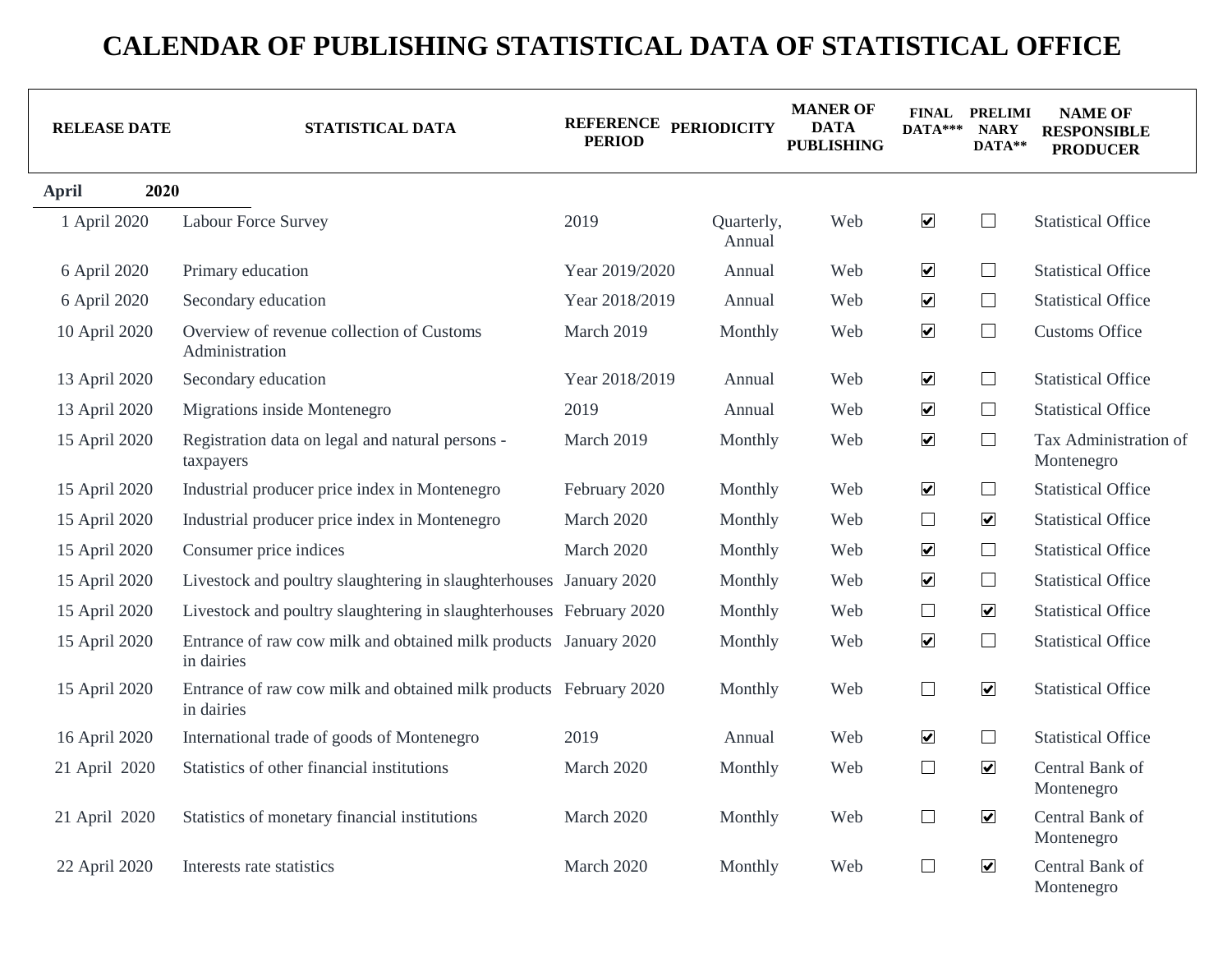| <b>RELEASE DATE</b> | STATISTICAL DATA                                                                  | <b>PERIOD</b>     | REFERENCE PERIODICITY | <b>MANER OF</b><br><b>DATA</b><br><b>PUBLISHING</b> | $DATA***$               | <b>FINAL PRELIMI</b><br><b>NARY</b><br>DATA** | <b>NAME OF</b><br><b>RESPONSIBLE</b><br><b>PRODUCER</b> |
|---------------------|-----------------------------------------------------------------------------------|-------------------|-----------------------|-----------------------------------------------------|-------------------------|-----------------------------------------------|---------------------------------------------------------|
| 22 April 2020       | Natural movement of population in Montenegro -<br>statistics of births and deaths | 2019              | Annual                | Web                                                 | $\blacktriangledown$    | $\Box$                                        | <b>Statistical Office</b>                               |
| 23 April 2020       | Producer Price Index of Industrial Products for Export February 2020              |                   | Monthly               | Web                                                 | $\blacktriangledown$    | $\Box$                                        | <b>Statistical Office</b>                               |
| 22 April 2020       | Minimal consumer basket                                                           | March 2020        | Monthly               | Web                                                 | $\blacktriangledown$    | $\Box$                                        | <b>Statistical Office</b>                               |
| 23 April 2020       | Producer Price Index of Industrial Products for Export March 2020                 |                   | Monthly               | Web                                                 | $\Box$                  | $\boxed{\blacktriangledown}$                  | <b>Statistical Office</b>                               |
| 23 April 2020       | Price Index of Industrial Products from Import in<br>Montenegro                   | February 2020     | Monthly               | Web                                                 | $\blacktriangledown$    | $\Box$                                        | <b>Statistical Office</b>                               |
| 23 April 2020       | Price Index of Industrial Products from Import in<br>Montenegro                   | March 2020        | Monthly               | Web                                                 | $\Box$                  | $\overline{\mathbf{v}}$                       | <b>Statistical Office</b>                               |
| 28 April 2020       | Transport annual statistics                                                       | 2019              | Annual                | Web                                                 | $\Box$                  | $\overline{\mathbf{v}}$                       | <b>Statistical Office</b>                               |
| 29 April 2020       | Indices of industrial production and turnover                                     | I quarter of 2020 | Quarterly             | Web                                                 | $\Box$                  | $\overline{\mathbf{v}}$                       | <b>Statistical Office</b>                               |
| 29 April 2020       | International trade of goods of Montenegro                                        | March 2020        | Monthly               | Web                                                 | $\Box$                  | $\blacktriangledown$                          | <b>Statistical Office</b>                               |
| 29 April 2020       | Retail trade index                                                                | February 2020     | Monthly               | Web                                                 | $\blacktriangledown$    | $\Box$                                        | <b>Statistical Office</b>                               |
| 29 April 2020       | Retail trade index                                                                | March 2020        | Monthly               | Web                                                 | $\Box$                  | $\blacktriangledown$                          | <b>Statistical Office</b>                               |
| 29 April 2020       | Arrivals and overnights of tourists in collective<br>accomodation                 | January 2020      | Monthly               | Web                                                 | $\blacktriangledown$    | $\Box$                                        | <b>Statistical Office</b>                               |
| 29 April 2020       | Arrivals and overnights of tourists in collective<br>accomodation                 | March 2020        | Monthly               | Web                                                 | $\Box$                  | $\boxed{\blacktriangledown}$                  | <b>Statistical Office</b>                               |
| 30 April 2020       | Marriages and divorces in Montenegro                                              | 2019              | Annual                | Web                                                 | $\blacktriangledown$    | $\Box$                                        | <b>Statistical Office</b>                               |
| 30 April 2020       | Average earnings (salaries)                                                       | March 2020        | Monthly               | Web                                                 | $\blacktriangledown$    | $\Box$                                        | <b>Statistical Office</b>                               |
| 30 April 2020       | Data on receipts, government expenditure per month                                | March 2019        | Monthly               | Web                                                 | $\blacktriangledown$    | $\Box$                                        | Ministry of Finance                                     |
| 30 April 2020       | Report on pension and disability insurance<br>beneficiaries                       | March 2019        | Monthly               | Web                                                 | $\blacktriangledown$    | $\Box$                                        | Pension and Disability<br><b>Insurance Fund</b>         |
| 30 April 2020       | Report on registered cases and outbreaks of infectious March 2019<br>diseases     |                   | Monthly               | Printed                                             | $\blacktriangledown$    | $\Box$                                        | <b>Public Health Institute</b><br>of Montenegro         |
| 30 April 2020       | Monthly statistical review*                                                       | March 2020        | Monthly               | Printed<br>, Web                                    | $\overline{\mathbf{v}}$ | ⊔                                             | <b>Statistical Office</b>                               |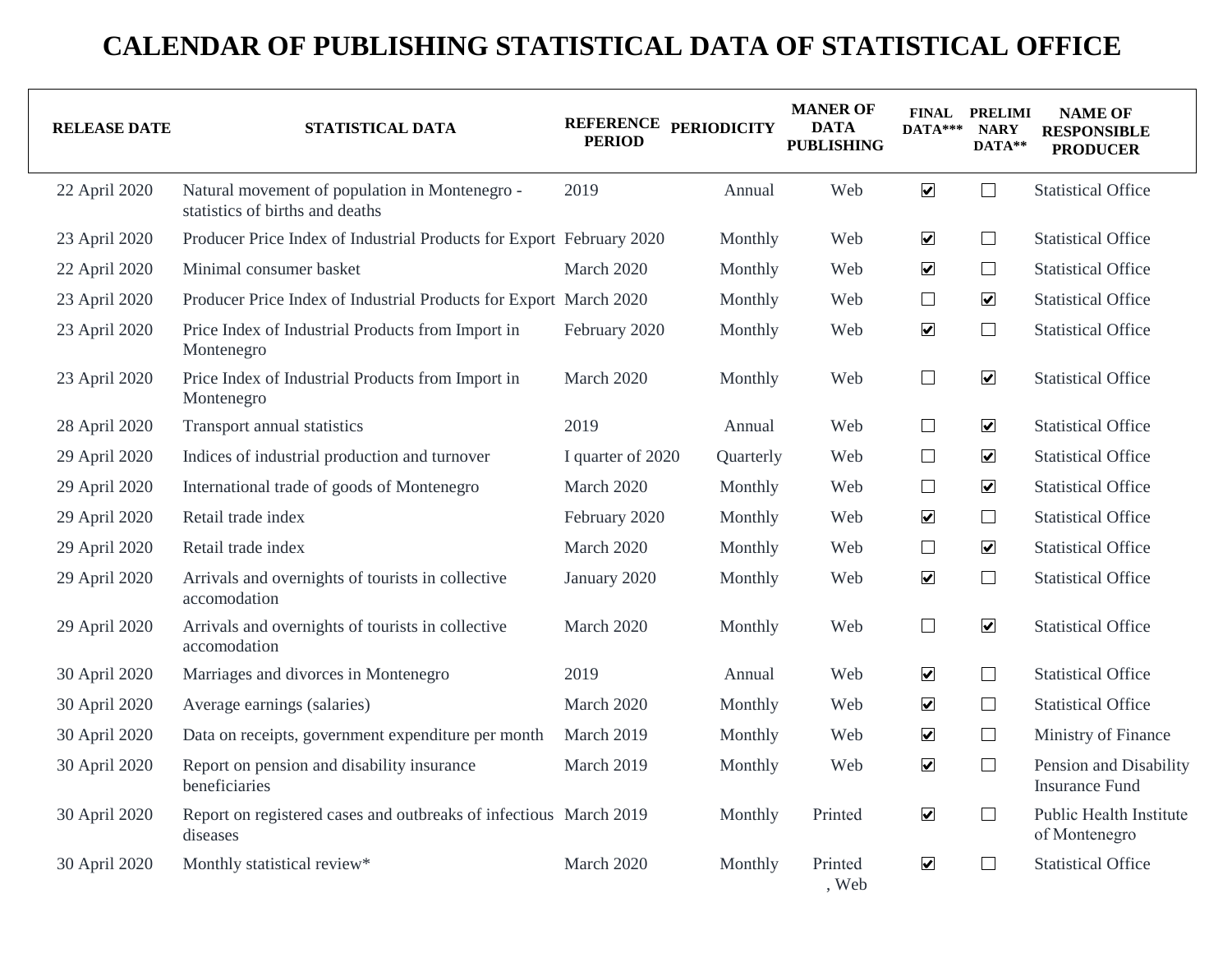| <b>RELEASE DATE</b> | STATISTICAL DATA                                                                | REFERENCE PERIODICITY<br><b>PERIOD</b> |           | <b>MANER OF</b><br><b>DATA</b><br><b>PUBLISHING</b> | $DATA***$            | <b>FINAL PRELIMI</b><br><b>NARY</b><br>DATA** | <b>NAME OF</b><br><b>RESPONSIBLE</b><br><b>PRODUCER</b> |
|---------------------|---------------------------------------------------------------------------------|----------------------------------------|-----------|-----------------------------------------------------|----------------------|-----------------------------------------------|---------------------------------------------------------|
| 2020<br><b>May</b>  |                                                                                 |                                        |           |                                                     |                      |                                               |                                                         |
| 8 May 2020          | Overview of revenue collection of Customs<br>Administration                     | April 2020                             | Monthly   | Web                                                 | $\blacktriangledown$ | $\Box$                                        | <b>Customs Office</b>                                   |
| 12 May 2020         | Demolished buildings with dwellings                                             | 2019                                   | Annual    | Web                                                 | $\Box$               | $\boxed{\blacktriangledown}$                  | <b>Statistical Office</b>                               |
| 13 May 2020         | Construction activity in Montenegro                                             | I quarter of 2020                      | Quarterly | Web                                                 | $\Box$               | $\overline{\mathbf{v}}$                       | <b>Statistical Office</b>                               |
| 13 May 2020         | Construction activity in Montenegro                                             | IV quarter of 2019                     | Quarterly | Web                                                 | $\blacktriangledown$ | $\Box$                                        | <b>Statistical Office</b>                               |
| 14 May 2020         | Consumer price indices                                                          | April 2020                             | Monthly   | Web                                                 | $\blacktriangledown$ | $\Box$                                        | <b>Statistical Office</b>                               |
| 14 May 2020         | Industrial producer price index in Montenegro                                   | March 2020                             | Monthly   | Web                                                 | $\blacktriangledown$ | $\Box$                                        | <b>Statistical Office</b>                               |
| 14 May 2020         | Industrial producer price index in Montenegro                                   | April 2020                             | Monthly   | Web                                                 | $\Box$               | $\overline{\mathbf{v}}$                       | <b>Statistical Office</b>                               |
| 15 May 2020         | Registration data on legal and natural persons -<br>taxpayers                   | April 2020                             | Monthly   | Web                                                 | $\blacktriangledown$ | $\Box$                                        | Tax Administration of<br>Montenegro                     |
| 18 May 2020         | Adult perpetrators of crimes                                                    | 2019                                   | Annual    | Web                                                 | $\blacktriangledown$ | $\Box$                                        | <b>Statistical Office</b>                               |
| 18 May 2020         | Juvenile perpetrators of crimes                                                 | 2019                                   | Annual    | Web                                                 | $\blacktriangledown$ | $\Box$                                        | <b>Statistical Office</b>                               |
| 18 May 2020         | Specialists, master of sciences and PhDs                                        | 2019                                   | Annual    | Web                                                 | $\blacktriangledown$ | $\Box$                                        | <b>Statistical Office</b>                               |
| 18 May 2020         | Livestock and poultry slaughtering in slaughterhouses February 2020             |                                        | Monthly   | Web                                                 | $\blacktriangledown$ | $\Box$                                        | <b>Statistical Office</b>                               |
| 18 May 2020         | Livestock and poultry slaughtering in slaughterhouses March 2020                |                                        | Monthly   | Web                                                 | $\Box$               | $\blacktriangledown$                          | <b>Statistical Office</b>                               |
| 18 May 2020         | Entrance of raw cow milk and obtained milk products February 2020<br>in dairies |                                        | Monthly   | Web                                                 | $\blacktriangledown$ | $\Box$                                        | <b>Statistical Office</b>                               |
| 18 May 2020         | Entrance of raw cow milk and obtained milk products March 2020<br>in dairies    |                                        | Monthly   | Web                                                 | $\Box$               | $\overline{\mathbf{v}}$                       | <b>Statistical Office</b>                               |
| 19 May 2020         | Turnover index in services                                                      | IV quarter of 2019                     | Quarterly | Web                                                 | $\blacktriangledown$ | $\Box$                                        | <b>Statistical Office</b>                               |
| 19 May 2020         | Turnover index in services                                                      | I quarter of 2020                      | Quarterly | Web                                                 | $\Box$               | $\blacktriangledown$                          | <b>Statistical Office</b>                               |
| 20 May 2020         | Statistics of other financial institutions                                      | April 2020                             | Monthly   | Web                                                 | $\blacktriangledown$ | $\Box$                                        | Central Bank of<br>Montenegro                           |
| 20 May 2020         | Statistics of monetary financial institutions                                   | April 2020                             | Monthly   | Web                                                 | $\blacktriangledown$ | $\Box$                                        | Central Bank of<br>Montenegro                           |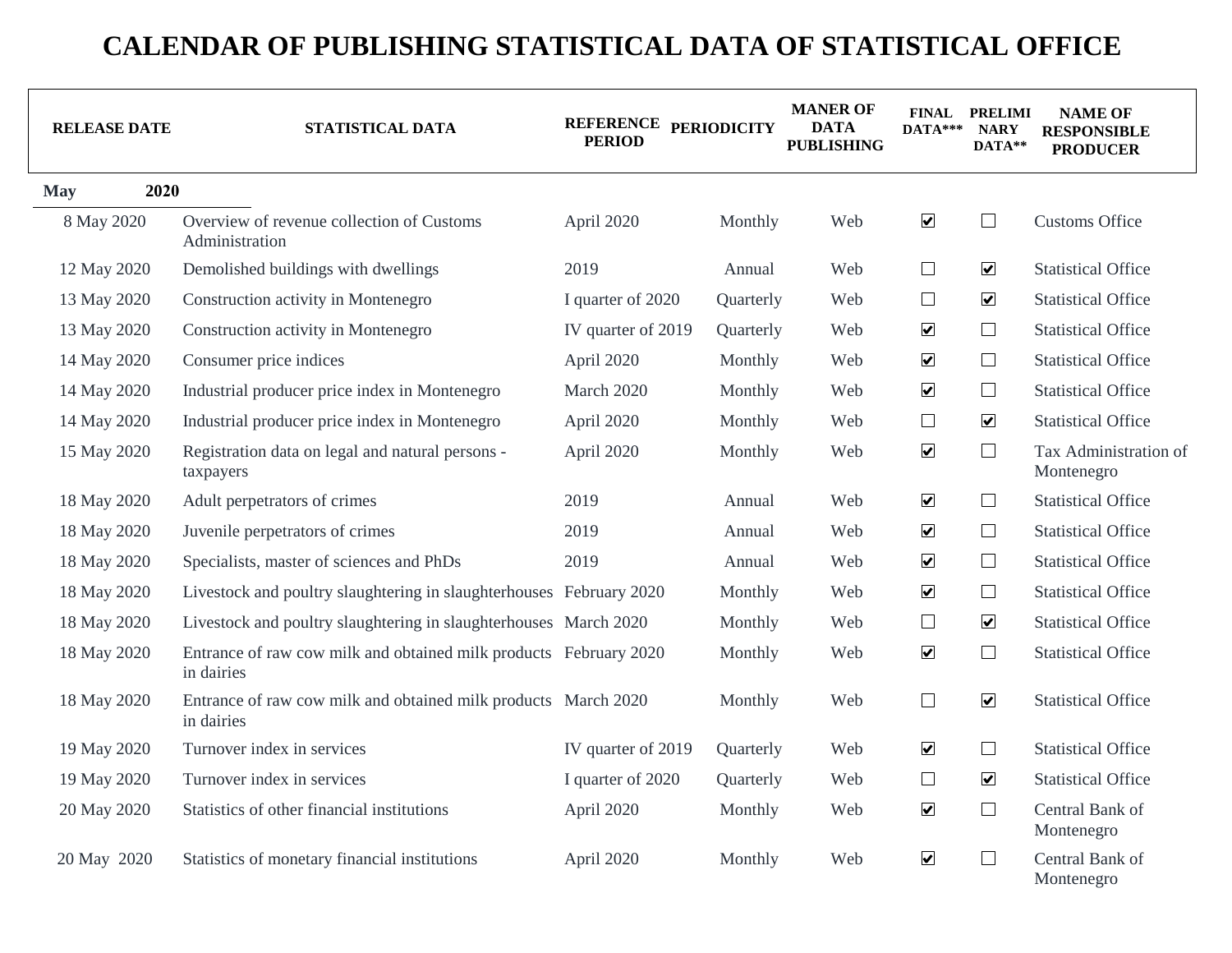| <b>RELEASE DATE</b> | STATISTICAL DATA                                                  | REFERENCE PERIODICITY<br><b>PERIOD</b> |           | <b>MANER OF</b><br><b>DATA</b><br><b>PUBLISHING</b> | $DATA***$               | <b>FINAL PRELIMI</b><br><b>NARY</b><br>DATA** | <b>NAME OF</b><br><b>RESPONSIBLE</b><br><b>PRODUCER</b> |
|---------------------|-------------------------------------------------------------------|----------------------------------------|-----------|-----------------------------------------------------|-------------------------|-----------------------------------------------|---------------------------------------------------------|
| 20 May 2020         | Analysis of consolidated public spending                          | I quarter of 2020                      | Quarterly | Web                                                 | $\blacktriangledown$    | $\Box$                                        | Ministry of Finance                                     |
| 20 May 2020         | Report on government debt                                         | I quarter of 2020                      | Monthly   | Web                                                 | $\blacktriangledown$    | $\Box$                                        | Ministry of Finance                                     |
| 20 May 2020         | Balance of payment of Montenegro                                  | I quarter of 2020                      | Quarterly | Printed                                             | $\Box$                  | $\blacktriangledown$                          | Central Bank of<br>Montenegro                           |
| 20 May 2020         | Balance of payment of Montenegro                                  | IV quarter of 2019                     | Quarterly | Printed                                             | $\blacktriangledown$    | $\Box$                                        | Central Bank of<br>Montenegro                           |
| 20 May 2020         | Prices of New Built Dwellings                                     | 2019                                   | Annual    | Web                                                 | $\blacktriangledown$    | $\Box$                                        | <b>Statistical Office</b>                               |
| 20 May 2020         | Prices of New Built Dwellings                                     | IV quarter of 2019                     | Quarterly | Web                                                 | $\blacktriangledown$    | $\Box$                                        | <b>Statistical Office</b>                               |
| 20 May 2020         | Prices of New Built Dwellings                                     | I quarter of 2020                      | Quarterly | Web                                                 | $\Box$                  | $\boxed{\blacktriangledown}$                  | <b>Statistical Office</b>                               |
| 20 May 2020         | Minimal consumer basket                                           | April 2020                             | Monthly   | Web                                                 | $\blacktriangledown$    | $\Box$                                        | <b>Statistical Office</b>                               |
| 20 May 2020         | Transport annual statistics                                       | 2019                                   | Annual    | Web                                                 | $\blacktriangledown$    | $\Box$                                        | <b>Statistical Office</b>                               |
| 25 May 2020         | Interests rate statistics                                         | April 2020                             | Monthly   | Web                                                 | $\blacktriangledown$    | $\Box$                                        | Central Bank of<br>Montenegro                           |
| 26 May 2020         | Producer Price Index of Industrial Products for Export March 2020 |                                        | Monthly   | Web                                                 | $\blacktriangledown$    | $\Box$                                        | <b>Statistical Office</b>                               |
| 26 May 2020         | Producer Price Index of Industrial Products for Export April 2020 |                                        | Monthly   | Web                                                 | $\Box$                  | $\overline{\mathbf{v}}$                       | <b>Statistical Office</b>                               |
| 26 May 2020         | Price Index of Industrial Products from Import in<br>Montenegro   | March 2020                             | Monthly   | Web                                                 | $\overline{\mathbf{v}}$ | $\Box$                                        | <b>Statistical Office</b>                               |
| 26 May 2020         | Price Index of Industrial Products from Import in<br>Montenegro   | April 2020                             | Monthly   | Web                                                 | $\Box$                  | $\overline{\mathbf{v}}$                       | <b>Statistical Office</b>                               |
| 26 May 2020         | Transport quarterly statistics                                    | IV quarter of 2019                     | Quarterly | Web                                                 | $\blacktriangledown$    | $\Box$                                        | <b>Statistical Office</b>                               |
| 26 May 2020         | Transport quarterly statistics                                    | I quarter of 2020                      | Quarterly | Web                                                 | $\Box$                  | $\boxed{\blacktriangledown}$                  | <b>Statistical Office</b>                               |
| 27 May 2020         | Construction permits and registration of works                    | IV quarter of 2019                     | Quarterly | Web                                                 | $\blacktriangledown$    | $\Box$                                        | <b>Statistical Office</b>                               |
| 27 May 2020         | Construction permits and registration of works                    | I quarter of 2020                      | Quarterly | Web                                                 | $\Box$                  | $\boxed{\blacktriangledown}$                  | <b>Statistical Office</b>                               |
| 27 May 2020         | Arrivals and overnights of tourists in collective<br>accomodation | February 2020                          | Monthly   | Web                                                 | $\overline{\mathbf{v}}$ | $\Box$                                        | <b>Statistical Office</b>                               |
| 27 May 2020         | Arrivals and overnights of tourists in collective<br>accomodation | April 2020                             | Monthly   | Web                                                 | $\Box$                  | $\boxed{\blacktriangledown}$                  | <b>Statistical Office</b>                               |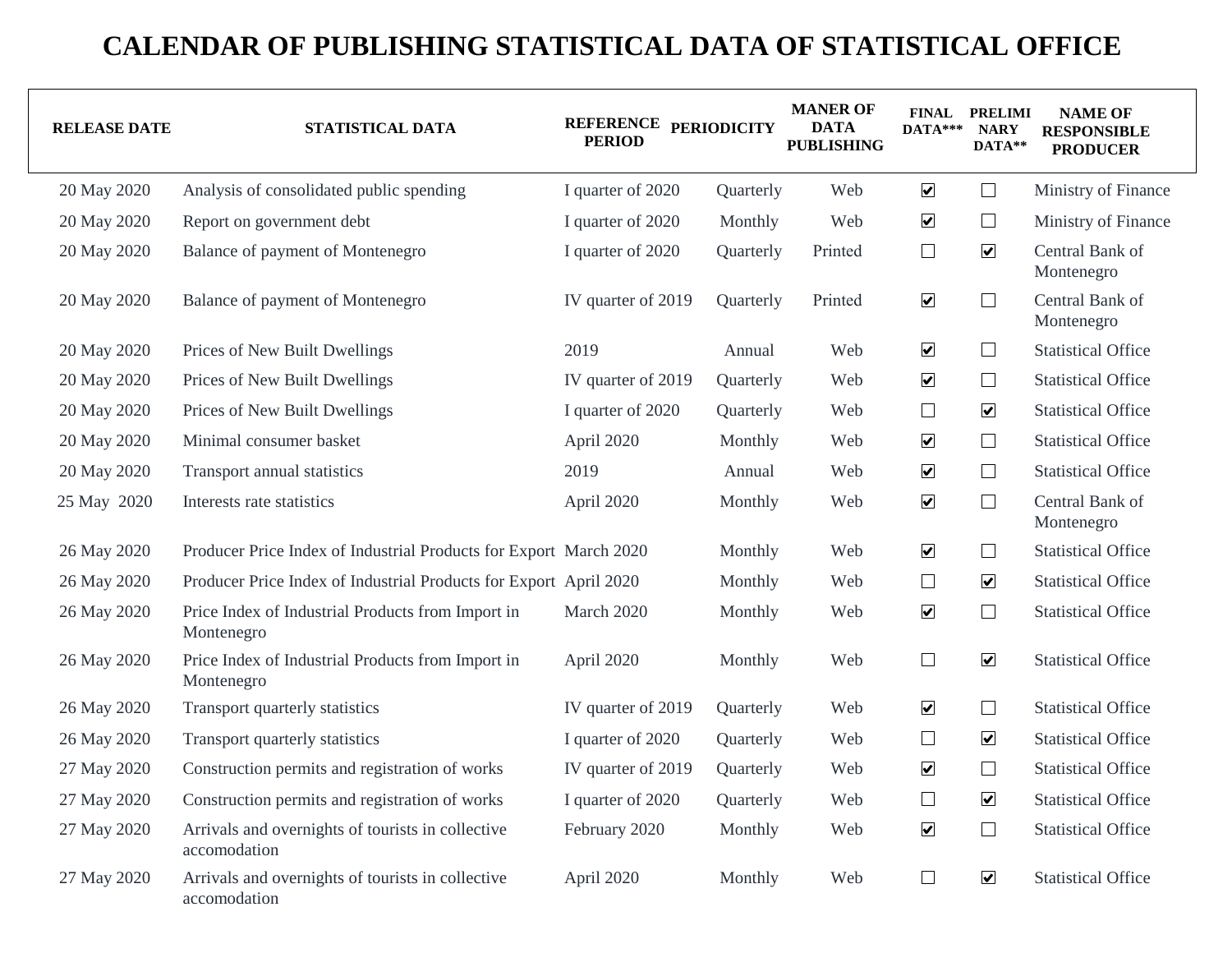| <b>RELEASE DATE</b> | STATISTICAL DATA                                                                     | REFERENCE PERIODICITY<br><b>PERIOD</b> |                       | <b>MANER OF</b><br><b>DATA</b><br><b>PUBLISHING</b> | $DATA***$               | <b>FINAL PRELIMI</b><br><b>NARY</b><br>DATA** | <b>NAME OF</b><br><b>RESPONSIBLE</b><br><b>PRODUCER</b> |
|---------------------|--------------------------------------------------------------------------------------|----------------------------------------|-----------------------|-----------------------------------------------------|-------------------------|-----------------------------------------------|---------------------------------------------------------|
| 28 May 2020         | Physical volume index of forest assortiments in state<br>forests                     | I quarter of 2020                      | Monthly,<br>quarterly | Web                                                 | $\blacktriangledown$    | $\Box$                                        | <b>Statistical Office</b>                               |
| 28 May 2020         | Purchase and sale of agriculture, forestry and fishery<br>products                   | I quarter of 2020                      | Monthly,<br>quarterly | Web                                                 | $\blacktriangledown$    | $\Box$                                        | <b>Statistical Office</b>                               |
| 28 May 2020         | Retail trade index                                                                   | March 2020                             | Monthly               | Web                                                 | $\blacktriangledown$    | $\Box$                                        | <b>Statistical Office</b>                               |
| 28 May 2020         | Retail trade index                                                                   | April 2020                             | Monthly               | Web                                                 | $\Box$                  | $\overline{\mathbf{v}}$                       | <b>Statistical Office</b>                               |
| 28 May 2020         | Average earnings (salaries)                                                          | April 2020                             | Monthly               | Web                                                 | $\blacktriangledown$    | $\Box$                                        | <b>Statistical Office</b>                               |
| 28 May 2020         | International trade of goods of Montenegro                                           | April 2020                             | Monthly               | Web                                                 | $\Box$                  | $\overline{\mathbf{v}}$                       | <b>Statistical Office</b>                               |
| 28 May 2020         | Population estimates and main demographic indicators 2019                            |                                        | Annual                | Web                                                 | $\blacktriangledown$    | $\Box$                                        | <b>Statistical Office</b>                               |
| 28 May 2020         | Monthly statistical review*                                                          | April 2020                             | Monthly               | Printed<br>, Web                                    | $\blacktriangledown$    | $\Box$                                        | <b>Statistical Office</b>                               |
| 29 May 2020         | Data on receipts, government expenditure per month                                   | April 2020                             | Monthly               | Web                                                 | $\blacktriangledown$    | $\Box$                                        | Ministry of Finance                                     |
| 29 May 2020         | Report on registered cases and outbreaks of infectious April 2020<br>diseases        |                                        | Monthly               | Printed                                             | $\blacktriangledown$    | $\Box$                                        | Public Health Institute<br>of Montenegro                |
| 29 May 2020         | Report on organization and work of hospitals                                         | 2019                                   | Annual                | Printed                                             | $\blacktriangledown$    | ⊔                                             | <b>Public Health Institute</b><br>of Montenegro         |
| 29 May 2020         | Report on completed compulsory immunization<br>against infectious diseases           | 2019                                   | Annual                | Printed                                             | $\blacktriangledown$    | $\Box$                                        | Public Health Institute<br>of Montenegro                |
| 29 May 2020         | Report on work and established diseases, and<br>conditions in outpatient health care | 2019                                   | Annual                | Printed                                             | $\blacktriangledown$    | $\Box$                                        | <b>Public Health Institute</b><br>of Montenegro         |
| 29 May 2020         | Report on registered cases and outbreaks of infectious 2019<br>diseases              |                                        | Annual                | Printed                                             | $\blacktriangledown$    | $\Box$                                        | <b>Public Health Institute</b><br>of Montenegro         |
| 29 May 2020         | Registration of tax on income of legal persons                                       | 2019                                   | Annual                | Web                                                 | $\overline{\mathbf{v}}$ | $\Box$                                        | Tax Administration of<br>Montenegro                     |
| 29 May 2020         | Report on pension and disability insurance<br>beneficiaries                          | April 2020                             | Monthly               | Web                                                 | $\blacktriangledown$    | $\Box$                                        | Pension and Disability<br><b>Insurance Fund</b>         |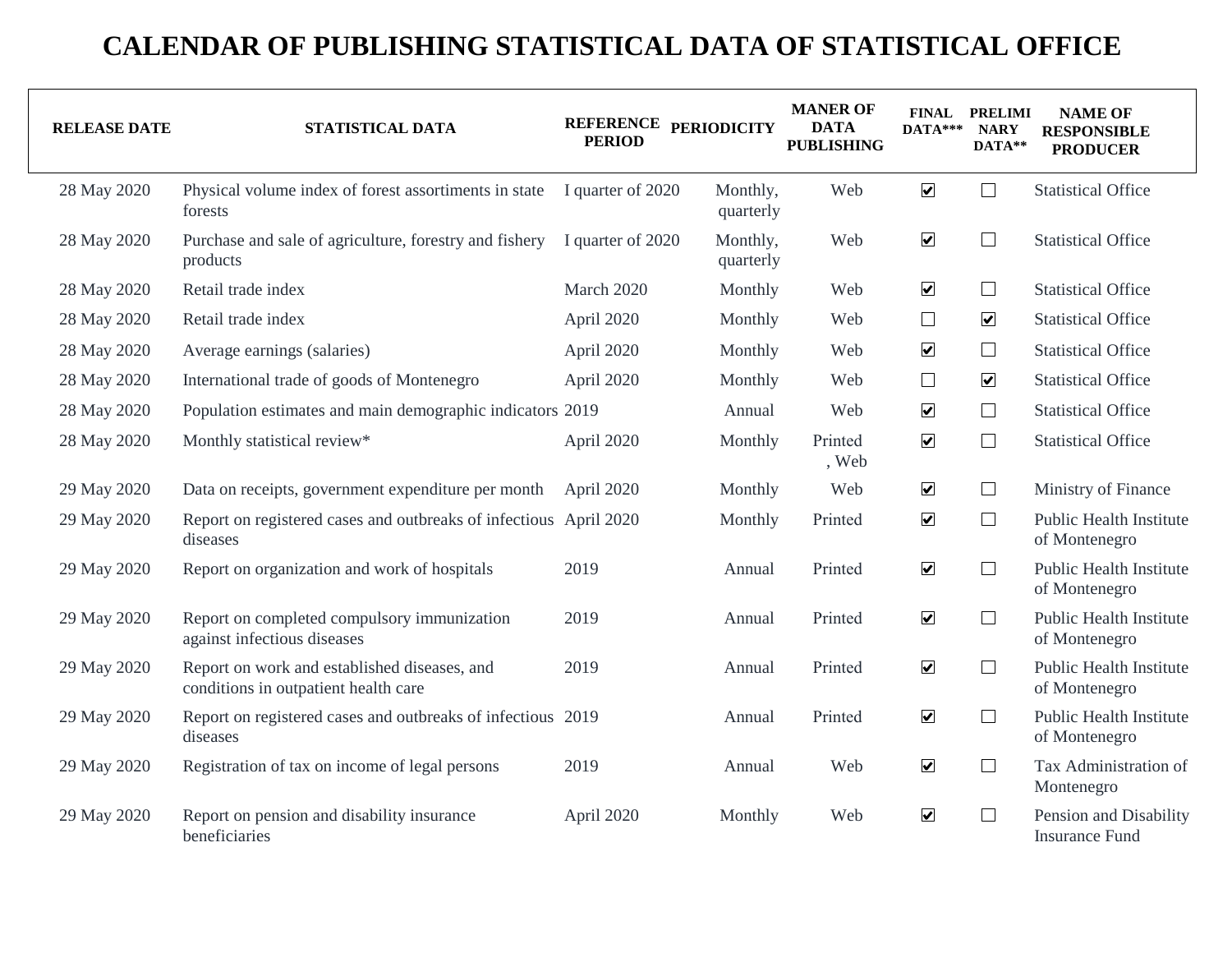| <b>RELEASE DATE</b> | STATISTICAL DATA                                                             | <b>PERIOD</b>     | REFERENCE PERIODICITY | <b>MANER OF</b><br>DATA<br><b>PUBLISHING</b> | $DATA***$            | <b>FINAL PRELIMI</b><br><b>NARY</b><br>DATA** | <b>NAME OF</b><br><b>RESPONSIBLE</b><br><b>PRODUCER</b>                 |
|---------------------|------------------------------------------------------------------------------|-------------------|-----------------------|----------------------------------------------|----------------------|-----------------------------------------------|-------------------------------------------------------------------------|
| 2020<br>June        |                                                                              |                   |                       |                                              |                      |                                               |                                                                         |
| 1 June 2020         | Financial reports of entrepreneurs (balance sheet and<br>income statement)   | 2019              | Annual                | Web                                          | $\blacktriangledown$ | $\Box$                                        | Tax Administration of<br>Montenegro                                     |
| 1 June 2020         | Annual registration of tax on income of natural<br>persons                   | 2019              | Annual                | Web                                          | $\blacktriangledown$ | $\Box$                                        | Tax Administration of<br>Montenegro                                     |
| 3 June 2020         | Surveys on arrivals and overnight stays of tourists,<br>total                | 2019              | Annual                | Web                                          | $\blacktriangledown$ | $\Box$                                        | Statistical Office and<br>local turistical<br>organisation (LTO)        |
| 3 June 2020         | Arrivals and overnights of tourists in private<br>accomodation               | 2019              | Annual                | Web                                          | $\blacktriangledown$ | $\perp$                                       | <b>Statistical Office and</b><br>local turistical<br>organisation (LTO) |
| 3 June 2020         | Nautical tourism                                                             | 2019              | Annual                | Web                                          | $\blacktriangledown$ | $\Box$                                        | <b>Statistical Office</b>                                               |
| 3 June 2020         | Report on visits of foreign cruise ships                                     | 2019              | Annual                | Web                                          | $\blacktriangledown$ | $\Box$                                        | <b>Statistical Office</b>                                               |
| 10 June 2020        | Overview of revenue collection of Customs<br>Administration                  | May 2020          | Monthly               | Web                                          | $\blacktriangledown$ | $\Box$                                        | <b>Customs Office</b>                                                   |
| 15 June 2020        | Registration data on legal and natural persons -<br>taxpayers                | May 2020          | Monthly               | Web                                          | $\blacktriangledown$ | $\Box$                                        | Tax Administration of<br>Montenegro                                     |
| 15 June 2020        | Livestock and poultry slaughtering in slaughterhouses March 2020             |                   | Monthly               | Web                                          | $\blacktriangledown$ | $\Box$                                        | <b>Statistical Office</b>                                               |
| 15 June 2020        | Livestock and poultry slaughtering in slaughterhouses April 2020             |                   | Monthly               | Web                                          | $\Box$               | $\overline{\mathbf{v}}$                       | <b>Statistical Office</b>                                               |
| 15 June 2020        | Entrance of raw cow milk and obtained milk products April 2020<br>in dairies |                   | Monthly               | Web                                          | $\Box$               | $\overline{\mathbf{v}}$                       | <b>Statistical Office</b>                                               |
| 15 June 2020        | Entrance of raw cow milk and obtained milk products March 2020<br>in dairies |                   | Monthly               | Web                                          | $\blacktriangledown$ | $\Box$                                        | <b>Statistical Office</b>                                               |
| 15 June 2020        | Consumer price indices                                                       | May 2020          | Monthly               | Web                                          | $\blacktriangledown$ | $\Box$                                        | <b>Statistical Office</b>                                               |
| 16 June 2020        | Industrial producer price index in Montenegro                                | May 2020          | Monthly               | Web                                          | $\Box$               | $\overline{\mathbf{v}}$                       | <b>Statistical Office</b>                                               |
| 16 June 2020        | Industrial producer price index in Montenegro                                | April 2020        | Monthly               | Web                                          | $\blacktriangledown$ | $\Box$                                        | <b>Statistical Office</b>                                               |
| 16 June 2020        | <b>Labour Force Survey</b>                                                   | I quarter of 2020 | Quarterly,<br>Annual  | Web                                          | $\blacktriangledown$ | $\Box$                                        | <b>Statistical Office</b>                                               |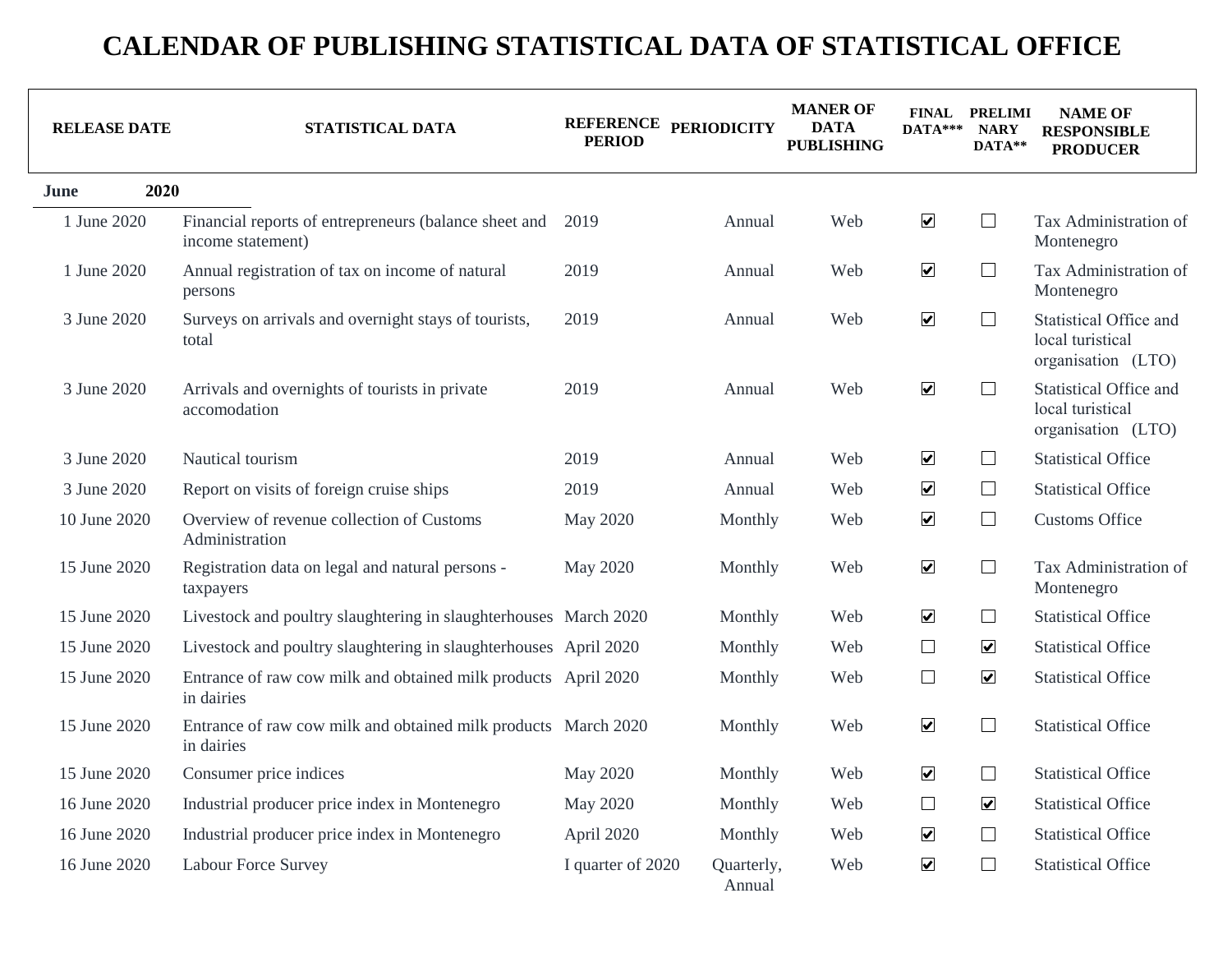| <b>RELEASE DATE</b> | STATISTICAL DATA                                                                                                                | REFERENCE PERIODICITY<br><b>PERIOD</b> |           | <b>MANER OF</b><br><b>DATA</b><br><b>PUBLISHING</b> | DATA***                     | <b>FINAL PRELIMI</b><br><b>NARY</b><br>DATA** | <b>NAME OF</b><br><b>RESPONSIBLE</b><br><b>PRODUCER</b> |
|---------------------|---------------------------------------------------------------------------------------------------------------------------------|----------------------------------------|-----------|-----------------------------------------------------|-----------------------------|-----------------------------------------------|---------------------------------------------------------|
| 17 June 2020        | <b>Construction works</b>                                                                                                       | 2019                                   | Annual    | Web                                                 | $\Box$                      | $\overline{\mathbf{v}}$                       | <b>Statistical Office</b>                               |
| 17 June 2020        | Quarterly gross domestic product of Montenegro                                                                                  | I quarter of 2020                      | Quarterly | Web                                                 | $\Box$                      | $\boxed{\blacktriangledown}$                  | <b>Statistical Office</b>                               |
| 18 June 2020        | Minimal consumer basket                                                                                                         | May 2020                               | Monthly   | Web                                                 | $\blacktriangledown$        | $\Box$                                        | <b>Statistical Office</b>                               |
| 18 June 2020        | Indices of unit values of exports and imports of goods                                                                          | 2019                                   | Annual    | Web                                                 | $\blacktriangledown$        | $\Box$                                        | <b>Statistical Office</b>                               |
| 22 June 2020        | Students enrolled - undergraduate students                                                                                      | 2019/2020                              | Annual    | Web                                                 | $\blacktriangledown$        | $\Box$                                        | <b>Statistical Office</b>                               |
| 22 June 2020        | Statistics of other financial institutions                                                                                      | May 2020                               | Monthly   | Web                                                 | $\blacktriangledown$        | $\Box$                                        | Central Bank of<br>Montenegro                           |
| 22 June 2020        | Statistics of monetary financial institutions                                                                                   | May 2020                               | Monthly   | Web                                                 | $\blacktriangledown$        | $\Box$                                        | Central Bank of<br>Montenegro                           |
| 22 June 2020        | Interests rate statistics                                                                                                       | May 2020                               | Monthly   | Web                                                 | $\blacktriangledown$        | $\Box$                                        | Central Bank of<br>Montenegro                           |
| 23 June 2020        | Turnover in wholesale trade                                                                                                     | 2019                                   | Annual    | Web                                                 | $\Box$                      | $\boxed{\blacktriangledown}$                  | <b>Statistical Office</b>                               |
| 23 June 2020        | Producer Price Index of Industrial Products for Export May 2020                                                                 |                                        | Monthly   | Web                                                 | $\Box$                      | $\overline{\mathbf{v}}$                       | <b>Statistical Office</b>                               |
| 23 June 2020        | Producer Price Index of Industrial Products for Export April 2020                                                               |                                        | Monthly   | Web                                                 | $\blacktriangledown$        | ⊔                                             | <b>Statistical Office</b>                               |
| 23 June 2020        | Price Index of Industrial Products from Import in<br>Montenegro                                                                 | May 2020                               | Monthly   | Web                                                 | $\Box$                      | $\boxed{\blacktriangledown}$                  | <b>Statistical Office</b>                               |
| 23 June 2020        | Price Index of Industrial Products from Import in<br>Montenegro                                                                 | April 2020                             | Monthly   | Web                                                 | $\blacktriangledown$        | $\Box$                                        | <b>Statistical Office</b>                               |
| 23 June 2020        | First estimate of Gross Domestic Product and actual<br>individual consumption (AIC) per capita in<br>purchasing power standards | 2019                                   | Annual    | Web                                                 | $\blacktriangledown$        | $\Box$                                        | <b>Statistical Office</b>                               |
| 24 June 2020        | Industrial production - PRODCOM                                                                                                 | 2019                                   | Annual    | Web                                                 | $\Box$                      | $\overline{\mathbf{v}}$                       | <b>Statistical Office</b>                               |
| 25 June 2020        | Comparative price levels of 37 european countries                                                                               | 2019                                   | Annual    | Web                                                 | $\blacktriangledown$        | $\Box$                                        | <b>Statistical Office</b>                               |
| 26 June 2020        | Report on insured persons under international<br>agreements on social insurance                                                 | 2019                                   | Annual    | Web                                                 | $\blacktriangledown$        | $\Box$                                        | <b>Health Insurance Fund</b>                            |
| 29 June 2020        | Graduated students - undegraduate studies                                                                                       | 2019                                   | Annual    | Web                                                 | $\blacktriangledown$        | ⊔                                             | <b>Statistical Office</b>                               |
| 29 June 2020        | International trade of goods of Montenegro                                                                                      | May 2020                               | Monthly   | Web                                                 | $\mathcal{L}_{\mathcal{A}}$ | $\overline{\mathbf{v}}$                       | <b>Statistical Office</b>                               |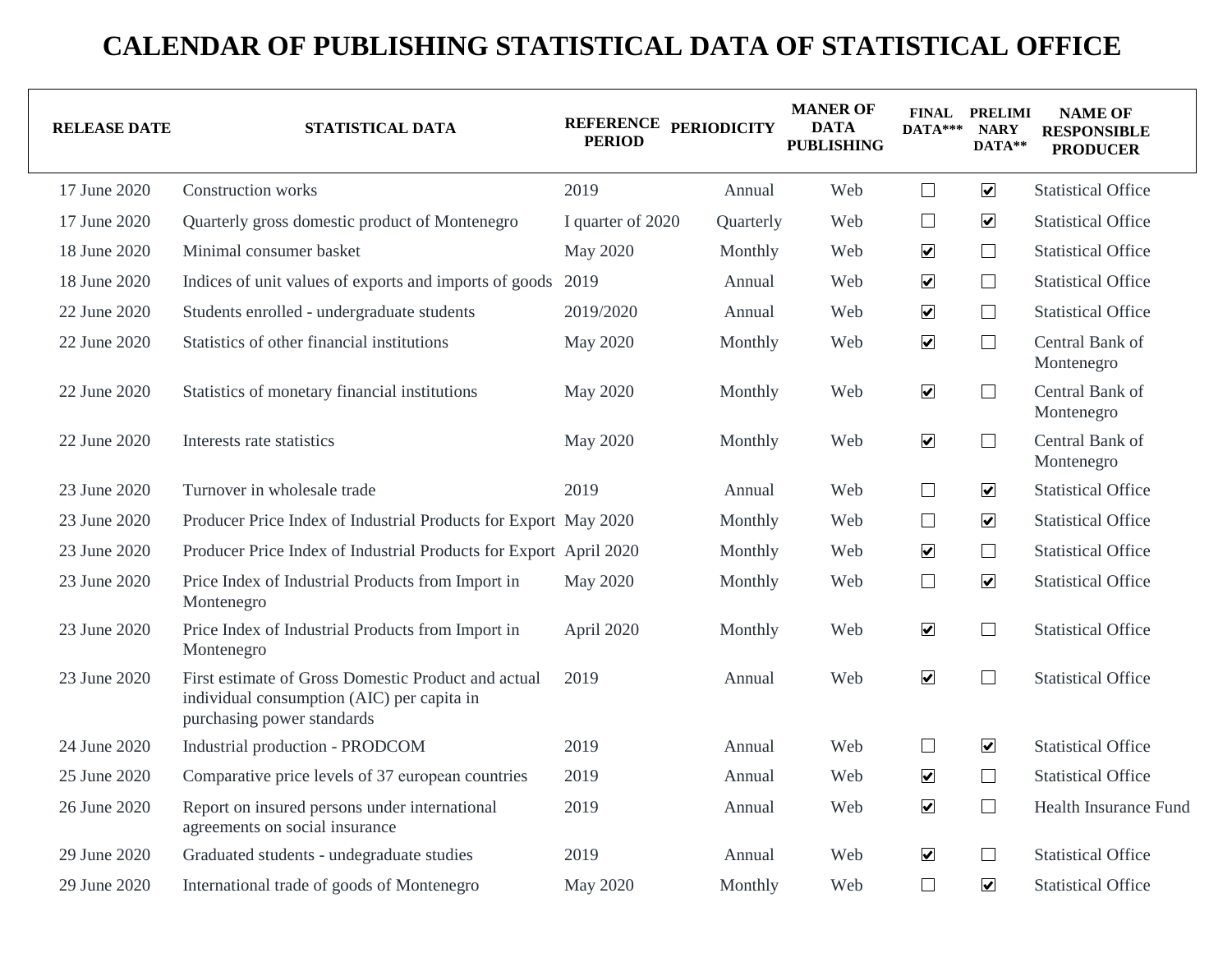| <b>RELEASE DATE</b> | STATISTICAL DATA                                                                             | <b>PERIOD</b>   | REFERENCE PERIODICITY | <b>MANER OF</b><br><b>DATA</b><br><b>PUBLISHING</b> | $DATA***$            | <b>FINAL PRELIMI</b><br><b>NARY</b><br>DATA** | <b>NAME OF</b><br><b>RESPONSIBLE</b><br><b>PRODUCER</b> |
|---------------------|----------------------------------------------------------------------------------------------|-----------------|-----------------------|-----------------------------------------------------|----------------------|-----------------------------------------------|---------------------------------------------------------|
| 30 June 2020        | Data on receipts, government expenditure per month                                           | <b>May 2020</b> | Monthly               | Web                                                 | $\blacktriangledown$ | $\Box$                                        | Ministry of Finance                                     |
| 30 June 2020        | Report on treated patients in service of hospital-<br>patient treatment                      | 2019            | Annual                | Printed                                             | $\blacktriangledown$ | ⊔                                             | <b>Public Health Institute</b><br>of Montenegro         |
| 30 June 2020        | Report on abortions                                                                          | 2019            | Annual                | Printed                                             | $\blacktriangledown$ | $\Box$                                        | <b>Public Health Institute</b><br>of Montenegro         |
| 30 June 2020        | Report on safety of drinking water                                                           | 2019            | Annual                | Printed                                             | $\blacktriangledown$ | $\Box$                                        | <b>Public Health Institute</b><br>of Montenegro         |
| 30 June 2020        | Report on food and objects of general use quality<br>control                                 | 2019            | Annual                | Printed                                             | $\blacktriangledown$ | $\Box$                                        | <b>Public Health Institute</b><br>of Montenegro         |
| 30 June 2020        | Report on registered cases and outbreaks of infectious May 2020<br>diseases                  |                 | Monthly               | Printed                                             | $\blacktriangledown$ | $\Box$                                        | <b>Public Health Institute</b><br>of Montenegro         |
| 30 June 2020        | Report on childbirths                                                                        | 2019            | Annual                | Printed                                             | $\blacktriangledown$ | $\Box$                                        | <b>Public Health Institute</b><br>of Montenegro         |
| 30 June 2020        | Financial reports of enterprises (balance sheet,<br>income statement, and Statistical Annex) | 2019            | Annual                | Web                                                 | $\blacktriangledown$ | $\Box$                                        | Tax Administration of<br>Montenegro                     |
| 30 June 2020        | Statistical survey on scientific and research activity -<br>research and development         | 2018            | Annual                | Web                                                 | $\blacktriangledown$ | $\Box$                                        | Ministry of Science                                     |
| 30 June 2020        | Average earnings (salaries)                                                                  | May 2020        | Monthly               | Web                                                 | $\blacktriangledown$ | Ш                                             | <b>Statistical Office</b>                               |
| 30 June 2020        | Report on pension and disability insurance<br>beneficiaries                                  | May 2020        | Monthly               | Web                                                 | $\blacktriangledown$ | $\Box$                                        | Pension and Disability<br><b>Insurance Fund</b>         |
| 30 June 2020        | Retail trade index                                                                           | April 2020      | Monthly               | Web                                                 | $\blacktriangledown$ | ⊔                                             | <b>Statistical Office</b>                               |
| 30 June 2020        | Retail trade index                                                                           | May 2020        | Monthly               | Web                                                 | $\Box$               | $\overline{\mathbf{v}}$                       | <b>Statistical Office</b>                               |
| 30 June 2020        | Arrivals and overnights of tourists in collective<br>accomodation                            | May 2020        | Monthly               | Web                                                 | $\Box$               | $\overline{\mathbf{v}}$                       | <b>Statistical Office</b>                               |
| 30 June 2020        | Arrivals and overnights of tourists in collective<br>accomodation                            | March 2020      | Monthly               | Web                                                 | $\blacktriangledown$ | $\Box$                                        | <b>Statistical Office</b>                               |
| 30 June 2020        | Monthly statistical review*                                                                  | May 2020        | Monthly               | Printed<br>Web                                      | $\blacktriangledown$ | $\mathbf{L}$                                  | <b>Statistical Office</b>                               |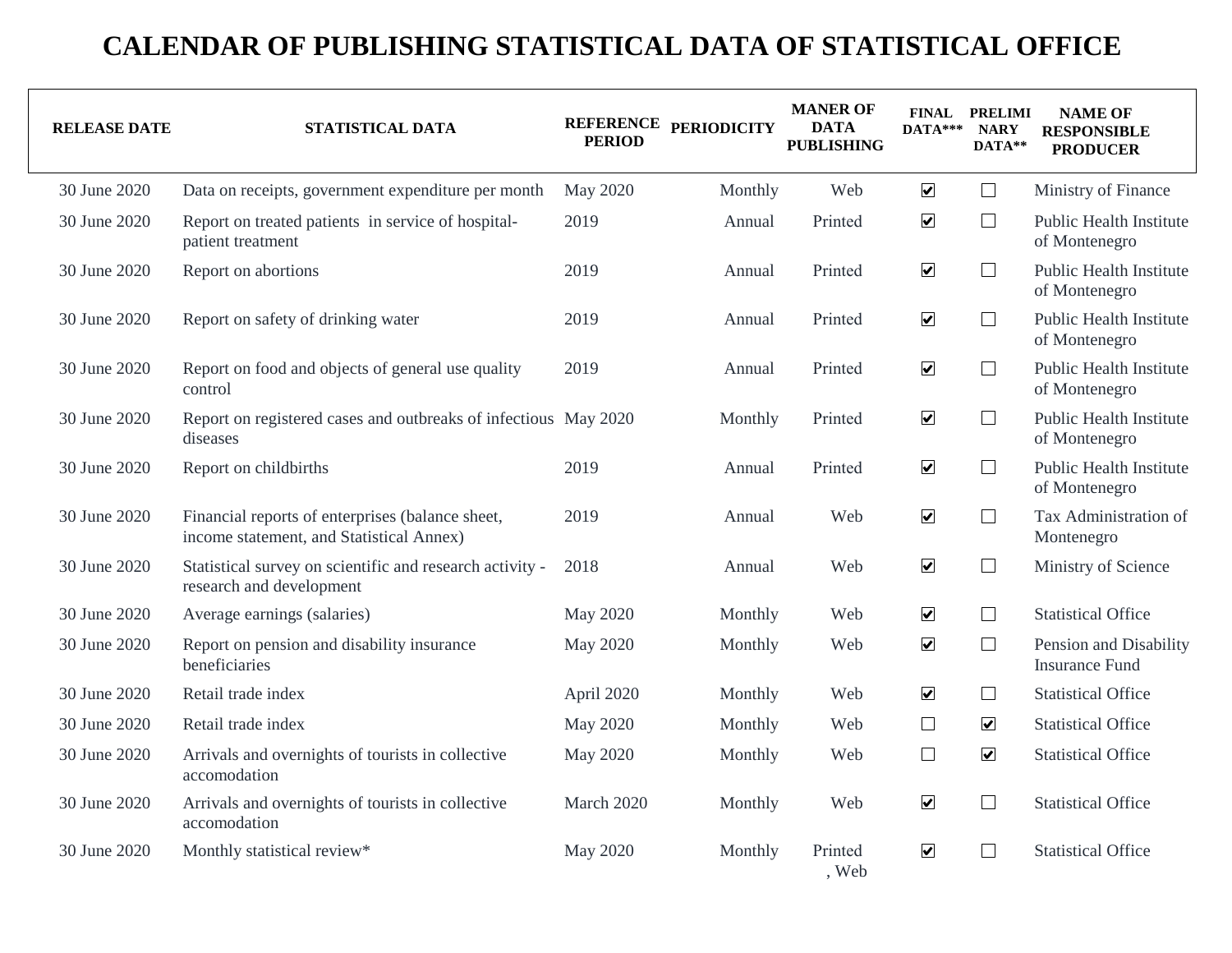| <b>RELEASE DATE</b> | STATISTICAL DATA                                                                        | <b>PERIOD</b> | REFERENCE PERIODICITY | <b>MANER OF</b><br><b>DATA</b><br><b>PUBLISHING</b> | $DATA***$            | <b>FINAL PRELIMI</b><br><b>NARY</b><br>DATA** | <b>NAME OF</b><br><b>RESPONSIBLE</b><br><b>PRODUCER</b> |
|---------------------|-----------------------------------------------------------------------------------------|---------------|-----------------------|-----------------------------------------------------|----------------------|-----------------------------------------------|---------------------------------------------------------|
| 2020<br><b>July</b> |                                                                                         |               |                       |                                                     |                      |                                               |                                                         |
| 1 July 2020         | Crop production in 2019                                                                 | 2019          | Annual                | Web                                                 | $\blacktriangledown$ | $\Box$                                        | <b>Statistical Office</b>                               |
| 2 July 2020         | Number of livestock and poultry, milk, wool and egg<br>production in Montenegro in 2019 | 2019          | Annual                | Web                                                 | $\blacktriangledown$ | $\Box$                                        | <b>Statistical Office</b>                               |
| 10 July 2020        | Overview of revenue collection of Customs<br>Administration                             | June 2020     | Monthly               | Web                                                 | $\blacktriangledown$ | $\Box$                                        | <b>Customs Office</b>                                   |
| 15 July 2020        | Registration data on legal and natural persons -<br>taxpayers                           | June 2020     | Monthly               | Web                                                 | $\blacktriangledown$ | $\Box$                                        | Tax Administration of<br>Montenegro                     |
| 15 July 2020        | Livestock and poultry slaughtering in slaughterhouses May 2020                          |               | Monthly               | Web                                                 | $\Box$               | $\overline{\mathbf{v}}$                       | <b>Statistical Office</b>                               |
| 15 July 2020        | Entrance of raw cow milk and obtained milk products May 2020<br>in dairies              |               | Monthly               | Web                                                 | $\Box$               | $\blacktriangledown$                          | <b>Statistical Office</b>                               |
| 15 July 2020        | Livestock and poultry slaughtering in slaughterhouses April 2020                        |               | Monthly               | Web                                                 | $\blacktriangledown$ | $\Box$                                        | <b>Statistical Office</b>                               |
| 15 July 2020        | Entrance of raw cow milk and obtained milk products April 2020<br>in dairies            |               | Monthly               | Web                                                 | $\blacktriangledown$ | $\Box$                                        | <b>Statistical Office</b>                               |
| 16 July 2020        | Industrial producer price index in Montenegro                                           | June 2020     | Monthly               | Web                                                 | $\Box$               | $\blacktriangledown$                          | <b>Statistical Office</b>                               |
| 16 July 2020        | Industrial producer price index in Montenegro                                           | May 2020      | Monthly               | Web                                                 | $\blacktriangledown$ | $\Box$                                        | <b>Statistical Office</b>                               |
| 16 July 2020        | Consumer price indices                                                                  | June 2020     | Monthly               | Web                                                 | $\blacktriangledown$ | $\Box$                                        | <b>Statistical Office</b>                               |
| 20 July 2020        | Number and structure of businesses in foreign<br>ownership                              | 2019          | Annual                | Web                                                 | $\blacktriangledown$ | $\Box$                                        | <b>Statistical Office</b>                               |
| 20 July 2020        | Statistics of other financial institutions                                              | June 2020     | Monthly               | Web                                                 | $\Box$               | $\boxed{\blacktriangledown}$                  | Central Bank of<br>Montenegro                           |
| 20 July 2020        | Statistics of monetary financial institutions                                           | June 2020     | Monthly               | Web                                                 | $\Box$               | $\overline{\mathbf{v}}$                       | Central Bank of<br>Montenegro                           |
| 22 July 2020        | Interests rate statistics                                                               | June 2020     | Monthly               | Web                                                 | $\Box$               | $\blacktriangledown$                          | Central Bank of<br>Montenegro                           |
| 22 July 2020        | Minimal consumer basket                                                                 | June 2020     | Monthly               | Web                                                 | $\blacktriangledown$ | $\Box$                                        | <b>Statistical Office</b>                               |
| 23 July 2020        | Producer Price Index of Industrial Products for Export June 2020                        |               | Monthly               | Web                                                 | $\Box$               | $\overline{\mathbf{v}}$                       | <b>Statistical Office</b>                               |
| 23 July 2020        | Producer Price Index of Industrial Products for Export May 2020                         |               | Monthly               | Web                                                 | $\blacktriangledown$ | $\Box$                                        | <b>Statistical Office</b>                               |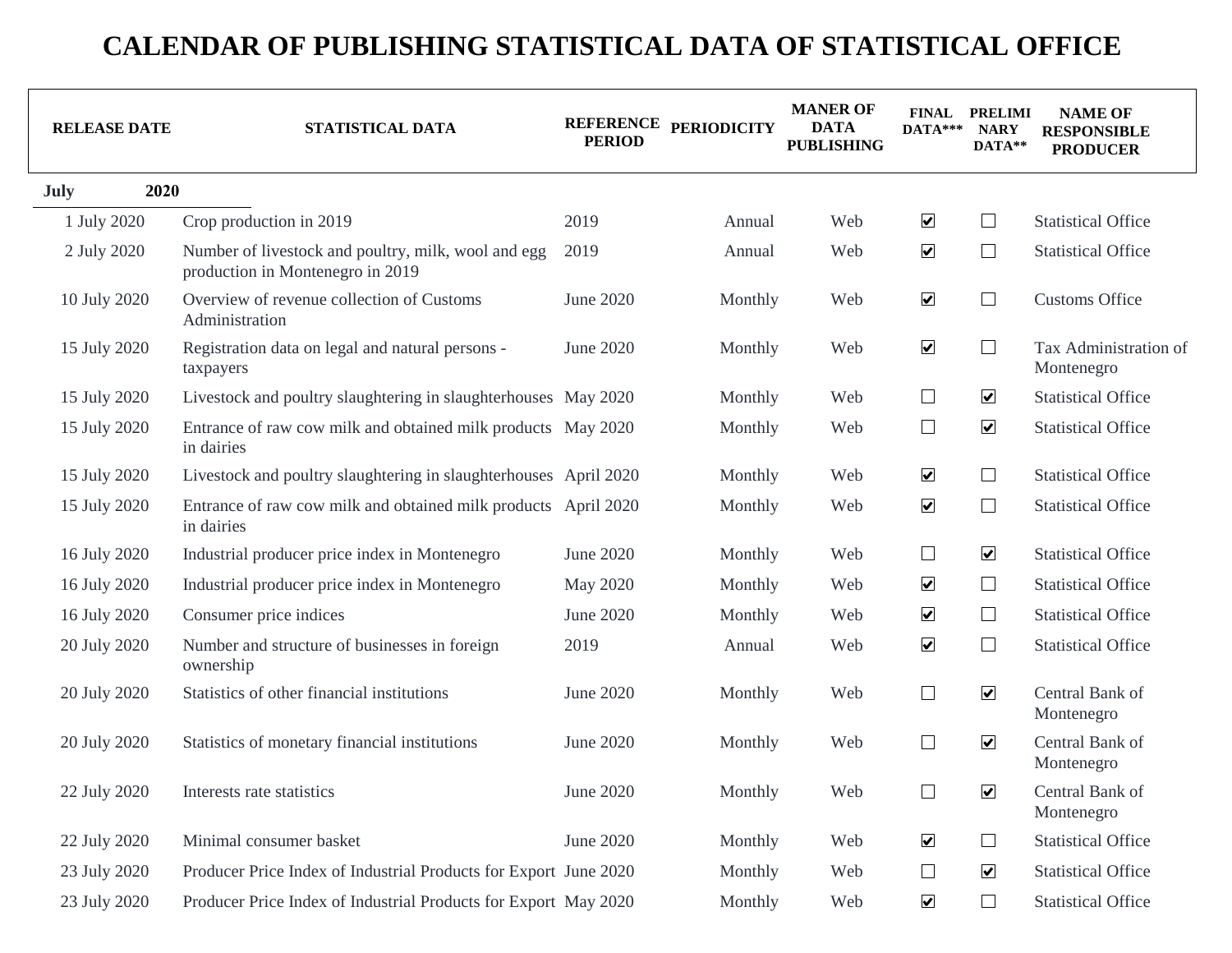| <b>RELEASE DATE</b> | STATISTICAL DATA                                                             | REFERENCE PERIODICITY<br><b>PERIOD</b> |           | <b>MANER OF</b><br><b>DATA</b><br><b>PUBLISHING</b> | $DATA***$            | <b>FINAL PRELIMI</b><br><b>NARY</b><br>DATA** | <b>NAME OF</b><br><b>RESPONSIBLE</b><br><b>PRODUCER</b> |
|---------------------|------------------------------------------------------------------------------|----------------------------------------|-----------|-----------------------------------------------------|----------------------|-----------------------------------------------|---------------------------------------------------------|
| 23 July 2020        | Price Index of Industrial Products from Import in<br>Montenegro              | June 2020                              | Monthly   | Web                                                 | $\Box$               | $\overline{\mathbf{v}}$                       | <b>Statistical Office</b>                               |
| 23 July 2020        | Price Index of Industrial Products from Import in<br>Montenegro              | May 2020                               | Monthly   | Web                                                 | $\blacktriangledown$ | $\Box$                                        | <b>Statistical Office</b>                               |
| 28 July 2020        | Investments in fixed assets                                                  | 2019                                   | Annual    | Web                                                 | $\Box$               | $\overline{\mathbf{v}}$                       | <b>Statistical Office</b>                               |
| 29 July 2020        | Indices of industrial production and turnover                                | II quarter of 2020                     | Quarterly | Web                                                 | $\Box$               | $\overline{\mathbf{v}}$                       | <b>Statistical Office</b>                               |
| 29 July 2020        | Indices of industrial production and turnover                                | I quarter of 2020                      | Quarterly | Web                                                 | $\blacktriangledown$ | $\Box$                                        | <b>Statistical Office</b>                               |
| 29 July 2020        | Arrivals and overnights of tourists in collective<br>accomodation            | April 2020                             | Monthly   | Web                                                 | $\blacktriangledown$ | $\Box$                                        | <b>Statistical Office</b>                               |
| 29 July 2020        | Arrivals and overnights of tourists in collective<br>accomodation            | June 2020                              | Monthly   | Web                                                 | $\Box$               | $\boxed{\blacktriangledown}$                  | <b>Statistical Office</b>                               |
| 29 July 2020        | Retail trade index                                                           | May 2020                               | Monthly   | Web                                                 | $\blacktriangledown$ | $\Box$                                        | <b>Statistical Office</b>                               |
| 29 July 2020        | Retail trade index                                                           | June 2020                              | Monthly   | Web                                                 | $\Box$               | $\overline{\mathbf{v}}$                       | <b>Statistical Office</b>                               |
| 30 July 2020        | Average earnings (salaries)                                                  | June 2020                              | Monthly   | Web                                                 | $\blacktriangledown$ | $\Box$                                        | <b>Statistical Office</b>                               |
| 30 July 2020        | Report on pension and disability insurance<br>beneficiaries                  | June 2020                              | Monthly   | Web                                                 | $\blacktriangledown$ | $\Box$                                        | Pension and Disability<br><b>Insurance Fund</b>         |
| 30 July 2020        | International trade of goods of Montenegro                                   | June 2020                              | Monthly   | Web                                                 | $\Box$               | $\overline{\mathbf{v}}$                       | <b>Statistical Office</b>                               |
| 30 July 2020        | Monthly statistical review*                                                  | June 2020                              | Monthly   | Printed<br>, Web                                    | $\blacktriangledown$ | $\Box$                                        | <b>Statistical Office</b>                               |
| 31 July 2020        | Report on registered cases and outbreaks of infectious June 2020<br>diseases |                                        | Monthly   | Printed                                             | $\blacktriangledown$ | $\Box$                                        | <b>Public Health Institute</b><br>of Montenegro         |
| 31 July 2020        | Data on receipts, government expenditure per month                           | June 2020                              | Monthly   | Web                                                 | $\blacktriangledown$ | $\Box$                                        | Ministry of Finance                                     |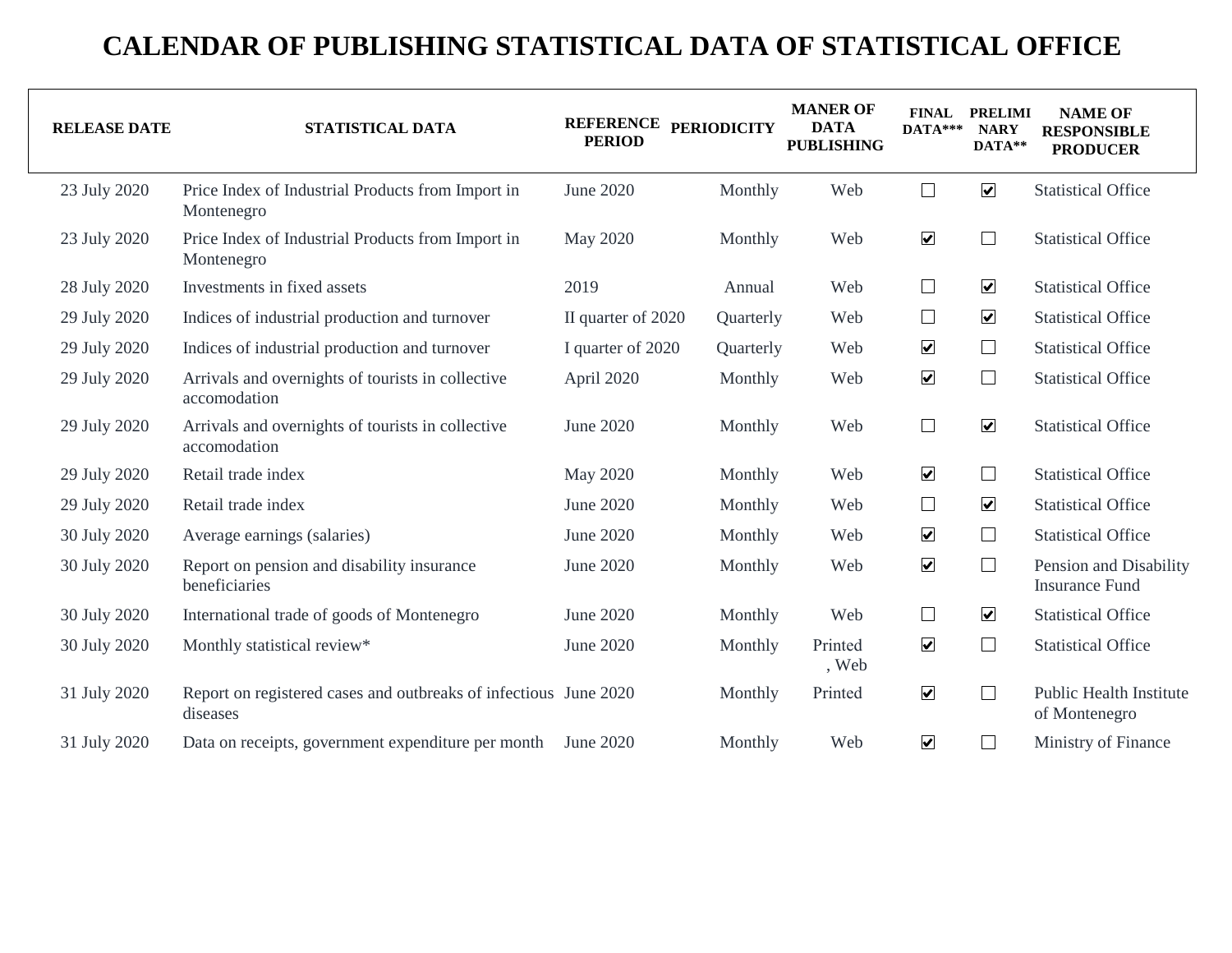| <b>RELEASE DATE</b>   | STATISTICAL DATA                                                            | REFERENCE PERIODICITY<br><b>PERIOD</b> |           | <b>MANER OF</b><br><b>DATA</b><br><b>PUBLISHING</b> | $DATA***$            | <b>FINAL PRELIMI</b><br><b>NARY</b><br>DATA** | <b>NAME OF</b><br><b>RESPONSIBLE</b><br><b>PRODUCER</b> |
|-----------------------|-----------------------------------------------------------------------------|----------------------------------------|-----------|-----------------------------------------------------|----------------------|-----------------------------------------------|---------------------------------------------------------|
| 2020<br><b>August</b> |                                                                             |                                        |           |                                                     |                      |                                               |                                                         |
| 10 August 2020        | Overview of revenue collection of Customs<br>Administration                 | <b>July 2020</b>                       | Monthly   | Web                                                 | $\blacktriangledown$ | $\Box$                                        | <b>Customs Office</b>                                   |
| 12 August 2020        | Construction activity in Montenegro                                         | I quarter of 2020                      | Quarterly | Web                                                 | $\blacktriangledown$ | $\Box$                                        | <b>Statistical Office</b>                               |
| 12 August 2020        | Construction activity in Montenegro                                         | II quarter of 2020                     | Quarterly | Web                                                 | $\Box$               | $\boxed{\blacktriangledown}$                  | <b>Statistical Office</b>                               |
| 13 August 2020        | Consumer price indices                                                      | <b>July 2020</b>                       | Monthly   | Web                                                 | $\blacktriangledown$ | $\Box$                                        | <b>Statistical Office</b>                               |
| 14 August 2020        | Registration data on legal and natural persons -<br>taxpayers               | <b>July 2020</b>                       | Monthly   | Web                                                 | $\blacktriangledown$ | $\Box$                                        | Tax Administration of<br>Montenegro                     |
| 17 August 2020        | Livestock and poultry slaughtering in slaughterhouses May 2020              |                                        | Monthly   | Web                                                 | $\blacktriangledown$ | $\Box$                                        | <b>Statistical Office</b>                               |
| 17 August 2020        | Livestock and poultry slaughtering in slaughterhouses June 2020             |                                        | Monthly   | Web                                                 | $\Box$               | $\overline{\mathbf{v}}$                       | <b>Statistical Office</b>                               |
| 17 August 2020        | Entrance of raw cow milk and obtained milk products May 2020<br>in dairies  |                                        | Monthly   | Web                                                 | $\blacktriangledown$ | $\Box$                                        | <b>Statistical Office</b>                               |
| 17 August 2020        | Entrance of raw cow milk and obtained milk products June 2020<br>in dairies |                                        | Monthly   | Web                                                 | $\Box$               | $\blacktriangledown$                          | <b>Statistical Office</b>                               |
| 17 August 2020        | Industrial producer price index in Montenegro                               | June 2020                              | Monthly   | Web                                                 | $\blacktriangledown$ | $\Box$                                        | <b>Statistical Office</b>                               |
| 17 August 2020        | Industrial producer price index in Montenegro                               | Jul 2020                               | Monthly   | Web                                                 | $\Box$               | $\overline{\mathbf{v}}$                       | <b>Statistical Office</b>                               |
| 18 August 2020        | Turnover index in services                                                  | I quarter of 2020                      | Quarterly | Web                                                 | $\blacktriangledown$ | $\Box$                                        | <b>Statistical Office</b>                               |
| 18 August 2020        | Turnover index in services                                                  | II quarter of 2020                     | Quarterly | Web                                                 | $\Box$               | $\boxed{\blacktriangledown}$                  | <b>Statistical Office</b>                               |
| 18 August 2020        | Transport quarterly statistics                                              | I quarter of 2020                      | Quarterly | Web                                                 | $\blacktriangledown$ | $\Box$                                        | <b>Statistical Office</b>                               |
| 18 August 2020        | Transport quarterly statistics                                              | II quarter of 2020                     | Quarterly | Web                                                 | $\Box$               | $\overline{\mathbf{v}}$                       | <b>Statistical Office</b>                               |
| 19 August 2020        | Report on government debt                                                   | II quarter of 2020                     | Quarterly | Web                                                 | $\blacktriangledown$ | $\Box$                                        | Ministry of Finance                                     |
| 19 August 2020        | Balance of payment of Montenegro                                            | II quarter of 2020                     | Quarterly | Printed                                             | $\Box$               | $\blacktriangledown$                          | Central Bank of<br>Montenegro                           |
| 19 August 2020        | Analysis of consolidated public spending                                    | II quarter of 2020                     | Quarterly | Web                                                 | $\blacktriangledown$ | $\Box$                                        | Ministry of Finance                                     |
| 19 August 2020        | Minimal consumer basket                                                     | <b>July 2020</b>                       | Monthly   | Web                                                 | $\blacktriangledown$ | $\Box$                                        | <b>Statistical Office</b>                               |
| 19 August 2020        | Prices of New Built Dwellings                                               | I quarter of 2020                      | Quarterly | Web                                                 | $\blacktriangledown$ | $\Box$                                        | <b>Statistical Office</b>                               |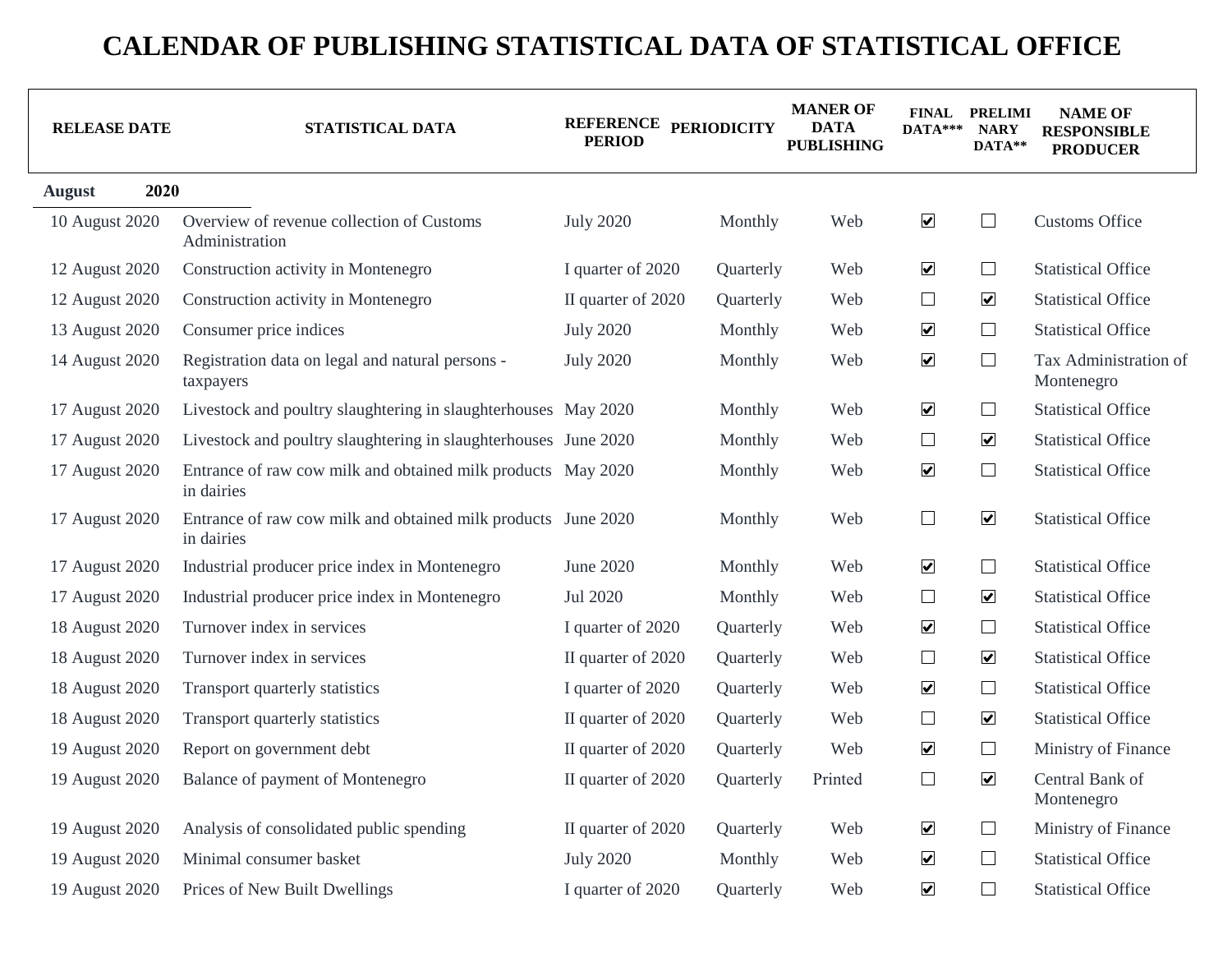| <b>RELEASE DATE</b> | STATISTICAL DATA                                                            | REFERENCE PERIODICITY<br><b>PERIOD</b> |                       | <b>MANER OF</b><br><b>DATA</b><br><b>PUBLISHING</b> | $DATA***$               | <b>FINAL PRELIMI</b><br><b>NARY</b><br>DATA** | <b>NAME OF</b><br><b>RESPONSIBLE</b><br><b>PRODUCER</b> |
|---------------------|-----------------------------------------------------------------------------|----------------------------------------|-----------------------|-----------------------------------------------------|-------------------------|-----------------------------------------------|---------------------------------------------------------|
| 19 August 2020      | Prices of New Built Dwellings                                               | II quarter of 2020                     | Quarterly             | Web                                                 | $\Box$                  | $\overline{\mathbf{v}}$                       | <b>Statistical Office</b>                               |
| 20 August 2020      | Statistics of monetary financial institutions                               | <b>July 2020</b>                       | Monthly               | Web                                                 | $\blacktriangledown$    | $\Box$                                        | Central Bank of<br>Montenegro                           |
| 20 August 2020      | Statistics of other financial institutions                                  | <b>July 2020</b>                       | Monthly               | Web                                                 | $\blacktriangledown$    | $\Box$                                        | Central Bank of<br>Montenegro                           |
| 24 August 2020      | Interests rate statistics                                                   | <b>July 2020</b>                       | Monthly               | Web                                                 | $\blacktriangledown$    | $\Box$                                        | Central Bank of<br>Montenegro                           |
| 25 August 2020      | Producer Price Index of Industrial Products for Export June 2020            |                                        | Monthly               | Web                                                 | $\blacktriangledown$    | $\Box$                                        | <b>Statistical Office</b>                               |
| 25 August 2020      | Producer Price Index of Industrial Products for Export July 2020            |                                        | Monthly               | Web                                                 | $\Box$                  | $\overline{\mathbf{v}}$                       | <b>Statistical Office</b>                               |
| 25 August 2020      | Price Index of Industrial Products from Import in<br>Montenegro             | June 2020                              | Monthly               | Web                                                 | $\blacktriangledown$    | $\Box$                                        | <b>Statistical Office</b>                               |
| 25 August 2020      | Price Index of Industrial Products from Import in<br>Montenegro             | <b>July 2020</b>                       | Monthly               | Web                                                 | $\Box$                  | $\overline{\mathbf{v}}$                       | <b>Statistical Office</b>                               |
| 26 August 2020      | Construction permits and registration of works                              | I quarter of 2020                      | Quarterly             | Web                                                 | $\blacktriangledown$    | $\Box$                                        | <b>Statistical Office</b>                               |
| 26 August 2020      | Construction permits and registration of works                              | II quarter of 2020                     | Quarterly             | Web                                                 | $\Box$                  | $\overline{\mathbf{v}}$                       | <b>Statistical Office</b>                               |
| 27 August 2020      | Physical volume index of forest assortiments<br>production in state forests | II quarter of 2020                     | Monthly,<br>Quarterly | Web                                                 | $\blacktriangledown$    | $\Box$                                        | <b>Statistical Office</b>                               |
| 27 August 2020      | Purchase and sale of agriculture, forestry and fishery<br>products          | II quarter of 2020                     | Monthly,<br>Quarterly | Web                                                 | $\blacktriangledown$    | $\Box$                                        | <b>Statistical Office</b>                               |
| 27 August 2020      | International trade of goods of Montenegro                                  | <b>July 2020</b>                       | Monthly               | Web                                                 | $\Box$                  | $\overline{\mathbf{v}}$                       | <b>Statistical Office</b>                               |
| 28 August 2020      | Data on revenues, expenditures of state and local self- 2019<br>government  |                                        | Annual                | Web                                                 | $\blacktriangledown$    | $\Box$                                        | Ministry of Finance                                     |
| 31 August 2020      | Report on pension and disability insurance<br>beneficiaries                 | <b>July 2020</b>                       | Monthly               | Web                                                 | $\blacktriangledown$    | $\Box$                                        | Pension and Disability<br><b>Insurance Fund</b>         |
| 31 August 2020      | Average earnings (salaries)                                                 | <b>July 2020</b>                       | Monthly               | Web                                                 | $\blacktriangledown$    | $\Box$                                        | <b>Statistical Office</b>                               |
| 31 August 2020      | Data on receipts, government expenditure per month                          | <b>July 2020</b>                       | Monthly               | Web                                                 | $\blacktriangledown$    | $\Box$                                        | Ministry of Finance                                     |
| 31 August 2020      | Data on revenues, expenditures of state and local self- 2019<br>government  |                                        | Annual                | Web                                                 | $\overline{\mathbf{v}}$ | ⊔                                             | Ministry of Finance                                     |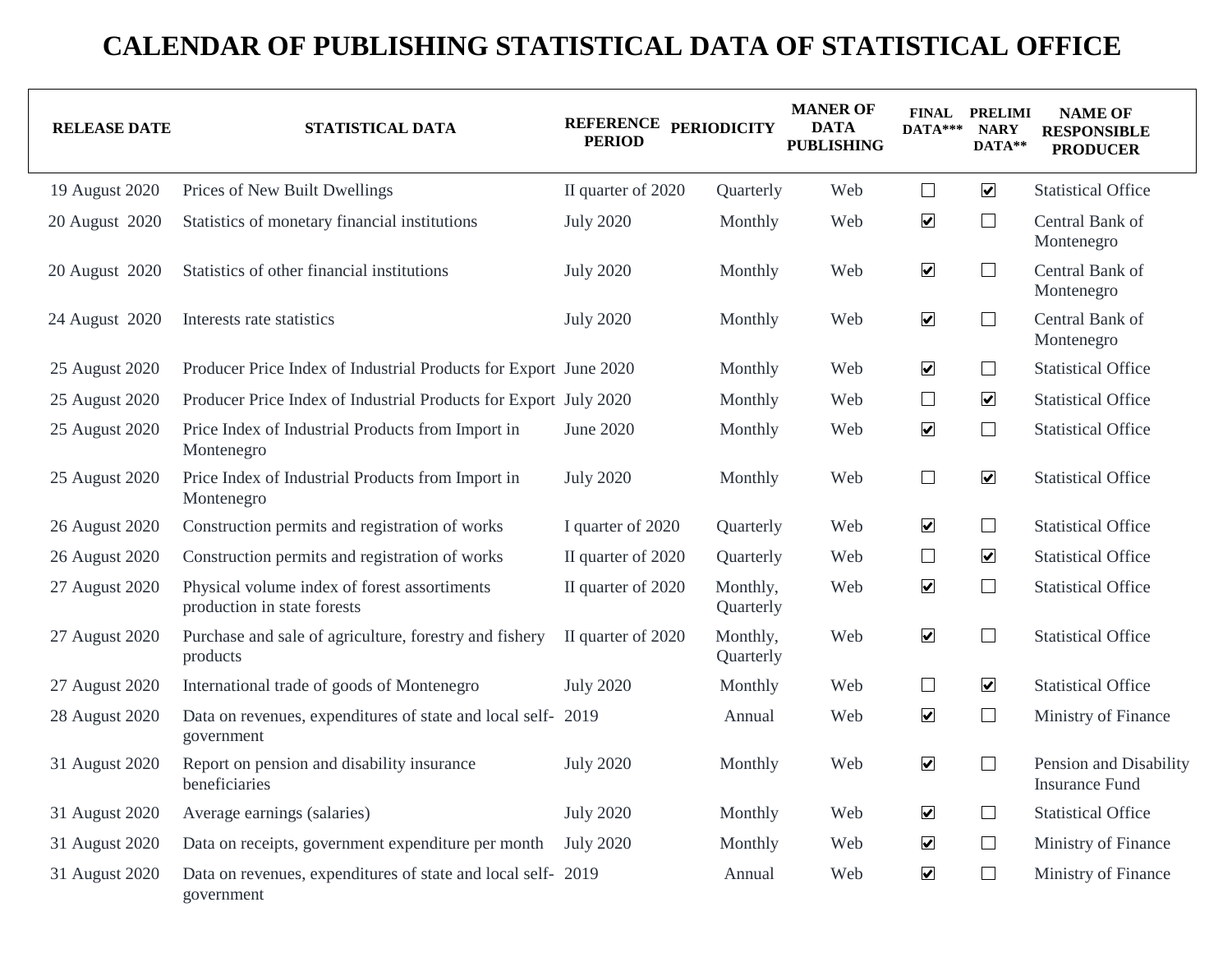| <b>RELEASE DATE</b> | STATISTICAL DATA                                                             | <b>REFERENCE</b><br><b>PERIOD</b> | <b>PERIODICITY</b> | <b>MANER OF</b><br><b>DATA</b><br><b>PUBLISHING</b> | FINAL<br>$DATA***$      | <b>PRELIMI</b><br><b>NARY</b><br>DATA** | <b>NAME OF</b><br><b>RESPONSIBLE</b><br><b>PRODUCER</b> |
|---------------------|------------------------------------------------------------------------------|-----------------------------------|--------------------|-----------------------------------------------------|-------------------------|-----------------------------------------|---------------------------------------------------------|
| 31 August 2020      | Report on registered cases and outbreaks of infectious July 2020<br>diseases |                                   | Monthly            | Printed                                             | $\blacktriangledown$    | L                                       | <b>Public Health Institute</b><br>of Montenegro         |
| 31 August 2020      | Retail trade index                                                           | June 2020                         | Monthly            | Web                                                 | $\overline{\mathbf{v}}$ |                                         | <b>Statistical Office</b>                               |
| 31 August 2020      | Retail trade index                                                           | <b>July 2020</b>                  | Monthly            | Web                                                 |                         | $\overline{\mathbf{v}}$                 | <b>Statistical Office</b>                               |
| 31 August 2020      | Arrivals and overnights of tourists in collective<br>accomodation            | May 2020                          | Monthly            | Web                                                 | $\blacktriangledown$    |                                         | <b>Statistical Office</b>                               |
| 31 August 2020      | Arrivals and overnights of tourists in collective<br>accomodation            | <b>July 2020</b>                  | Monthly            | Web                                                 |                         | $\overline{\mathbf{v}}$                 | <b>Statistical Office</b>                               |
| 31 August 2020      | Monthly statistical review*                                                  | <b>July 2020</b>                  | Monthly            | Printed<br>, Web                                    | $\overline{\mathbf{v}}$ |                                         | <b>Statistical Office</b>                               |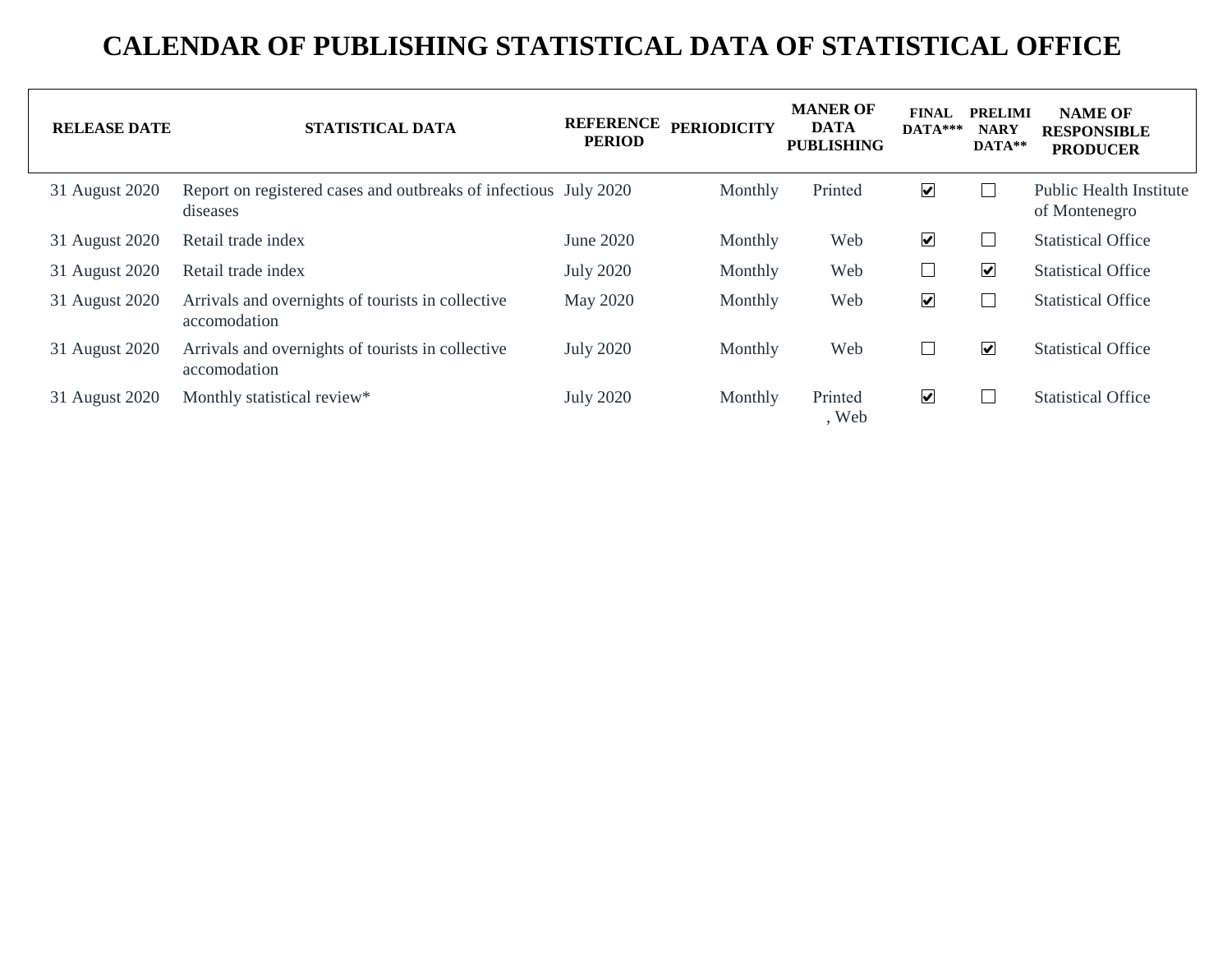| <b>RELEASE DATE</b> | STATISTICAL DATA                                                                              | REFERENCE PERIODICITY<br><b>PERIOD</b> |                      | <b>MANER OF</b><br><b>DATA</b><br><b>PUBLISHING</b> | $DATA***$            | <b>FINAL PRELIMI</b><br><b>NARY</b><br>DATA** | <b>NAME OF</b><br><b>RESPONSIBLE</b><br><b>PRODUCER</b> |
|---------------------|-----------------------------------------------------------------------------------------------|----------------------------------------|----------------------|-----------------------------------------------------|----------------------|-----------------------------------------------|---------------------------------------------------------|
| 2020<br>September   |                                                                                               |                                        |                      |                                                     |                      |                                               |                                                         |
|                     | 8 September 2020 Consumption of building and drive materials                                  | 2019                                   | Annual               | Web                                                 | $\Box$               | $\overline{\mathbf{v}}$                       | <b>Statistical Office</b>                               |
|                     | 10 September 2020 Overview of revenue collection of Customs<br>Administration                 | August 2020                            | Monthly              | Web                                                 | $\blacktriangledown$ | $\Box$                                        | <b>Customs Office</b>                                   |
|                     | 15 September 2020 Labour Force Survey                                                         | II quarter of 2020                     | Quarterly,<br>annual | Web                                                 | $\blacktriangledown$ | $\Box$                                        | <b>Statistical Office</b>                               |
|                     | 15 September 2020 Industrial producer price index in Montenegro                               | <b>July 2020</b>                       | Monthly              | Web                                                 | $\blacktriangledown$ | $\Box$                                        | <b>Statistical Office</b>                               |
|                     | 15 September 2020 Industrial producer price index in Montenegro                               | August 2020                            | Monthly              | Web                                                 | $\Box$               | $\overline{\mathbf{v}}$                       | <b>Statistical Office</b>                               |
|                     | 15 September 2020 Consumer price indices                                                      | August 2020                            | Monthly              | Web                                                 | $\blacktriangledown$ | $\Box$                                        | <b>Statistical Office</b>                               |
|                     | 15 September 2020 Registration data on legal and natural persons -<br>taxpayers               | August 2020                            | Monthly              | Web                                                 | $\blacktriangledown$ | $\Box$                                        | Tax Administration of<br>Montenegro                     |
|                     | 15 September 2020 Livestock and poultry slaughtering in slaughterhouses June 2020             |                                        | Monthly              | Web                                                 | $\blacktriangledown$ | $\Box$                                        | <b>Statistical Office</b>                               |
|                     | 15 September 2020 Livestock and poultry slaughtering in slaughterhouses July 2020             |                                        | Monthly              | Web                                                 | $\Box$               | $\blacktriangledown$                          | <b>Statistical Office</b>                               |
|                     | 15 September 2020 Entrance of raw cow milk and obtained milk products July 2020<br>in dairies |                                        | Monthly              | Web                                                 | $\Box$               | $\boxed{\blacktriangledown}$                  | <b>Statistical Office</b>                               |
|                     | 15 September 2020 Entrance of raw cow milk and obtained milk products June 2020<br>in dairies |                                        | Monthly              | Web                                                 | $\blacktriangledown$ | $\Box$                                        | <b>Statistical Office</b>                               |
|                     | 21 September 2020 Minimal consumer basket                                                     | August 2020                            | Monthly              | Web                                                 | $\blacktriangledown$ | $\Box$                                        | <b>Statistical Office</b>                               |
|                     | 21 September 2020 Statistics of other financial institutions                                  | August 2020                            | Monthly              | Web                                                 | $\blacktriangledown$ | $\Box$                                        | Central Bank of<br>Montenegro                           |
|                     | 21 September 2020 Statistics of monetary financial institutions                               | August 2020                            | Monthly              | Web                                                 | $\blacktriangledown$ | $\Box$                                        | Central Bank of<br>Montenegro                           |
|                     | 22 September 2020 Interests rate statistics                                                   | August 2020                            | Monthly              | Web                                                 | $\blacktriangledown$ | $\Box$                                        | Central Bank of<br>Montenegro                           |
|                     | 22 September 2020 Producer Price Index of Industrial Products for Export August 2020          |                                        | Monthly              | Web                                                 | $\Box$               | $\overline{\mathbf{v}}$                       | <b>Statistical Office</b>                               |
|                     | 22 September 2020 Producer Price Index of Industrial Products for Export July 2020            |                                        | Monthly              | Web                                                 | $\blacktriangledown$ | $\Box$                                        | <b>Statistical Office</b>                               |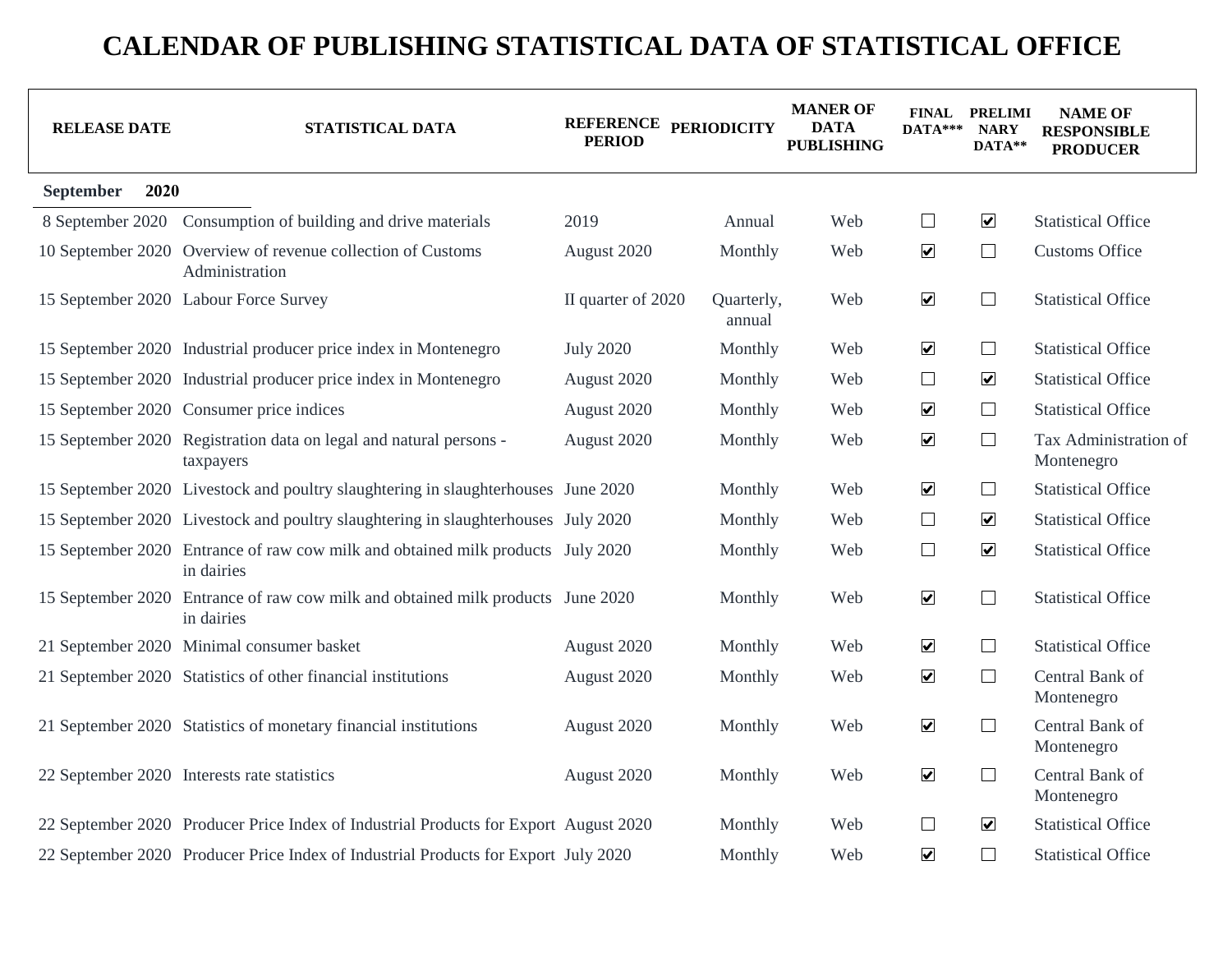| <b>RELEASE DATE</b>                  | STATISTICAL DATA                                                                        | REFERENCE PERIODICITY<br><b>PERIOD</b> |           | <b>MANER OF</b><br><b>DATA</b><br><b>PUBLISHING</b> | DATA***              | FINAL PRELIMI<br><b>NARY</b><br>DATA** | <b>NAME OF</b><br><b>RESPONSIBLE</b><br><b>PRODUCER</b> |
|--------------------------------------|-----------------------------------------------------------------------------------------|----------------------------------------|-----------|-----------------------------------------------------|----------------------|----------------------------------------|---------------------------------------------------------|
|                                      | 22 September 2020 Price Index of Industrial Products from Import in<br>Montenegro       | August 2020                            | Monthly   | Web                                                 | $\Box$               | $\blacktriangledown$                   | <b>Statistical Office</b>                               |
|                                      | 22 September 2020 Price Index of Industrial Products from Import in<br>Montenegro       | <b>July 2020</b>                       | Monthly   | Web                                                 | $\blacktriangledown$ | $\Box$                                 | <b>Statistical Office</b>                               |
|                                      | 23 September 2020 Gross Domestic Product of Montenegro                                  | 2019                                   | Annual    | Web                                                 | $\blacktriangledown$ | $\Box$                                 | <b>Statistical Office</b>                               |
|                                      | 23 September 2020 Gross National Income of Montenegro                                   | 2019                                   | Annual    | Web                                                 | $\blacktriangledown$ | $\Box$                                 | <b>Statistical Office</b>                               |
|                                      | 23 September 2020 Quarterly gross domestic product of Montenegro                        | II quarter of 2020                     | Quarterly | Web                                                 | $\Box$               | $\blacktriangledown$                   | <b>Statistical Office</b>                               |
|                                      | 25 September 2020 Report on revenues and expenditure of Health<br><b>Insurance Fund</b> | 2019                                   | Annual    | Web                                                 | $\blacktriangledown$ | $\Box$                                 | <b>Health Insurance Fund</b>                            |
|                                      | 29 September 2020 International trade of goods of Montenegro                            | August 2020                            | Monthly   | Web                                                 | $\Box$               | $\overline{\mathbf{v}}$                | <b>Statistical Office</b>                               |
|                                      | 30 September 2020 Data on receipts, government expenditure per month                    | August 2020                            | Monthly   | Web                                                 | $\blacktriangledown$ | $\Box$                                 | Ministry of Finance                                     |
|                                      | 30 September 2020 External debt of Montenegro                                           | 2019                                   | Annual    | Printed                                             | $\Box$               | $\overline{\mathbf{v}}$                | Central Bank of<br>Montenegro                           |
|                                      | 30 September 2020 Survey on matters of foreign direct investments<br>(annual)           | 2019                                   | Annual    | Web                                                 | $\Box$               | $\overline{\mathbf{v}}$                | Central Bank of<br>Montenegro                           |
|                                      | 30 September 2020 Survey on credit transactions with foreign resident                   | 2019                                   | Annual    | Web                                                 | $\Box$               | $\overline{\mathbf{v}}$                | Central Bank of<br>Montenegro                           |
|                                      | 30 September 2020 Survey on matters of foreign direct investments<br>(quarterly)        | 2019                                   | Annual    | Web                                                 | $\Box$               | $\overline{\mathbf{v}}$                | Central Bank of<br>Montenegro                           |
| 30 September 2020                    | Report on registered cases and outbreaks of infectious August 2020<br>diseases          |                                        | Monthly   | Printed                                             | $\blacktriangledown$ | $\Box$                                 | Public Health Institute<br>of Montenegro                |
|                                      | 30 September 2020 International investment position (IIP)                               | 2019                                   | Annual    | Web                                                 | $\Box$               | $\overline{\mathbf{v}}$                | Central Bank of<br>Montenegro                           |
|                                      | 30 September 2020 Average earnings (salaries)                                           | August 2020                            | Monthly   | Web                                                 | $\blacktriangledown$ |                                        | <b>Statistical Office</b>                               |
|                                      | 30 September 2020 Report on pension and disability insurance<br>beneficiaries           | August 2020                            | Monthly   | Web                                                 | $\blacktriangledown$ | $\Box$                                 | Pension and Disability<br><b>Insurance Fund</b>         |
| 30 September 2020 Retail trade index |                                                                                         | <b>July 2020</b>                       | Monthly   | Web                                                 | $\blacktriangledown$ | $\Box$                                 | <b>Statistical Office</b>                               |
| 30 September 2020 Retail trade index |                                                                                         | August 2020                            | Monthly   | Web                                                 | $\Box$               | $\blacktriangledown$                   | <b>Statistical Office</b>                               |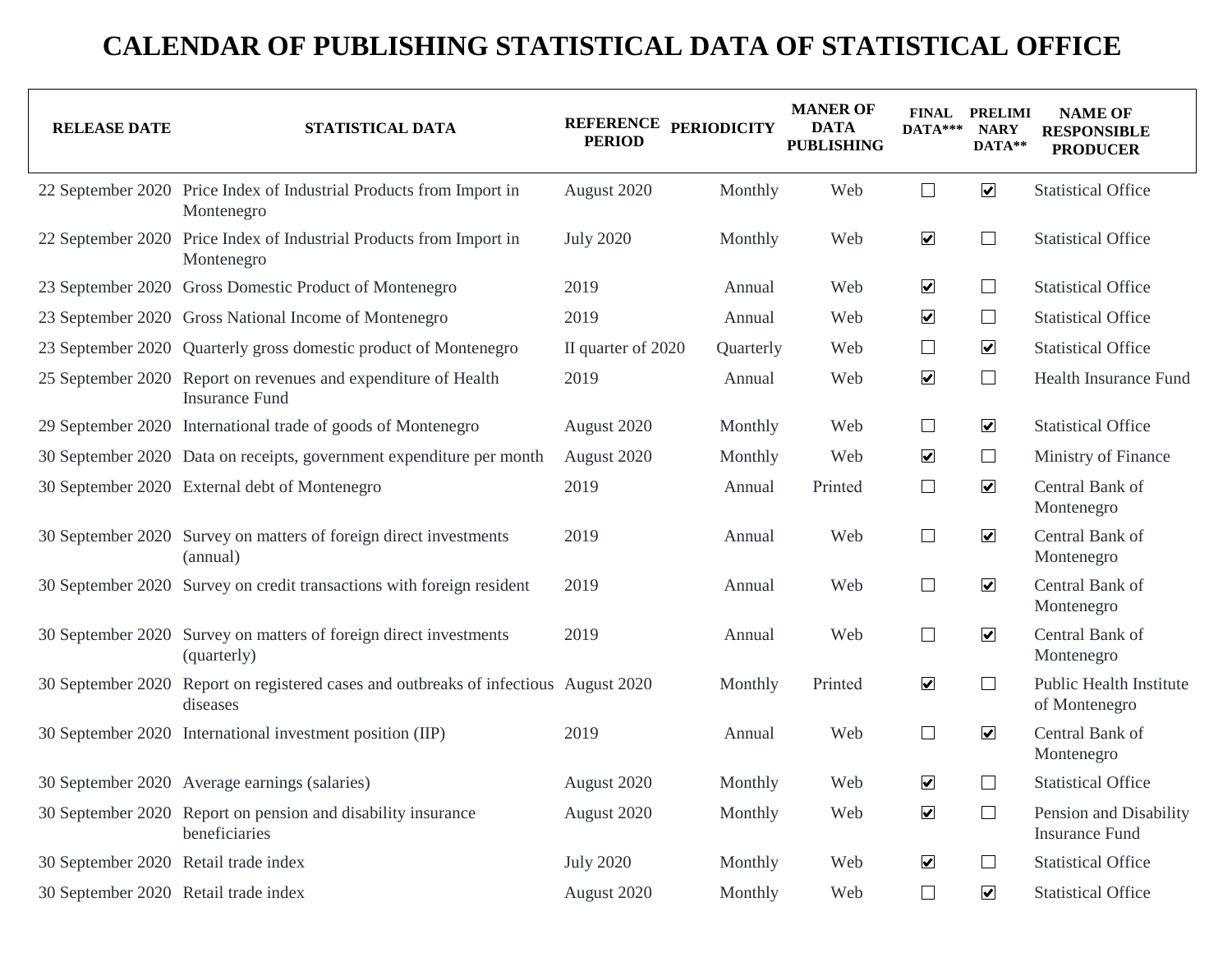| <b>RELEASE DATE</b> | <b>STATISTICAL DATA</b>                                                             | <b>PERIOD</b> | REFERENCE PERIODICITY | <b>MANER OF</b><br><b>DATA</b><br><b>PUBLISHING</b> | <b>FINAL</b><br>$DATA***$ | <b>PRELIMI</b><br><b>NARY</b><br>$DATA**$ | <b>NAME OF</b><br><b>RESPONSIBLE</b><br><b>PRODUCER</b> |
|---------------------|-------------------------------------------------------------------------------------|---------------|-----------------------|-----------------------------------------------------|---------------------------|-------------------------------------------|---------------------------------------------------------|
|                     | 30 September 2020 Arrivals and overnights of tourists in collective<br>accomodation | August 2020   | Monthly               | Web                                                 |                           | ⊻                                         | <b>Statistical Office</b>                               |
|                     | 30 September 2020 Arrivals and overnights of tourists in collective<br>accomodation | June 2020     | Monthly               | Web                                                 | ⊻                         |                                           | <b>Statistical Office</b>                               |
|                     | 30 September 2020 Monthly statistical review*                                       | August 2020   | Monthly               | Printed<br>, Web                                    | ⊻                         |                                           | <b>Statistical Office</b>                               |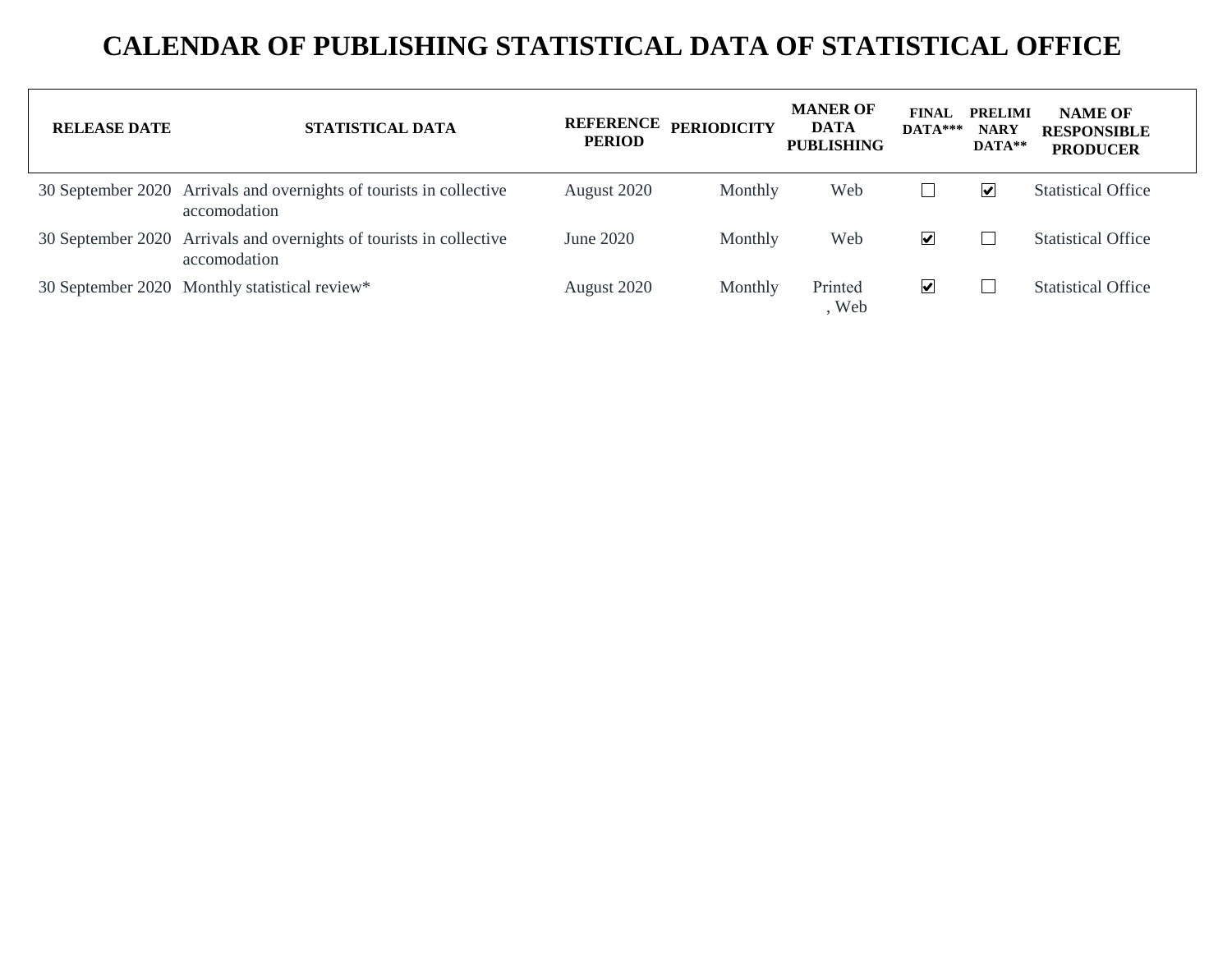| <b>RELEASE DATE</b> | STATISTICAL DATA                                                              | REFERENCE PERIODICITY<br><b>PERIOD</b> |         | <b>MANER OF</b><br><b>DATA</b><br><b>PUBLISHING</b> | $DATA***$                | <b>FINAL PRELIMI</b><br><b>NARY</b><br>DATA** | <b>NAME OF</b><br><b>RESPONSIBLE</b><br><b>PRODUCER</b> |
|---------------------|-------------------------------------------------------------------------------|----------------------------------------|---------|-----------------------------------------------------|--------------------------|-----------------------------------------------|---------------------------------------------------------|
| 2020<br>October     |                                                                               |                                        |         |                                                     |                          |                                               |                                                         |
| 5 October 2020      | <b>Construction</b> works                                                     | 2019                                   | Annual  | Web                                                 | $\blacktriangledown$     | $\Box$                                        | <b>Statistical Office</b>                               |
| 5 October 2020      | Consumption of building and drive materials                                   | 2019                                   | Annual  | Web                                                 | $\blacktriangledown$     | $\Box$                                        | <b>Statistical Office</b>                               |
| 5 October 2020      | Demolished buildings with dwellings                                           | 2019                                   | Annual  | Web                                                 | $\blacktriangledown$     | $\Box$                                        | <b>Statistical Office</b>                               |
| 5 October 2020      | Industrial production - PRODCOM                                               | 2019                                   | Annual  | Web                                                 | $\blacktriangledown$     | $\Box$                                        | <b>Statistical Office</b>                               |
| 5 October 2020      | Investments in fixed assets                                                   | 2019                                   | Annual  | Web                                                 | $\blacktriangledown$     | $\Box$                                        | <b>Statistical Office</b>                               |
| 5 October 2020      | Turnover in wholesale trade                                                   | 2019                                   | Annual  | Web                                                 | $\blacktriangledown$     | $\Box$                                        | <b>Statistical Office</b>                               |
| 9 October 2020      | Overview of revenue collection of Customs<br>Administration                   | September 2020                         | Monthly | Web                                                 | $\blacktriangledown$     | $\Box$                                        | <b>Customs Office</b>                                   |
| 15 October 2020     | Industrial producer price index in Montenegro                                 | August 2020                            | Monthly | Web                                                 | $\blacktriangledown$     | $\Box$                                        | <b>Statistical Office</b>                               |
| 15 October 2020     | Industrial producer price index in Montenegro                                 | September 2020                         | Monthly | Web                                                 | $\Box$                   | $\blacktriangledown$                          | <b>Statistical Office</b>                               |
| 15 October 2020     | Consumer price indices                                                        | September 2020                         | Monthly | Web                                                 | $\blacktriangledown$     | $\Box$                                        | <b>Statistical Office</b>                               |
| 15 October 2020     | Registration data on legal and natural persons -<br>taxpayers                 | September 2020                         | Monthly | Web                                                 | $\blacktriangledown$     | $\Box$                                        | Tax Administration of<br>Montenegro                     |
| 15 October 2020     | Livestock and poultry slaughtering in slaughterhouses August 2020             |                                        | Monthly | Web                                                 | ⊔                        | $\overline{\mathbf{v}}$                       | <b>Statistical Office</b>                               |
| 15 October 2020     | Livestock and poultry slaughtering in slaughterhouses July 2020               |                                        | Monthly | Web                                                 | $\blacktriangledown$     | $\Box$                                        | <b>Statistical Office</b>                               |
| 15 October 2020     | Entrance of raw cow milk and obtained milk products August 2020<br>in dairies |                                        | Monthly | Web                                                 | $\Box$                   | $\blacktriangledown$                          | <b>Statistical Office</b>                               |
| 15 October 2020     | Entrance of raw cow milk and obtained milk products July 2020<br>in dairies   |                                        | Monthly | Web                                                 | $\blacktriangledown$     | $\sqcup$                                      | <b>Statistical Office</b>                               |
| 20 October 2020     | Statistics of monetary financial institutions                                 | September 2020                         | Monthly | Web                                                 | $\mathcal{L}$            | $\blacktriangledown$                          | Central Bank of<br>Montenegro                           |
| 20 October 2020     | Statistics of other financial institutions                                    | September 2020                         | Monthly | Web                                                 | $\overline{\phantom{a}}$ | $\overline{\mathbf{v}}$                       | Central Bank of<br>Montenegro                           |
| 20 October 2020     | Minimal consumer basket                                                       | September 2020                         | Monthly | Web                                                 | $\blacktriangledown$     | $\Box$                                        | <b>Statistical Office</b>                               |
| 22 October 2020     | Interests rate statistics                                                     | September 2020                         | Monthly | Web                                                 | $\Box$                   | $\overline{\mathbf{v}}$                       | Central Bank of<br>Montenegro                           |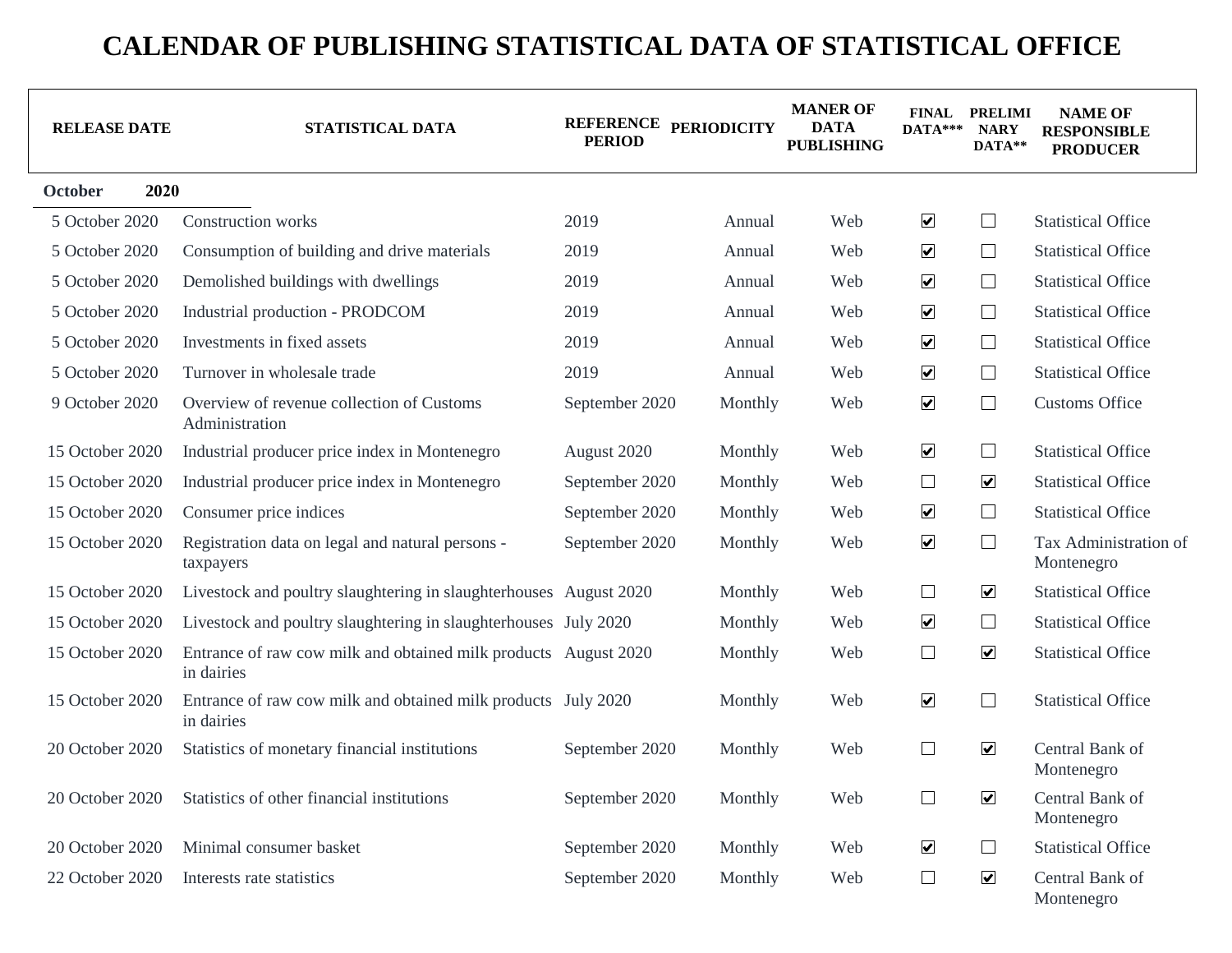| <b>RELEASE DATE</b> | STATISTICAL DATA                                                                     | REFERENCE PERIODICITY<br><b>PERIOD</b> |           | <b>MANER OF</b><br><b>DATA</b><br><b>PUBLISHING</b> | $DATA***$            | <b>FINAL PRELIMI</b><br><b>NARY</b><br>DATA** | <b>NAME OF</b><br><b>RESPONSIBLE</b><br><b>PRODUCER</b> |
|---------------------|--------------------------------------------------------------------------------------|----------------------------------------|-----------|-----------------------------------------------------|----------------------|-----------------------------------------------|---------------------------------------------------------|
| 22 October 2020     | Producer Price Index of Industrial Products for Export August 2020                   |                                        | Monthly   | Web                                                 | $\blacktriangledown$ | ⊔                                             | <b>Statistical Office</b>                               |
| 22 October 2020     | Producer Price Index of Industrial Products for Export September 2020                |                                        | Monthly   | Web                                                 | $\Box$               | $\overline{\mathbf{v}}$                       | <b>Statistical Office</b>                               |
| 22 October 2020     | Price Index of Industrial Products from Import in<br>Montenegro                      | September 2020                         | Monthly   | Web                                                 | $\Box$               | $\boxed{\blacktriangledown}$                  | <b>Statistical Office</b>                               |
| 22 October 2020     | Price Index of Industrial Products from Import in<br>Montenegro                      | August 2020                            | Monthly   | Web                                                 | $\blacktriangledown$ | $\Box$                                        | <b>Statistical Office</b>                               |
| 28 October 2020     | Indices of industrial production and turnover                                        | II quarter of 2020                     | Quarterly | Web                                                 | $\blacktriangledown$ | $\Box$                                        | <b>Statistical Office</b>                               |
| 28 October 2020     | Indices of industrial production and turnover                                        | III quarter of 2020                    | Quarterly | Web                                                 | $\Box$               | $\boxed{\blacktriangledown}$                  | <b>Statistical Office</b>                               |
| 28 October 2020     | Foreign affiliates statistics - IFATS                                                | 2019                                   | Annual    | Web                                                 | $\blacktriangledown$ | $\Box$                                        | <b>Statistical Office</b>                               |
| 28 October 2020     | Structural survey on enterprise businesses activities                                | 2019                                   | Annual    | Web                                                 | $\blacktriangledown$ | $\Box$                                        | <b>Statistical Office</b>                               |
| 28 October 2020     | Retail trade index                                                                   | August 2020                            | Monthly   | Web                                                 | $\blacktriangledown$ | $\Box$                                        | <b>Statistical Office</b>                               |
| 28 October 2020     | Retail trade index                                                                   | September 2020                         | Monthly   | Web                                                 | $\Box$               | $\boxed{\blacktriangledown}$                  | <b>Statistical Office</b>                               |
| 28 October 2020     | Arrivals and overnights of tourists in collective<br>accomodation                    | <b>July 2020</b>                       | Monthly   | Web                                                 | $\blacktriangledown$ | $\Box$                                        | <b>Statistical Office</b>                               |
| 28 October 2020     | Arrivals and overnights of tourists in collective<br>accomodation                    | September 2020                         | Monthly   | Web                                                 | $\Box$               | $\boxed{\blacktriangledown}$                  | <b>Statistical Office</b>                               |
| 29 October 2020     | International trade of goods of Montenegro                                           | September 2020                         | Monthly   | Web                                                 | $\Box$               | $\overline{\mathbf{v}}$                       | <b>Statistical Office</b>                               |
| 29 October 2020     | Waste                                                                                | 2019                                   | Annual    | Web                                                 | $\blacktriangledown$ | $\Box$                                        | <b>Statistical Office</b>                               |
| 29 October 2020     | ICT use by households                                                                | 2020                                   | Annual    | Web                                                 | $\blacktriangledown$ | $\Box$                                        | <b>Statistical Office</b>                               |
| 29 October 2020     | ICT use in enterprises                                                               | 2020                                   | Annual    | Web                                                 | $\blacktriangledown$ | $\Box$                                        | <b>Statistical Office</b>                               |
| 29 October 2020     | Average earnings (salaries)                                                          | September 2020                         | Monthly   | Web                                                 | $\blacktriangledown$ | $\Box$                                        | <b>Statistical Office</b>                               |
| 29 October 2020     | Monthly statistical review*                                                          | September 2020                         | Monthly   | Printed<br>, Web                                    | $\blacktriangledown$ | $\Box$                                        | <b>Statistical Office</b>                               |
| 30 October 2020     | Report on pension and disability insurance<br>beneficiaries                          | September 2020                         | Monthly   | Web                                                 | $\blacktriangledown$ | $\Box$                                        | Pension and Disability<br><b>Insurance Fund</b>         |
| 30 October 2020     | Statistical survey on scientific and research activity -<br>research and development | 2019                                   | Annual    | Web                                                 | ⊔                    | $\overline{\mathbf{v}}$                       | Ministry of Science                                     |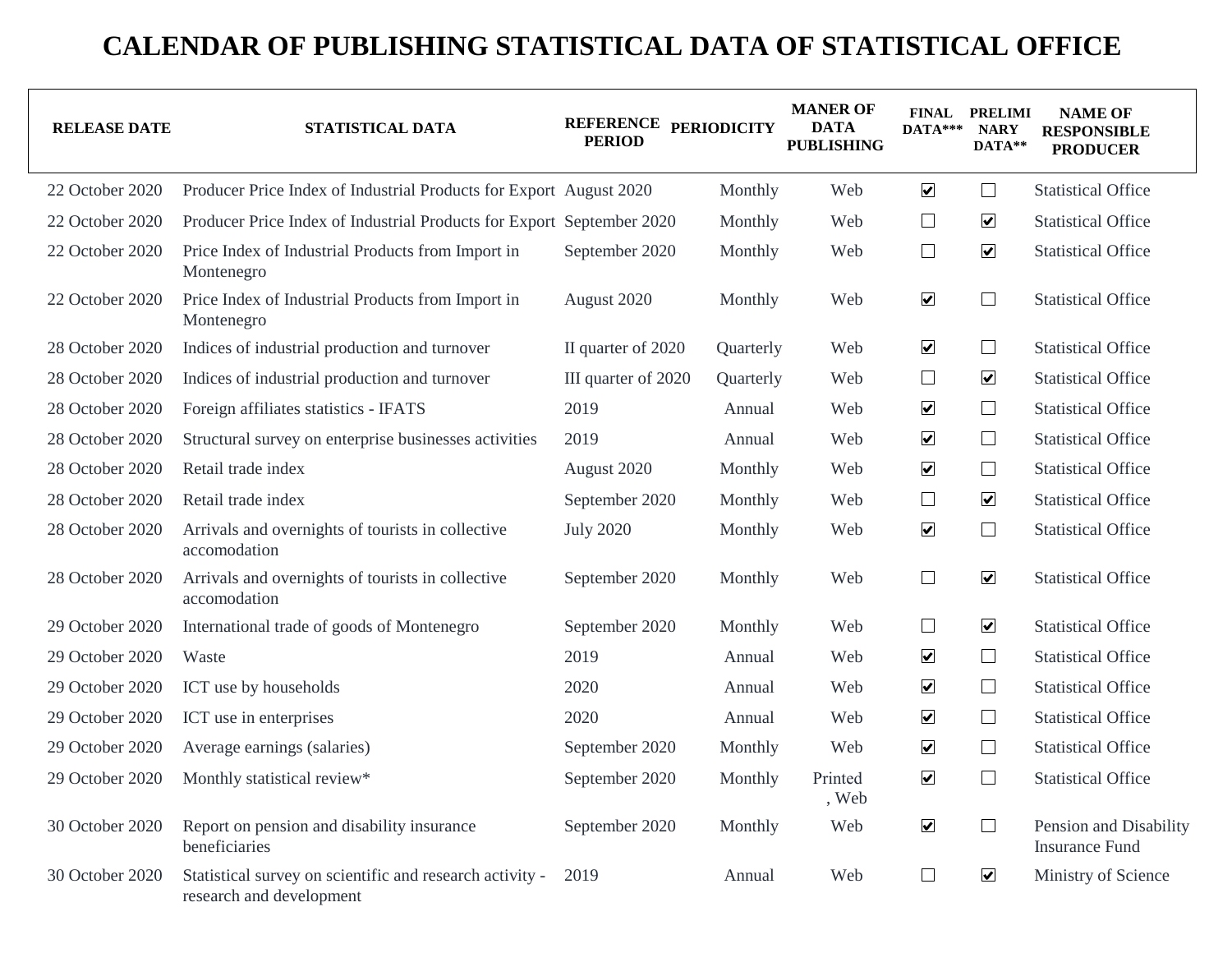| <b>RELEASE DATE</b> | STATISTICAL DATA                                                                  | <b>PERIOD</b> | REFERENCE PERIODICITY | <b>MANER OF</b><br>DATA<br><b>PUBLISHING</b> | <b>FINAL</b><br>$DATA***$   | <b>PRELIMI</b><br><b>NARY</b><br>$\mathbf{DATA}$ ** | <b>NAME OF</b><br><b>RESPONSIBLE</b><br><b>PRODUCER</b> |
|---------------------|-----------------------------------------------------------------------------------|---------------|-----------------------|----------------------------------------------|-----------------------------|-----------------------------------------------------|---------------------------------------------------------|
| 30 October 2020     | Data on receipts, government expenditure per month September 2020                 |               | Monthly               | Web                                          | $\vert\bm{\mathsf{v}}\vert$ |                                                     | Ministry of Finance                                     |
| 30 October 2020     | Report on registered cases and outbreaks of infectious September 2020<br>diseases |               | Monthly               | Printed                                      | ⊻                           |                                                     | Public Health Institute<br>of Montenegro                |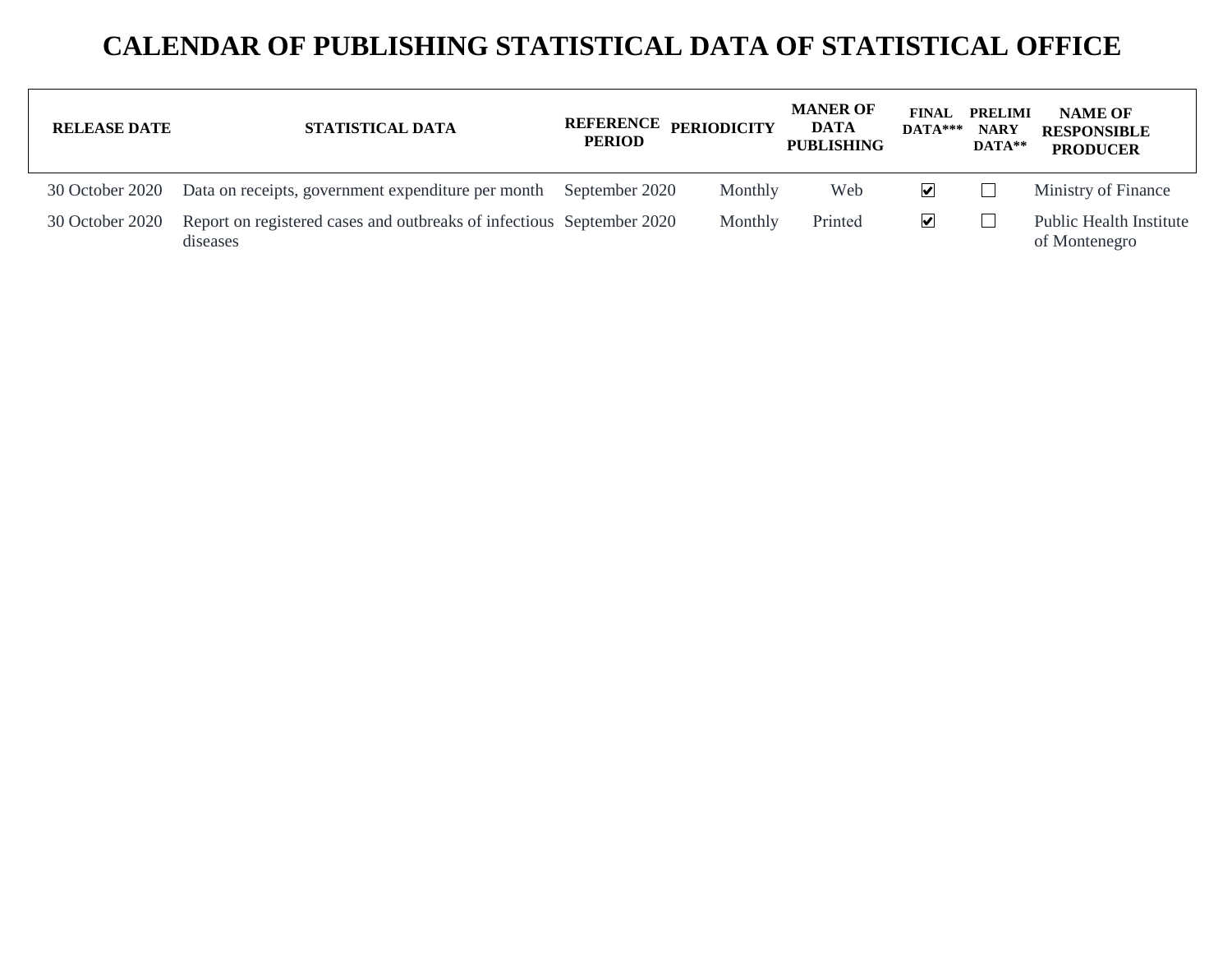| <b>RELEASE DATE</b>     | STATISTICAL DATA                                                                                  | REFERENCE PERIODICITY<br><b>PERIOD</b> |           | <b>MANER OF</b><br><b>DATA</b><br><b>PUBLISHING</b> | $DATA***$               | <b>FINAL PRELIMI</b><br><b>NARY</b><br>DATA** | <b>NAME OF</b><br><b>RESPONSIBLE</b><br><b>PRODUCER</b> |
|-------------------------|---------------------------------------------------------------------------------------------------|----------------------------------------|-----------|-----------------------------------------------------|-------------------------|-----------------------------------------------|---------------------------------------------------------|
| 2020<br><b>November</b> |                                                                                                   |                                        |           |                                                     |                         |                                               |                                                         |
| 3 November 2020         | Balance of petroleum products                                                                     | 2018                                   | Annual    | Web                                                 | $\blacktriangledown$    | $\Box$                                        | <b>Statistical Office</b>                               |
| 3 November 2020         | Balance of petroleum products                                                                     | 2019                                   | Annual    | Web                                                 | $\Box$                  | $\overline{\mathbf{v}}$                       | <b>Statistical Office</b>                               |
| 3 November 2020         | Balance of coal                                                                                   | 2018                                   | Annual    | Web                                                 | $\blacktriangledown$    | $\Box$                                        | <b>Statistical Office</b>                               |
| 3 November 2020         | Balance of coal                                                                                   | 2019                                   | Annual    | Web                                                 | $\Box$                  | $\blacktriangledown$                          | <b>Statistical Office</b>                               |
| 3 November 2020         | Balance of wood fuels                                                                             | 2018                                   | Annual    | Web                                                 | $\overline{\mathbf{v}}$ | $\Box$                                        | <b>Statistical Office</b>                               |
| 3 November 2020         | Balance of wood fuels                                                                             | 2019                                   | Annual    | Web                                                 | $\Box$                  | $\boxed{\blacktriangledown}$                  | <b>Statistical Office</b>                               |
| 3 November 2020         | Balance of electricity                                                                            | 2018                                   | Annual    | Web                                                 | $\blacktriangledown$    | $\Box$                                        | <b>Statistical Office</b>                               |
| 3 November 2020         | Balance of electricity                                                                            | 2019                                   | Annual    | Web                                                 | $\Box$                  | $\boxed{\blacktriangledown}$                  | <b>Statistical Office</b>                               |
| 3 November 2020         | Complex energy balance                                                                            | 2018                                   | Annual    | Web                                                 | $\blacktriangledown$    | $\Box$                                        | <b>Statistical Office</b>                               |
| 3 November 2020         | Complex energy balance                                                                            | 2019                                   | Annual    | Web                                                 | $\Box$                  | $\overline{\mathbf{v}}$                       | <b>Statistical Office</b>                               |
| 4 November 2020         | Use and protection of water against pollution in<br>industry                                      | 2019                                   | Annual    | Web                                                 | $\blacktriangledown$    | $\Box$                                        | <b>Statistical Office</b>                               |
|                         | 10 November 2020 Overview of revenue collection of Customs<br>Administration                      | October 2020                           | Monthly   | Web                                                 | $\blacktriangledown$    | $\Box$                                        | <b>Customs Office</b>                                   |
|                         | 11 November 2020 Construction activity in Montenegro                                              | III quarter of 2020                    | Quarterly | Web                                                 | $\Box$                  | $\overline{\mathbf{v}}$                       | <b>Statistical Office</b>                               |
|                         | 11 November 2020 Construction activity in Montenegro                                              | II quarter of 2020                     | Quarterly | Web                                                 | $\blacktriangledown$    | $\Box$                                        | <b>Statistical Office</b>                               |
|                         | 13 November 2020 Registration data on legal and natural persons -<br>taxpayers                    | October 2020                           | Monthly   | Web                                                 | $\blacktriangledown$    | $\Box$                                        | Tax Administration of<br>Montenegro                     |
|                         | 16 November 2020 Livestock and poultry slaughtering in slaughterhouses August 2020                |                                        | Monthly   | Web                                                 | $\blacktriangledown$    | $\Box$                                        | <b>Statistical Office</b>                               |
|                         | 16 November 2020 Entrance of raw cow milk and obtained milk products August 2020<br>in dairies    |                                        | Monthly   | Web                                                 | $\blacktriangledown$    | $\Box$                                        | <b>Statistical Office</b>                               |
|                         | 16 November 2020 Livestock and poultry slaughtering in slaughterhouses September 2020             |                                        | Monthly   | Web                                                 | $\Box$                  | $\overline{\mathbf{v}}$                       | <b>Statistical Office</b>                               |
|                         | 16 November 2020 Entrance of raw cow milk and obtained milk products September 2020<br>in dairies |                                        | Monthly   | Web                                                 | $\Box$                  | $\boxed{\blacktriangledown}$                  | <b>Statistical Office</b>                               |
|                         | 16 November 2020 Consumer price indices                                                           | October 2020                           | Monthly   | Web                                                 | $\blacktriangledown$    | $\Box$                                        | <b>Statistical Office</b>                               |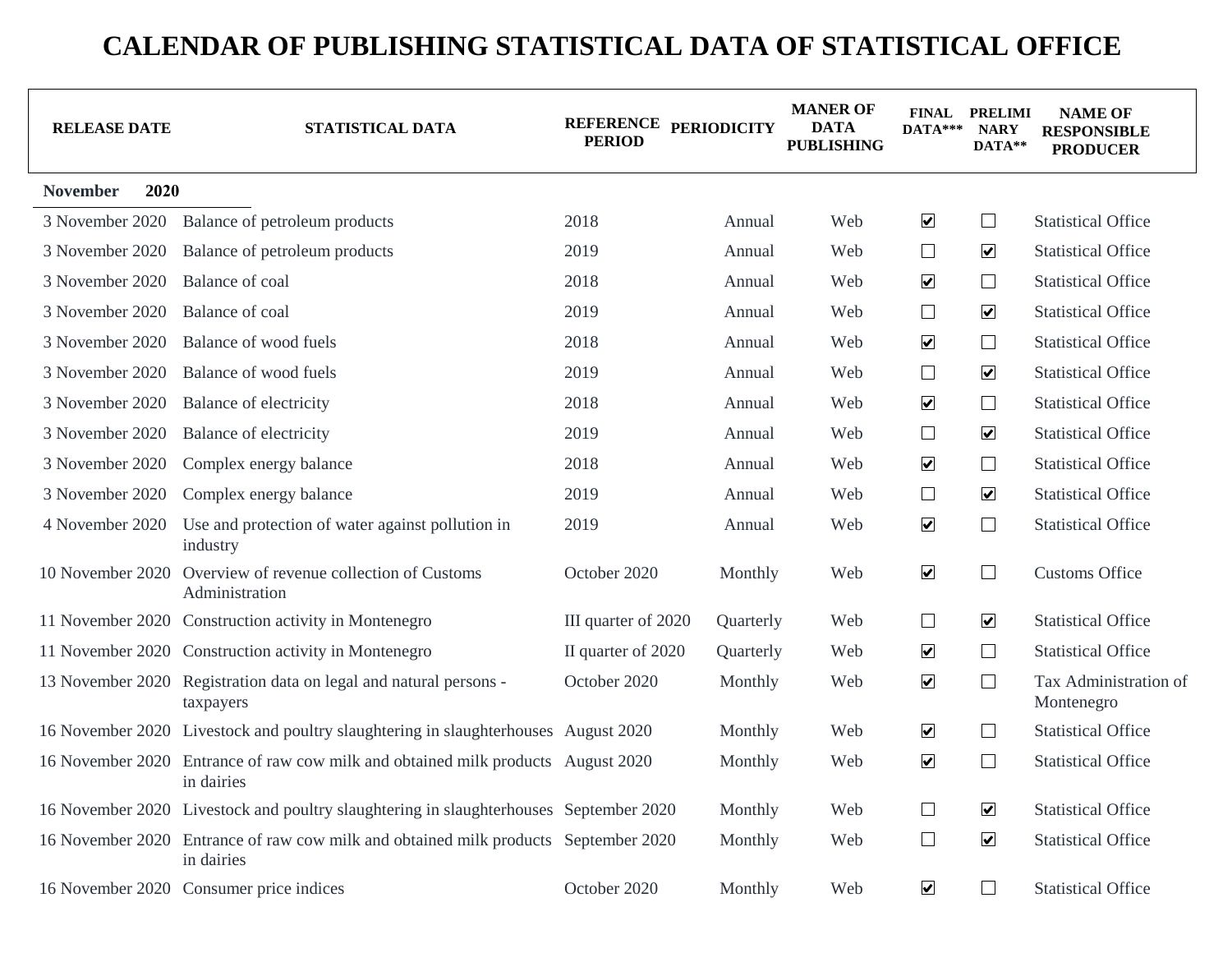| <b>RELEASE DATE</b> | STATISTICAL DATA                                                                       | REFERENCE PERIODICITY<br><b>PERIOD</b> |           |         |                       | <b>MANER OF</b><br><b>DATA</b><br><b>PUBLISHING</b> | $DATA***$                     | <b>FINAL PRELIMI</b><br><b>NARY</b><br>DATA** | <b>NAME OF</b><br><b>RESPONSIBLE</b><br><b>PRODUCER</b> |
|---------------------|----------------------------------------------------------------------------------------|----------------------------------------|-----------|---------|-----------------------|-----------------------------------------------------|-------------------------------|-----------------------------------------------|---------------------------------------------------------|
|                     | 16 November 2020 Industrial producer price index in Montenegro                         | October 2020                           | Monthly   | Web     | $\Box$                | $\overline{\mathbf{v}}$                             | <b>Statistical Office</b>     |                                               |                                                         |
|                     | 16 November 2020 Industrial producer price index in Montenegro                         | September 2020                         | Monthly   | Web     | $\blacktriangledown$  | $\Box$                                              | <b>Statistical Office</b>     |                                               |                                                         |
|                     | 17 November 2020 Turnover index in services                                            | II quarter of 2020                     | Quarterly | Web     | $\blacktriangleright$ | $\Box$                                              | <b>Statistical Office</b>     |                                               |                                                         |
|                     | 17 November 2020 Turnover index in services                                            | III quarter of 2020                    | Quarterly | Web     | $\Box$                | $\overline{\mathbf{v}}$                             | <b>Statistical Office</b>     |                                               |                                                         |
|                     | 18 November 2020 Prices of New Built Dwellings                                         | II quarter of 2020                     | Quarterly | Web     | $\blacktriangledown$  | $\Box$                                              | <b>Statistical Office</b>     |                                               |                                                         |
|                     | 18 November 2020 Prices of New Built Dwellings                                         | III quarter of 2020                    | Quarterly | Web     | $\Box$                | $\overline{\mathbf{v}}$                             | <b>Statistical Office</b>     |                                               |                                                         |
|                     | 19 November 2020 Analysis of consolidated public spending                              | III quarter of 2020                    | Quarterly | Web     | $\blacktriangledown$  | ⊔                                                   | Ministry of Finance           |                                               |                                                         |
|                     | 19 November 2020 Balance of payment of Montenegro                                      | III quarter of 2020                    | Quarterly | Printed | $\Box$                | $\overline{\mathbf{v}}$                             | Central Bank of<br>Montenegro |                                               |                                                         |
|                     | 19 November 2020 Report on government debt                                             | III quarter of 2020                    | Quarterly | Web     | $\blacktriangledown$  | $\Box$                                              | Ministry of Finance           |                                               |                                                         |
|                     | 19 November 2020 Minimal consumer basket                                               | October 2020                           | Monthly   | Web     | $\blacktriangledown$  | $\Box$                                              | <b>Statistical Office</b>     |                                               |                                                         |
|                     | 20 November 2020 Statistics of other financial institutions                            | October 2020                           | Monthly   | Web     | $\blacktriangledown$  | $\Box$                                              | Central Bank of<br>Montenegro |                                               |                                                         |
|                     | 20 November 2020 Statistics of monetary financial institutions                         | October 2020                           | Monthly   | Web     | $\blacktriangledown$  | $\Box$                                              | Central Bank of<br>Montenegro |                                               |                                                         |
|                     | 23 November 2020 Interests rate statistics                                             | October 2020                           | Monthly   | Web     | $\blacktriangledown$  | $\Box$                                              | Central Bank of<br>Montenegro |                                               |                                                         |
|                     | 24 November 2020 Transport quarterly statistics                                        | III quarter of 2020                    | Quarterly | Web     | $\Box$                | $\blacktriangledown$                                | <b>Statistical Office</b>     |                                               |                                                         |
|                     | 24 November 2020 Transport quarterly statistics                                        | II quarter of 2020                     | Quarterly | Web     | $\blacktriangledown$  | $\Box$                                              | <b>Statistical Office</b>     |                                               |                                                         |
|                     | 24 November 2020 Producer Price Index of Industrial Products for Export September 2020 |                                        | Monthly   | Web     | $\blacktriangledown$  | $\Box$                                              | <b>Statistical Office</b>     |                                               |                                                         |
|                     | 24 November 2020 Producer Price Index of Industrial Products for Export October 2020   |                                        | Monthly   | Web     | $\Box$                | $\overline{\mathbf{v}}$                             | <b>Statistical Office</b>     |                                               |                                                         |
|                     | 24 November 2020 Price Index of Industrial Products from Import in<br>Montenegro       | September 2020                         | Monthly   | Web     | $\blacktriangledown$  | $\Box$                                              | <b>Statistical Office</b>     |                                               |                                                         |
|                     | 24 November 2020 Price Index of Industrial Products from Import in<br>Montenegro       | October 2020                           | Monthly   | Web     | $\Box$                | $\overline{\mathbf{v}}$                             | <b>Statistical Office</b>     |                                               |                                                         |
|                     | 25 November 2020 Construction permits and registration of works                        | III quarter of 2020                    | Quarterly | Web     | $\Box$                | $\boxed{\blacktriangledown}$                        | <b>Statistical Office</b>     |                                               |                                                         |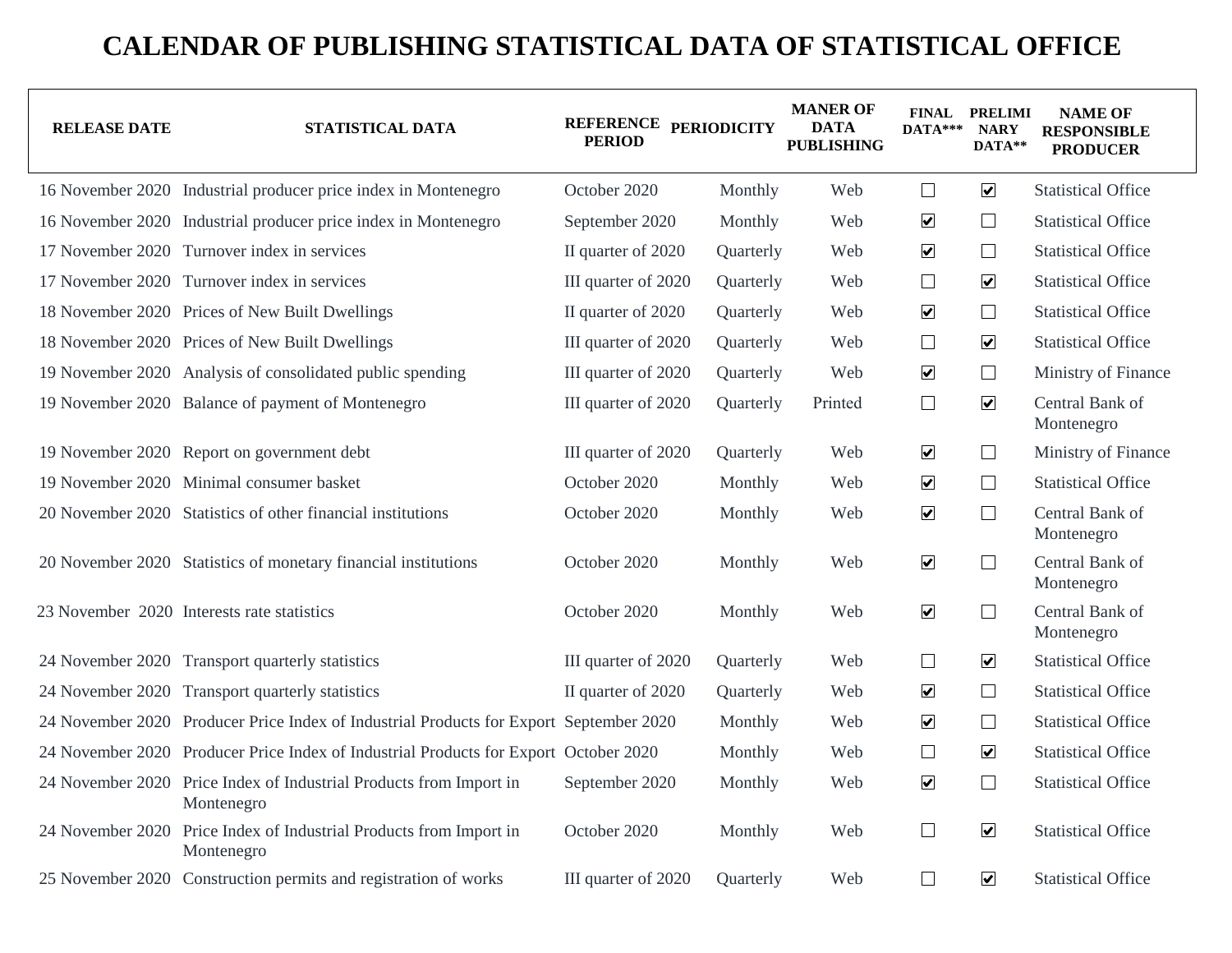| <b>RELEASE DATE</b>                 | STATISTICAL DATA                                                                    | REFERENCE PERIODICITY<br><b>PERIOD</b> |                       | <b>MANER OF</b><br><b>DATA</b><br><b>PUBLISHING</b> | <b>FINAL</b><br>$DATA***$ | <b>PRELIMI</b><br><b>NARY</b><br>DATA** | <b>NAME OF</b><br><b>RESPONSIBLE</b><br><b>PRODUCER</b> |
|-------------------------------------|-------------------------------------------------------------------------------------|----------------------------------------|-----------------------|-----------------------------------------------------|---------------------------|-----------------------------------------|---------------------------------------------------------|
|                                     | 25 November 2020 Construction permits and registration of works                     | II quarter of 2020                     | Quarterly             | Web                                                 | $\blacktriangledown$      | ⊔                                       | <b>Statistical Office</b>                               |
|                                     | 26 November 2020 Physical volume index of forest assortiments in state<br>forests   | III quarter of 2020                    | Monthly,<br>quarterly | Web                                                 | $\blacktriangledown$      | $\Box$                                  | <b>Statistical Office</b>                               |
|                                     | 26 November 2020 Purchase and sale of agriculture, forestry and fishery<br>products | III quarter of 2020                    | Monthly,<br>quarterly | Web                                                 | $\blacktriangledown$      | $\sim$                                  | <b>Statistical Office</b>                               |
|                                     | 30 November 2020 International trade of goods of Montenegro                         | October 2020                           | Monthly               | Web                                                 | $\Box$                    | $\blacktriangledown$                    | <b>Statistical Office</b>                               |
|                                     | 30 November 2020 Average earnings (salaries)                                        | October 2020                           | Monthly               | Web                                                 | $\blacktriangledown$      | ப                                       | <b>Statistical Office</b>                               |
| 30 November 2020                    | Arrivals and overnights of tourists in collective<br>accomodation                   | August 2020                            | Monthly               | Web                                                 | $\blacktriangledown$      | $\overline{\phantom{a}}$                | <b>Statistical Office</b>                               |
| 30 November 2020                    | Arrivals and overnights of tourists in collective<br>accomodation                   | October 2020                           | Monthly               | Web                                                 | $\Box$                    | $\overline{\mathbf{v}}$                 | <b>Statistical Office</b>                               |
| 30 November 2020                    | Report on pension and disability insurance<br>beneficiaries                         | October 2020                           | Monthly               | Web                                                 | $\blacktriangledown$      | $\overline{\phantom{a}}$                | Pension and Disability<br><b>Insurance Fund</b>         |
|                                     | 30 November 2020 Data on receipts, government expenditure per month                 | October 2020                           | Monthly               | Web                                                 | $\blacktriangledown$      | ⊔                                       | Ministry of Finance                                     |
| 30 November 2020                    | Report on registered cases and outbreaks of infectious October 2020<br>diseases     |                                        | Monthly               | Printed                                             | $\blacktriangledown$      | ⊔                                       | <b>Public Health Institute</b><br>of Montenegro         |
| 30 November 2020 Retail trade index |                                                                                     | September 2020                         | Monthly               | Web                                                 | $\blacktriangledown$      | ⊔                                       | <b>Statistical Office</b>                               |
| 30 November 2020 Retail trade index |                                                                                     | October 2020                           | Monthly               | Web                                                 | $\Box$                    | $\overline{\mathbf{v}}$                 | <b>Statistical Office</b>                               |
|                                     | 30 November 2020 Monthly statistical review*                                        | October 2020                           | Monthly               | Printed<br>, Web                                    | $\blacktriangledown$      |                                         | <b>Statistical Office</b>                               |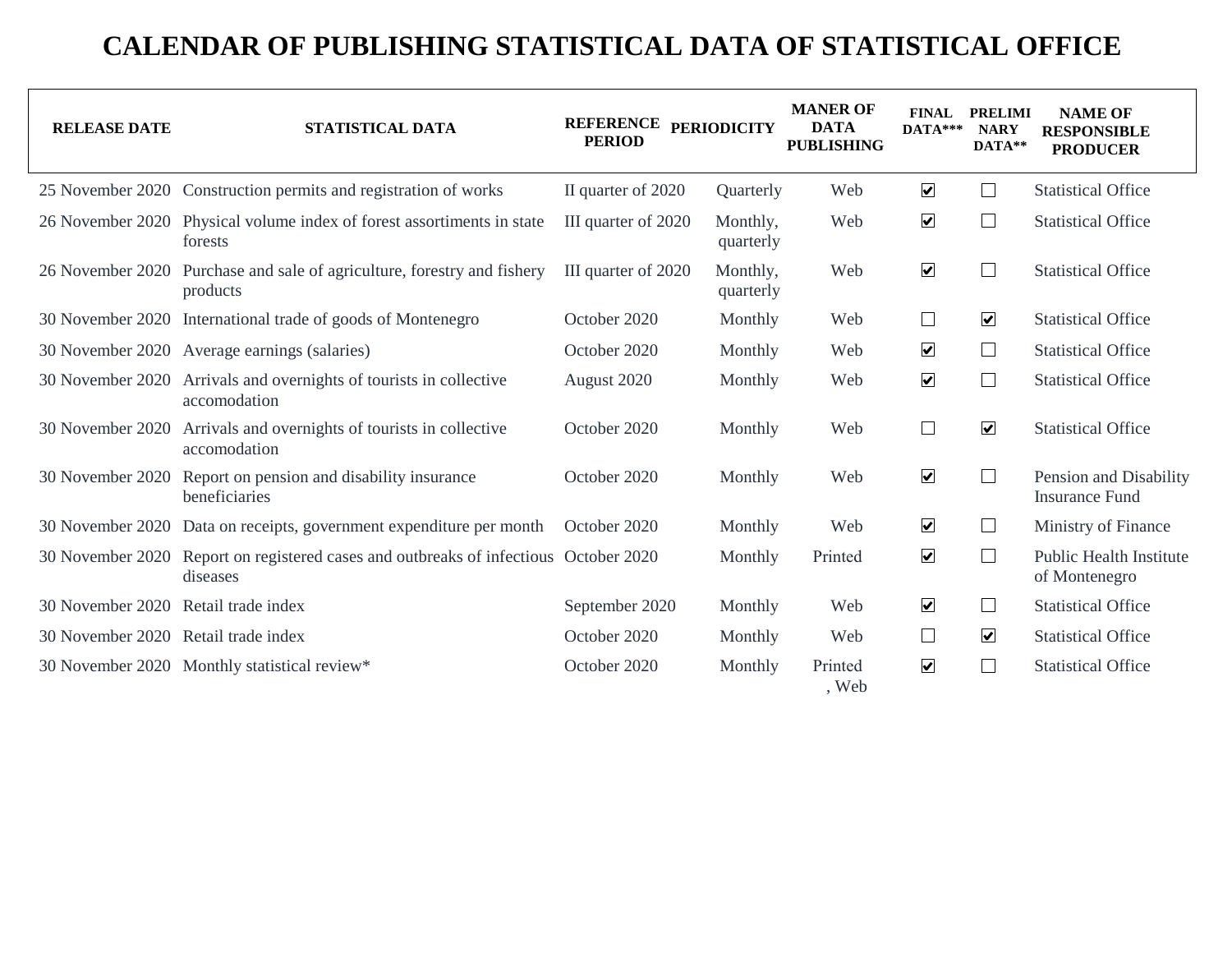| <b>RELEASE DATE</b>     | STATISTICAL DATA                                                                                  | REFERENCE PERIODICITY<br><b>PERIOD</b> |                      | <b>MANER OF</b><br><b>DATA</b><br><b>PUBLISHING</b> | $DATA***$               | <b>FINAL PRELIMI</b><br><b>NARY</b><br>DATA** | <b>NAME OF</b><br><b>RESPONSIBLE</b><br><b>PRODUCER</b> |
|-------------------------|---------------------------------------------------------------------------------------------------|----------------------------------------|----------------------|-----------------------------------------------------|-------------------------|-----------------------------------------------|---------------------------------------------------------|
| 2020<br><b>December</b> |                                                                                                   |                                        |                      |                                                     |                         |                                               |                                                         |
| 3 December 2020         | Women and men in Montenegro                                                                       | 2019                                   | Annual               | Printed<br>, Web                                    | $\blacktriangledown$    | ⊔                                             | <b>Statistical Office</b>                               |
| 7 December 2020         | Survey on income and living conditions (EU-SILC)                                                  | 2018                                   | Annual               | Web                                                 | $\blacktriangledown$    | $\Box$                                        | <b>Statistical Office</b>                               |
| 7 December 2020         | Survey on income and living conditions (EU-SILC)                                                  | 2019                                   | Annual               | Web                                                 | $\Box$                  | $\boxed{\blacktriangledown}$                  | <b>Statistical Office</b>                               |
| 10 December 2020        | Overview of revenue collection of Customs<br>Administration                                       | November 2020                          | Monthly              | Web                                                 | $\blacktriangledown$    | $\Box$                                        | <b>Customs Office</b>                                   |
|                         | 15 December 2020 Labour Force Survey                                                              | III quarter of 2020                    | Quarterly,<br>Annual | Web                                                 | $\blacktriangledown$    | $\Box$                                        | <b>Statistical Office</b>                               |
|                         | 15 December 2020 Industrial producer price index in Montenegro                                    | October 2020                           | Monthly              | Web                                                 | $\blacktriangledown$    | $\Box$                                        | <b>Statistical Office</b>                               |
|                         | 15 December 2020 Industrial producer price index in Montenegro                                    | November 2020                          | Monthly              | Web                                                 | $\Box$                  | $\boxed{\blacktriangledown}$                  | <b>Statistical Office</b>                               |
|                         | 15 December 2020 Consumer price indices                                                           | November 2020                          | Monthly              | Web                                                 | $\blacktriangledown$    | $\Box$                                        | <b>Statistical Office</b>                               |
| 15 December 2020        | Registration data on legal and natural persons -<br>taxpayers                                     | November 2020                          | Monthly              | Web                                                 | $\blacktriangledown$    | $\Box$                                        | Tax Administration of<br>Montenegro                     |
|                         | 15 December 2020 Livestock and poultry slaughtering in slaughterhouses September 2020             |                                        | Monthly              | Web                                                 | $\blacktriangledown$    | $\Box$                                        | <b>Statistical Office</b>                               |
|                         | 15 December 2020 Livestock and poultry slaughtering in slaughterhouses October 2020               |                                        | Monthly              | Web                                                 | $\Box$                  | $\boxed{\blacktriangledown}$                  | <b>Statistical Office</b>                               |
|                         | 15 December 2020 Entrance of raw cow milk and obtained milk products September 2020<br>in dairies |                                        | Monthly              | Web                                                 | $\overline{\mathbf{v}}$ | $\Box$                                        | <b>Statistical Office</b>                               |
| 15 December 2020        | Entrance of raw cow milk and obtained milk products October 2020<br>in dairies                    |                                        | Monthly              | Web                                                 | $\Box$                  | $\boxed{\blacktriangledown}$                  | <b>Statistical Office</b>                               |
| 16 December 2020        | Quarterly gross domestic product of Montenegro                                                    | III quarter of 2020                    | Quarterly            | Web                                                 | $\Box$                  | $\overline{\mathbf{v}}$                       | <b>Statistical Office</b>                               |
| 21 December 2020        | Minimal consumer basket                                                                           | November 2020                          | Monthly              | Web                                                 | $\blacktriangledown$    | $\Box$                                        | <b>Statistical Office</b>                               |
|                         | 21 December 2020 Statistics of other financial institutions                                       | November 2020                          | Monthly              | Web                                                 | $\blacktriangledown$    | $\Box$                                        | Central Bank of<br>Montenegro                           |
|                         | 21 December 2020 Statistics of monetary financial institutions                                    | November 2020                          | Monthly              | Web                                                 | $\overline{\mathbf{v}}$ | $\perp$                                       | Central Bank of<br>Montenegro                           |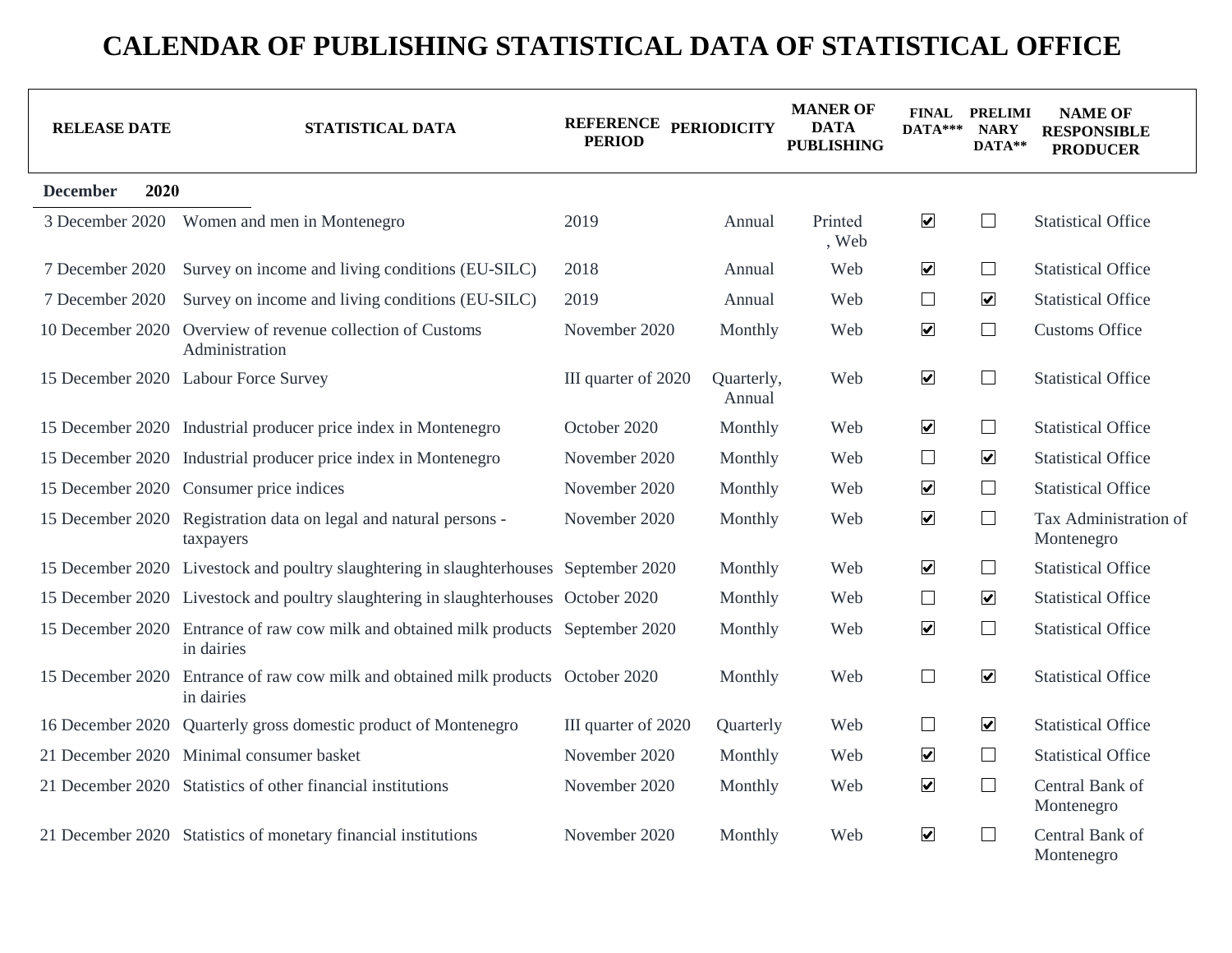| <b>RELEASE DATE</b> | STATISTICAL DATA                                                                                                               | <b>PERIOD</b>  | REFERENCE PERIODICITY | <b>MANER OF</b><br><b>DATA</b><br><b>PUBLISHING</b> | DATA*** NARY         | <b>FINAL PRELIMI</b><br>DATA** | <b>NAME OF</b><br><b>RESPONSIBLE</b><br><b>PRODUCER</b> |
|---------------------|--------------------------------------------------------------------------------------------------------------------------------|----------------|-----------------------|-----------------------------------------------------|----------------------|--------------------------------|---------------------------------------------------------|
|                     | 21 December 2020 Gross Domestic Product and actual individual<br>consumption (AIC) per capita in purchasing power<br>standards | 2019           | Annual                | Web                                                 | $\blacktriangledown$ | $\Box$                         | <b>Statistical Office</b>                               |
|                     | 22 December 2020 Interests rate statistics                                                                                     | November 2020  | Monthly               | Web                                                 | $\blacktriangledown$ | $\Box$                         | Central Bank of<br>Montenegro                           |
|                     | 22 December 2020 Producer Price Index of Industrial Products for Export October 2020                                           |                | Monthly               | Web                                                 | $\blacktriangledown$ | $\Box$                         | <b>Statistical Office</b>                               |
|                     | 22 December 2020 Producer Price Index of Industrial Products for Export November 2020                                          |                | Monthly               | Web                                                 | $\Box$               | $\overline{\mathbf{v}}$        | <b>Statistical Office</b>                               |
|                     | 22 December 2020 Price Index of Industrial Products from Import in<br>Montenegro                                               | October 2020   | Monthly               | Web                                                 | $\blacktriangledown$ | $\Box$                         | <b>Statistical Office</b>                               |
|                     | 22 December 2020 Price Index of Industrial Products from Import in<br>Montenegro                                               | November 2020  | Monthly               | Web                                                 | $\Box$               | $\overline{\mathbf{v}}$        | <b>Statistical Office</b>                               |
|                     | 24 December 2020 Statistical Yearbook                                                                                          | 2019           | Annual                | Printed<br>, Web                                    | $\blacktriangledown$ | $\Box$                         | <b>Statistical Office</b>                               |
|                     | 24 December 2020 Montenegro in Numbers 2020                                                                                    | 2019           | Annual                | Printed<br>, Web                                    | $\blacktriangledown$ | $\Box$                         | <b>Statistical Office</b>                               |
|                     | 28 December 2020 Adult primary education                                                                                       | Year 2019/2020 | Annual                | Web                                                 | $\blacktriangledown$ | $\Box$                         | <b>Statistical Office</b>                               |
|                     | 28 December 2020 Beneficiaries of social care allowance, personal<br>disability allowance and care, and child allowance        | 2019           | Annual                | Web                                                 | $\blacktriangledown$ | $\Box$                         | <b>Statistical Office</b>                               |
|                     | 28 December 2020 Social protection in Montenegro                                                                               | 2017           | Annual                | Web                                                 | $\blacktriangledown$ | $\Box$                         | <b>Statistical Office</b>                               |
|                     | 28 December 2020 Social protection in Montenegro                                                                               | 2018           | Annual                | Web                                                 | $\Box$               | $\overline{\mathbf{v}}$        | <b>Statistical Office</b>                               |
|                     | 29 December 2020 International trade of goods of Montenegro                                                                    | November 2020  | Monthly               | Web                                                 | $\Box$               | $\overline{\mathbf{v}}$        | <b>Statistical Office</b>                               |
| 29 December 2020    | Arrivals and overnights of tourists in collective<br>accomodation                                                              | September 2020 | Monthly               | Web                                                 | $\blacktriangledown$ | $\Box$                         | <b>Statistical Office</b>                               |
|                     | 29 December 2020 Arrivals and overnights of tourists in collective<br>accomodation                                             | November 2020  | Monthly               | Web                                                 | $\Box$               | $\overline{\mathbf{v}}$        | <b>Statistical Office</b>                               |
|                     | 30 December 2020 Average earnings (salaries)                                                                                   | November 2020  | Monthly               | Web                                                 | $\blacktriangledown$ | $\Box$                         | <b>Statistical Office</b>                               |
|                     | 30 December 2020 Government budget appropriations or outlays for<br>research and development (GBAORD Statistics)               | 2019           | Annual                | Web                                                 | $\blacktriangledown$ | $\Box$                         | Ministry of Science                                     |